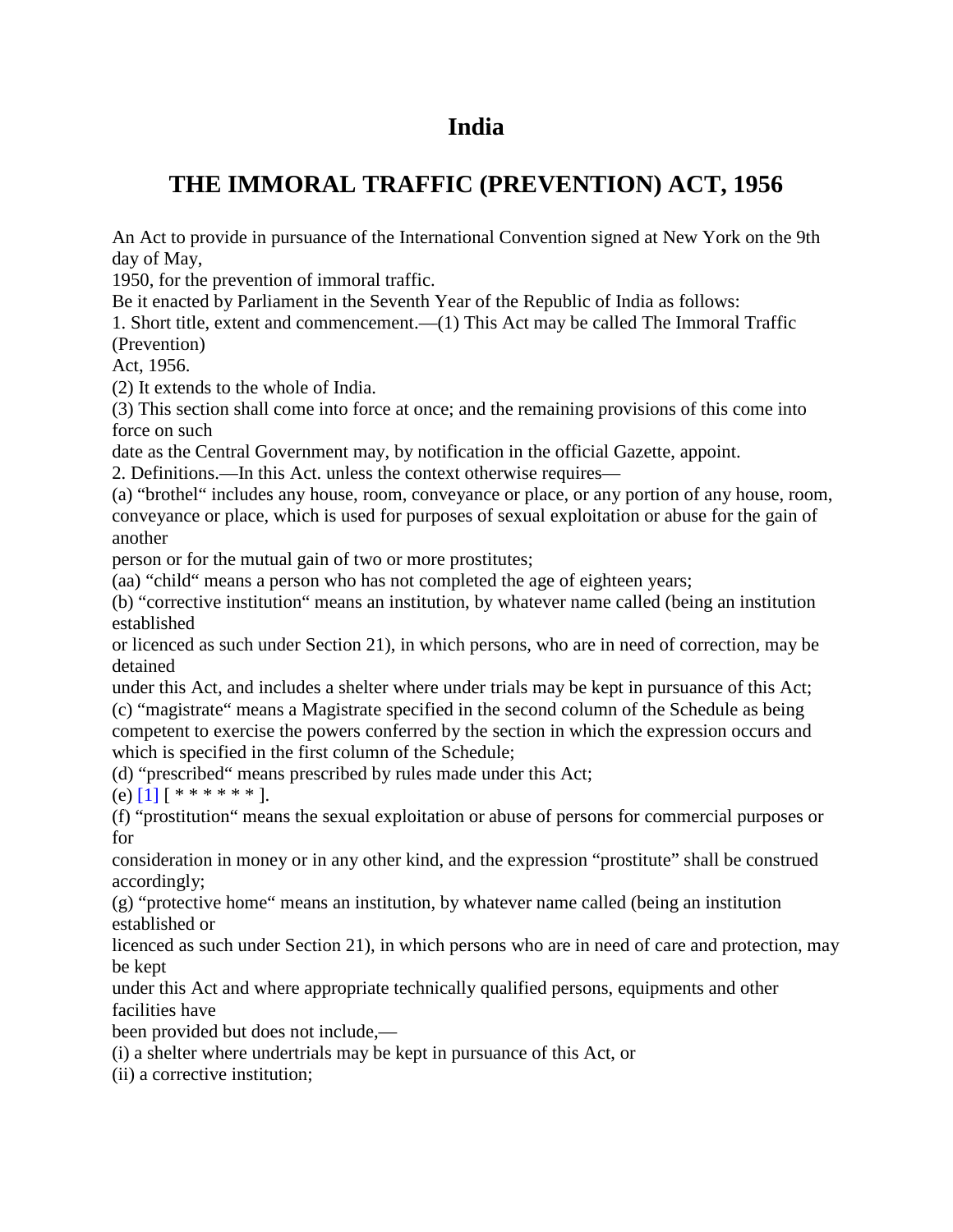(h) "public place" means any place intended for use by, or accessible to, the publicand includes any public

conveyance;

(i) "special police officer"means a police officer appointed by or on behalf of the State Government to be in

charge of police duties within a specified area for the purpose of this Act;

(j) "trafficking police officer" means a police officer appointed by the Central Government under subsection

(4) of Section 13.

2-A. Rule of construction regarding enactments not extending to Jammu and Kashmir .—Any reference in

this Act to a law which is not in force in the State of Jammu and Kashmir shall in relation to that State, be

construed as a reference to the corresponding law, if any, in force in that State.

3. Punishment for keeping a brothel or allowing premises to be used as a brothel.— (1) Any person who

keeps or manages, or acts or assists in the keeping or management of, a brothel shall be punishable on first

conviction with rigorous imprisonment for a term of not less than two years and which may extend to three

years and also with fine which may extend to ten thousand rupees and in the event of a second or subsequent conviction, with rigorous imprisonment for a term which shall not be less than three years and

which may extend to seven years and shall also be liable to fine which may extend to two lakh rupees

(2) a any person who,—

(a) being the tenant, lessee, occupier or person in charge of any premises, uses, or knowingly allows any

other person to use, such premises or any part thereof as a brothel, or

(b) being the owner, lessor or landlord of any premises or the agent of such owner, lessor or landlord, lets

the same or any part thereof with the knowledge that the same or any part thereof is intended to be used as

a brothel, or is wilfully a party to the use of such premises or any part thereof as a brothel, shall be punishable on first conviction with imprisonment for a term which may extend to two years and

with fine which fine which may extend to two thousand rupees and in the event of a second or subsequent

conviction, with rigorous imprisonment for a term which may extend to five years and also with fine.

(2-A) For the purposes of sub-section (2), it shall be presumed, until the contrary is proved, that any person

referred to in clause (a) or clause (b) of that sub-section, is knowingly allowing the premises or any part

thereof to be used as a brothel or, as the case may be, has knowledge that the premises or any part thereof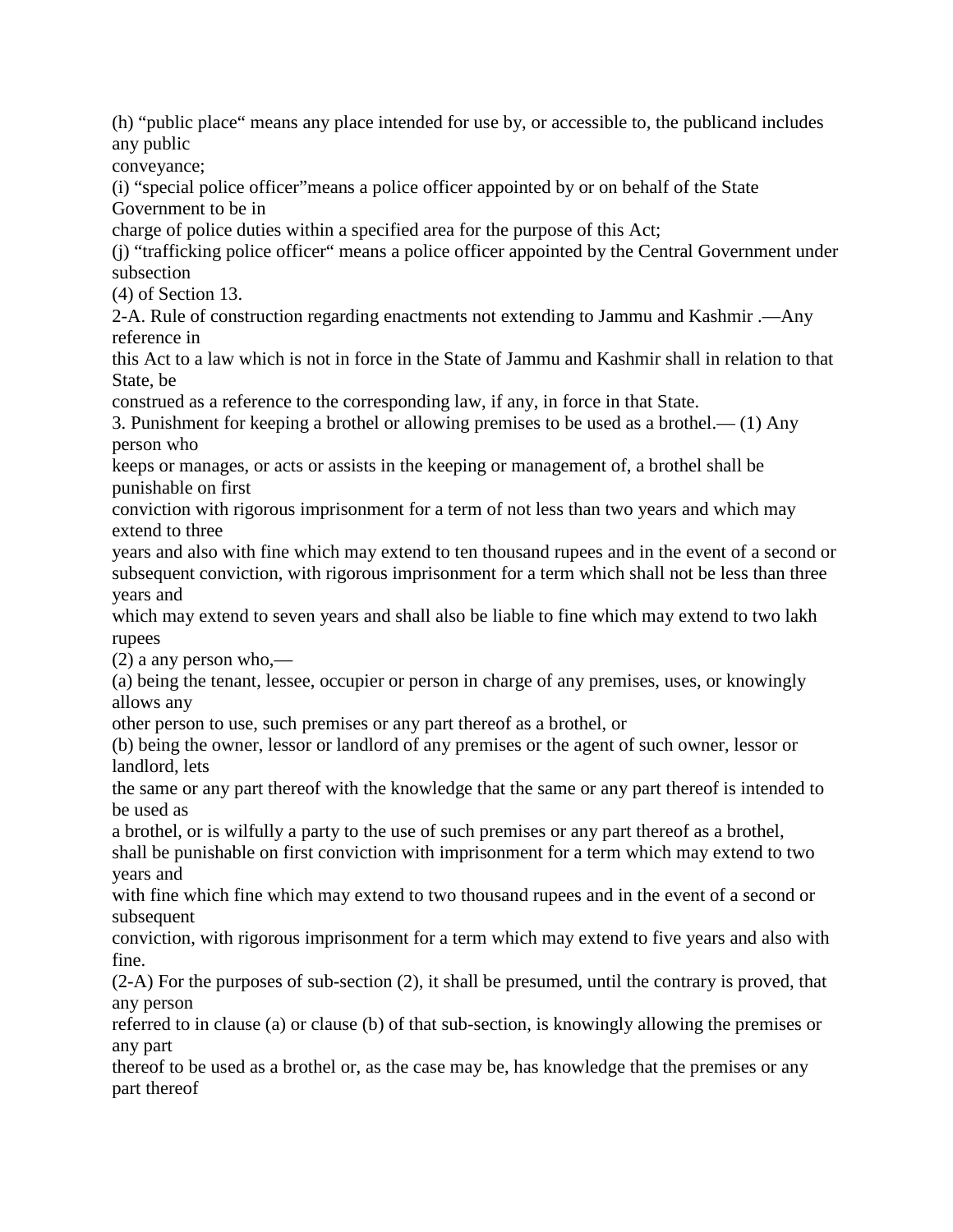are being used as a brothel, if,—

(a) a report is published in a newspaper having circulation in the area in which such person resides to the

effect that the premises or any part thereof have been found to be used for prostitution as a result of a

search made under this Act; or

(b) a copy of the list of all things found during the search referred to in clause (a) is given to such person.

(3) Notwithstanding any thing contained in any other law for the time being in force, on conviction of any

person referred to in clause (a) or clause (d) of sub-section (2) of any offence under that subsection in

respect of any premises or any part thereof, any lease or agreement under which such premises have been

leased out or held or occupied at the time of the commission of the offence, shall become void and

inoperative with effect from the date of the said conviction.

4. Punishment for living on the earnings of prostitution .—(1) Any person over the age of eighteen years

who knowingly lives, wholly or in part, on the earnings of the prostitution of any other person shall be

punishable with imprisonment for a term which may extend to two years, or with fine which may extend to

one thousand rupees, or with both, and where such earnings relate to the prostitution of a child, shall be

punishable with imprisonment for a term of not less than seven years and not more than ten years.

(2) Where any person over the age of eighteen years is proved,—

(a) to be living with,or to be habitually in the company of, a prostitute; or

(b) to have exercised control, direction or influence over the movements of a prostitute in such a manner as

to show that such person is aiding abetting or compelling her prostitution; or

(c)to be acting as a tout or pimp on behalf of a prostitute,

it shall be presumed, until the contrary is proved, that such person is knowingly living on the earnings of

prostitution of another person within the meaning of sub-section (1).

5. Procuring, inducing or taking person for the sake of prostitution .—(1) Any person who—

(a) procures or attempts to procure a person whether with or without his/her consent, for the purpose of

prostitution; or

(b) induces a person to go from any place, with the intent that he/she may for the purpose of prostitution

become the inmate of, or frequent, a brothel; or

(c) takes or attempts to take a person or causes a person to be taken, from one place to another with a view

to his/her carrying on, or being brought up to carry on prostitution ; or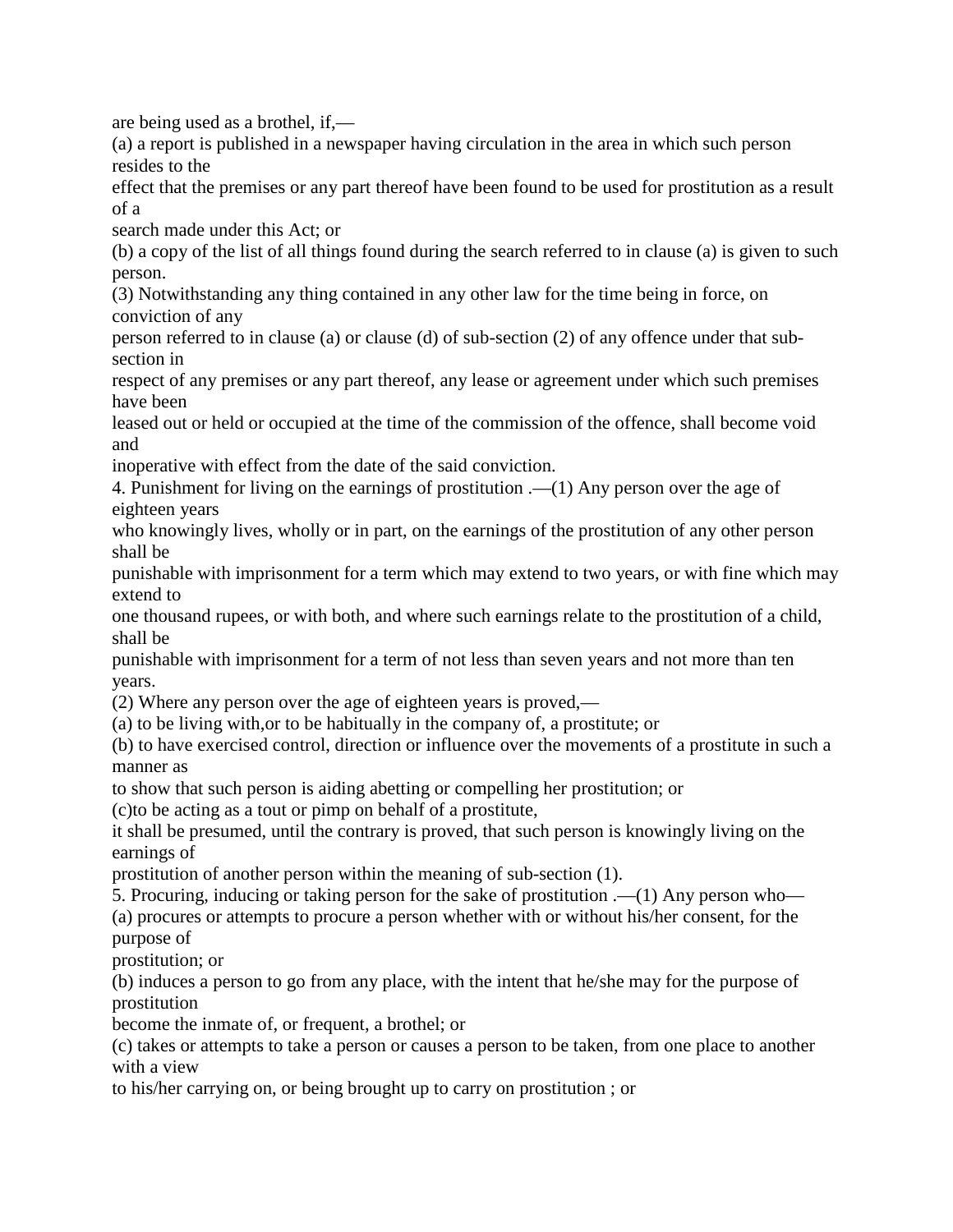(d) causes or induces a person to carry on prostitution;

shall be punishable on conviction with rigorous imprisonment for a term of not less than three years and not

more than seven years and also with fine which may extend to two thousand rupees, and if any offence

under this sub-section is committed against the will of any person, the punishment of imprisonment for a

term of seven years shall extend to imprisonment for a term of fourteen years:

Provided that if the person in respect of whom an offence committed under this subsection, is a child, the

punishment provided under this sub-section shall extend to rigorous imprisonment for a term of not less

than seven years but may extend to life.

 $[2] (2) [$  \*\*\*\* \*\* ]

(3) An offence under this section shall be triable,—

(a) in the place from which a person is procured, induced to go, taken or caused to be taken or from which

an attempt to procure or taken such persons made; or

(b) in the place to which she may have gone as a result of the inducement or to which he/she is taken or

caused to be taken or an attempt to take him/her is made.

5A. Whoever recruits, transports, transfers, harbours, or receives a person forthe purpose of prostitution by

means of,—

(*a*) threat or use of force or coercion, abduction, fraud, deception; or

(*b*) abuse of power or a position of vulnerability; or

(*c*) giving or receiving of payments or benefits to achieve the consent of such person having control over

another person,

commits the offence of trafficking in persons.

*Explanation.*—Where any person recruits, transports, transfers, harbours or receives a person for the

purposes of prostitution, such person shall, until the contrary is proved, be presumed to have recruited,

transported, transferred, harboured or received the person with the intent that the person shall be used for

the purpose of prostitution.

5B. (*1*) Any person who commits trafficking in persons shall be punishable on first conviction with

rigorous imprisonment for a term which shall not be less than seven years and in the event of a second or

subsequent conviction with imprisonment for life.

(*2*) Any person who attempts to commit, or abets trafficking in persons shall also be deemed to have

committed such trafficking in persons and shall be punishable with the punishment hereinbefore described.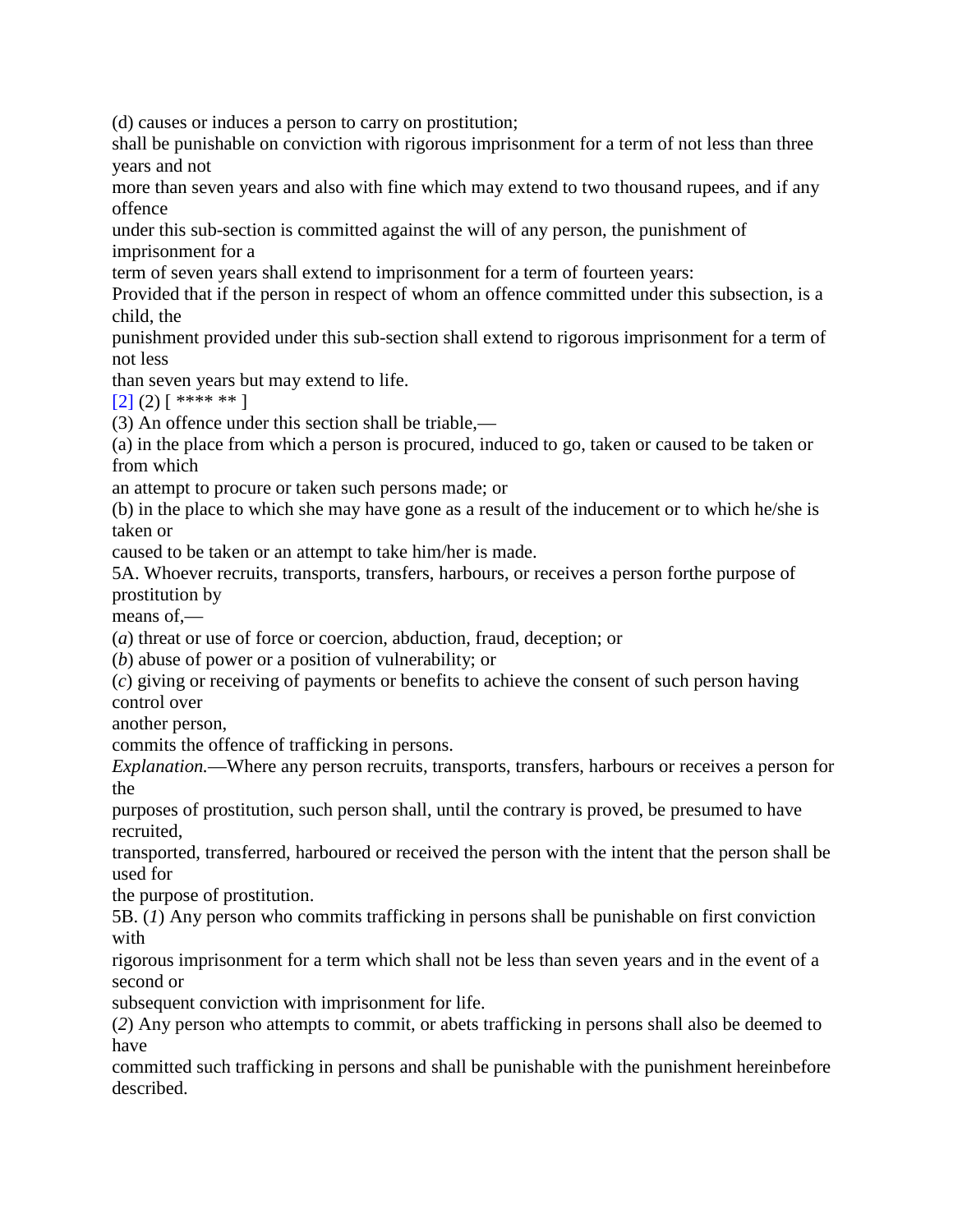5C. Any person who visits or is found in a brothel for the purpose of sexual exploitation of any victim of

trafficking in persons shall on first conviction be punishable with imprisonment for a term which may

extend to three months or with fine which may extend to twenty thousand rupees or with both and in the

event of a second or subsequent conviction with imprisonment for a term which may extend to six months

and shall also be liable to fine which may extend to fifty thousand rupees.

6. Detaining a person in premises where prostitution is carried on .—(1) Any person who detains any other

person, whether with or without his consent,—

(a) in any brothel, or

(b) in or upon any premises with intent that such person may have sexual intercourse with a person who is

not the spouse of such person,

shall be punishable on conviction, with imprisonment of either description for a term which shall not be

less than seven years but which may be for life or for a term which may extend to ten years and shall also

be liable to fine which may extend to one lakh rupees:

Provided that the court may for adequate and special reasons to be mentioned in the judgment, impose a

sentence of imprisonment for a term which may be less than seven years.

(2) Where any person is found with a child in a brothel, it shall be presumed, unless the contrary is proved,

that he has committed an offence under sub-section (1).

(2-A) Where a child found in a brothel, is, on medical examination, detected to have been sexually abused,

it shall be presumed unless the contrary is proved, that the child has been detained for purposes of

prostitution or, as the case may be, has been sexually exploited for commercial purposes.

(3) A person shall be presumed to detain a person in a brothel or in upon any premises for the purpose of

sexual intercourse with a man other than her lawful husband, if such person, with intent to compel or

induce her to remain there,—

(a) withholds from her any jewellery, wearing apparel, money or other property belonging to her, or

(b) threatens her with legal proceedings if she takes away with her any jewellery, wearing apparel, money

or other property lent or supplied to her by or by the direction of such person.

(4) Notwithstanding any law to the contrary, no suit, prosecution or other legal proceeding shall lie against

such woman or girl at the instance of the person by whom she has been detained, for the recovery of any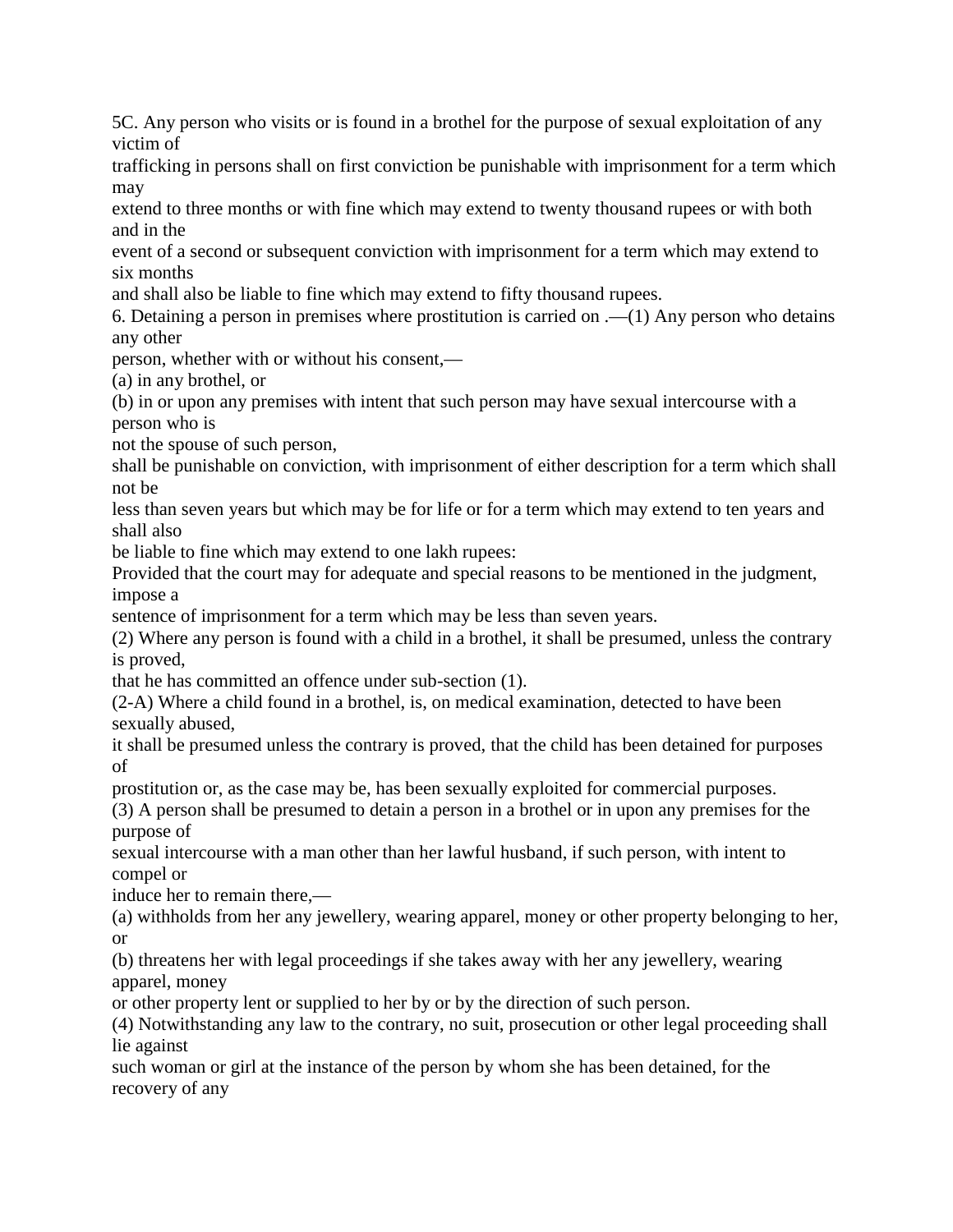jewellery, wearing apparel or other property alleged to have been lent or supplied to or for such woman or

girl or to have been pledged by such woman or girl or for the recovery of any money alleged to be payable

by such woman or girl.

7. Prostitution in or in the vicinity of public place .—(1) Any person who carries on prostituion and the

person with whom such prostitution is carried on, in any premises:

(a) which are within the area or areas, notified under sub-section (3), or

(b) which are within a distance of two hundred meters of any place of public religious worship, educational

institution, hotel, hospital, nursing home or such other public place of any kind as may be notified in this

behalf by the Commissioner of Police or Magistrate in the manner prescribed,

shall be punishable with imprisonment for a term which may extend to three months.

(1-A) Where an offence committed under sub-section (1) is in respect of a child, the person committing the

offence shall be punishable with imprisonment of either description for a term which not be less than seven

years but which may be for life or for a term which may extend to ten years and shall also be liable to fine:

Provided that the Court may, for adequate and special reasons to be mentioned in the judgment, impose a

sentence of imprisonment for a term of less than seven years.

(2) Any person who:

(a) being the keeper of any public place knowingly permits prostitutes for purposes of their trade to resort

to or remain in such place; or

(b) being the tenant, lessee, occupier or person in charge of any premises referred to in subsection  $(1)$ 

knowingly permits the same or any part thereof to be used for prostitution; or

(c) being the owner, lessor or landlord of any premises referred to in sub-section (1), or the agent of such

owner, lessor or landlord, lets the same or any part thereof with the knowledge that the same or any part

thereof may be used for prostitution, or is wilfully a party to such use.

shall be punishable on first conviction with imprisonment for a term which may extend to three months, or

with fine which may extend to two hundred rupees, or with both, and in the event of a second or subsequent

conviction with imprisonment for a term which may extend to six months and also with fine, which may

extend to two hundred rupees, and if the public place or premises happen to be a hotel, thelicence for

carrying on the business of such hotel under any law for the time being in force shall also be liable to be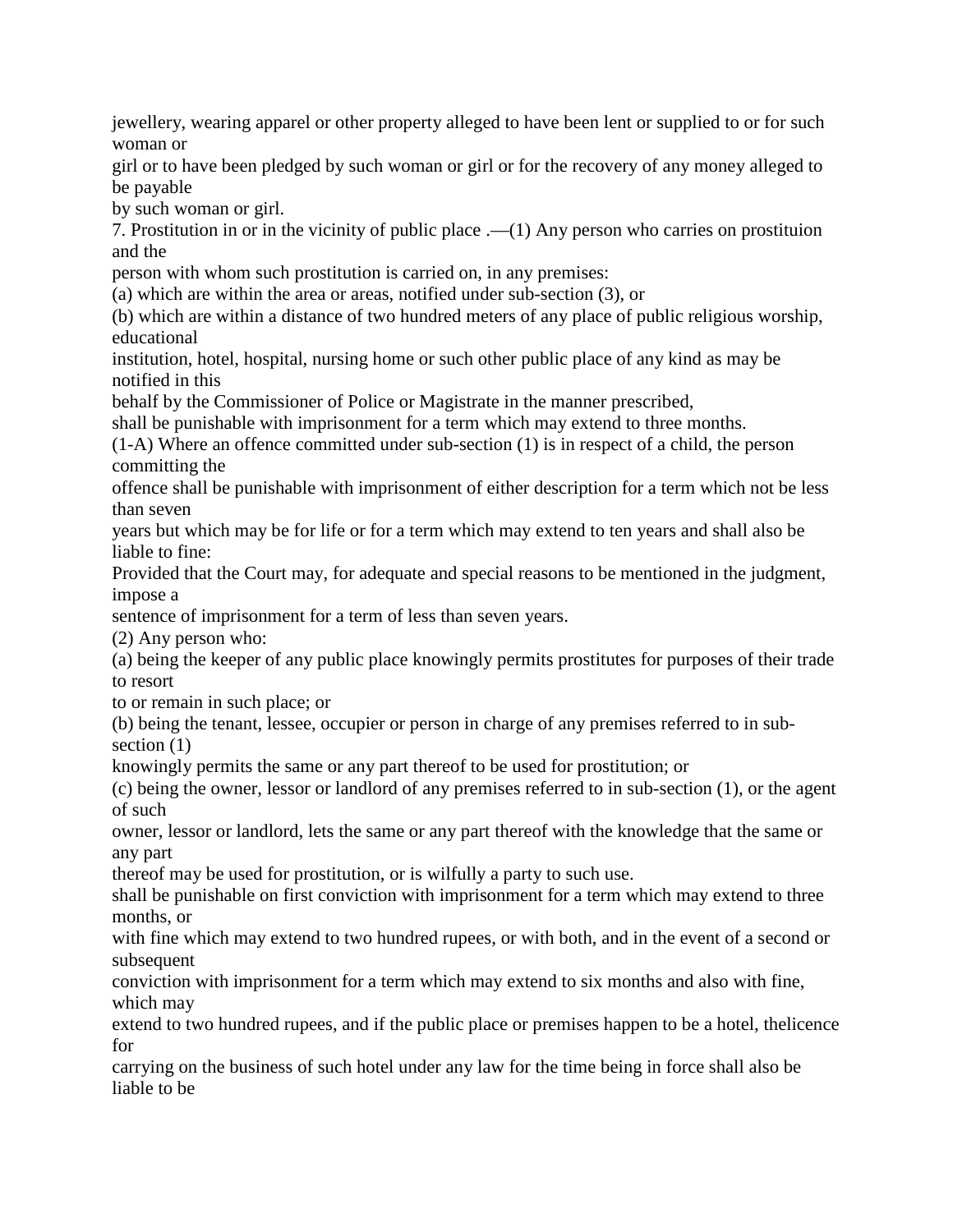suspended for a period of not less than three months but which may extend to one year: Provided that if an offence committed under this sub-section is in respect of a child in a hotel, such licence

shall also be liable to be cancelled.

Explanation.—For the purposes of this sub-section, "hotel" shall have the meaning as in clause (6) of

Section 2 of the Hotel-Receipts Tax Act, 1980 (54 of 1980).

(3) The State Government may, having regard to the kinds of persons frequenting any area or areas in the

State, the nature and the density of population therein and other relevant considerations, by notification in

the official Gazette, direct that the prostitution shall not be carried on in such area or areas as may be

specified in the notification.

(4) Where the notification is issued under Sub-section (3) in respect of any area or areas, the **State** 

Government shall define the limits of such area or areas in the notification with reasonable certainty.

(5) No such notification shall be issued so as to have effect from a date earlier than the expiry of a period of

ninety days after the date on which it is issued.

9. Seduction of a person in custody .—Any person who having the custody, charge or care of or in a

position of authority over any person causes or aids or abets the seduction for prostitution of that shall be

punishable on conviction with imprisonment of either description for a term which shall not be less than

seven years but which may be for life or for a term which may extend to ten years and shall also be liable to

fine:

Provided that the court may, for adequate and special reasons to be mentioned in the judgment, impose a

sentence of imprisonment for a term of less than seven years.

[3] [(2) \*\*\*\*\*\*\* ]

**[4] [10. \*\*\*\*\*\*\* ]**

10-A. Detention in a corrective institution .—(1) Where,—

(a) a female offender is found guilty of an offence under Section 7, and

(b) the character, state of health and mental condition of the offender and the other circumstances of the

case are such that it is expedient that she should be subject to detention for such term and such instruction

and discipline as are conducive to her correction,

it shall be lawful for the court to pass, in lieu of a sentence of imprisonment, an order for detention in a

corrective institution for such term, not being less than two years and not being more than seven years, as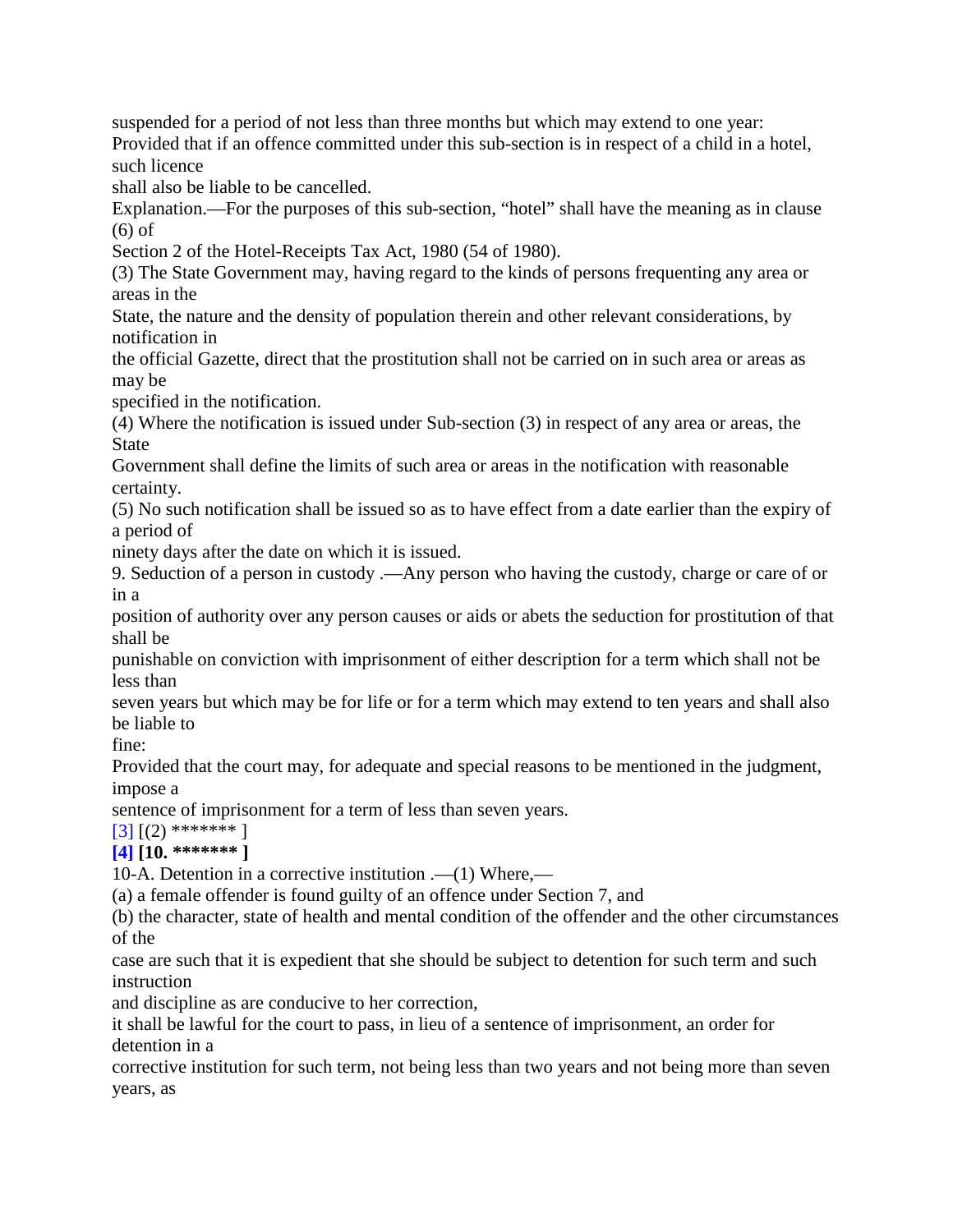the court thinks fit:

Provided that before passing such an order,—

(i) the court shall give an opportunity to the offender to be heard and shall also consider any representation

which the offender may make to the court as to the suitability of the case for treatment in such an institution, as also the report of the Probation Officer appointed under the Probation of Offender Act, 1958;

and

(ii) the court shall record that it is satisfied that the character, state of health and mental condition of the

offender and the other circumstances of the case are such that the offender is likely to benefit by such

instruction and discipline as aforesaid.

(2) Subject to the provisions of sub-section (3), the provisions of the Code of Criminal Procedure, 1973,

relating to appeal, reference and revision, and of the Limitation Act, 1963 as to the period within which an

appeal shall be filed, shall apply in relation to an order of detention under sub-section (1) as if the order had

been a sentence of imprisonment for the same period as the period for which the detention was ordered.

(3) Subject to such rules as may be made in this behalf, the State Government or authority authorised in this

behalf may, at any time after the expiration of six months from the date of an order for detention in a

corrective institution, if it is satisfied that there is a reasonable probability that the offender will lead a

useful and industrious life, discharge her from such an institution, without condition or with such conditions as may be considered fit, and grant her a written licence in such form as may be prescribed.

(4) The conditions on which an order is discharged under sub-section (3), may include requirements

relating to residence of the offender and supervision over the offenders activities and movements.

11. Notification of address of previously convicted offenders .—(1) When any person having been

convicted—

(a) by a court in India of an offence punishable under this Act or punishable under Section 363, Section

365, Section 366, Section 366-A, Section 366-B, Section 367, Section 368, Section 370, Section 371,

Section 372 or Section 373 of the Indian Penal Code (45 of 1860), with imprisonment for a term of two

years or up wards; or

(b) by a court or tribunal in any other country of an offence which would, if committed in India, have been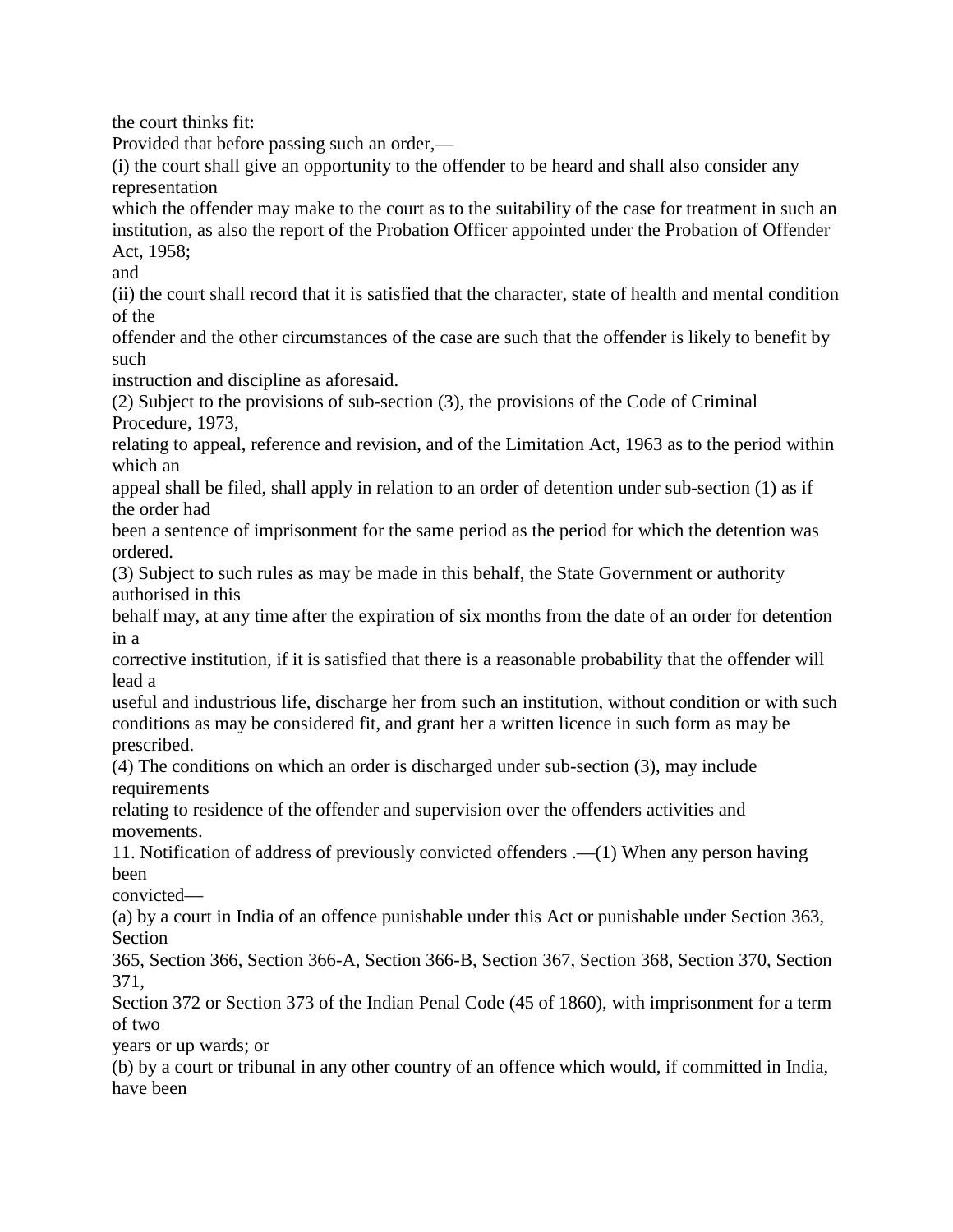punishable under this Act, or under any of the aforesaid sections with imprisonment for a like term,

is within a period of five years after release from prison, again convicted of any offence punishable under

this Act or under any of those section with, imprisonment for a term of two years or upwards by a court,

such court may, if it thinks fit, at the time of passing the sentence of imprisonment on such person, also

order that his residence, and any change of, or absence from, such residence, after release, be notified

according to rules made under Section 23 for a period not exceeding five years from the date of expiration

of that sentence.

(2) If such conviction is set aside on appeal or otherwise, such order shall become void.

(3) An order under this section may also be made by an Appellate Court or by the High Court when

exercising its powers of revision.

(4) Any person charged with a breach of any rule referred to in sub-section (1) may be tried by a Magistrate

of competent jurisdiction in the District in which the place last notified as his residence is situated.

 $[5]$   $[12.******]$ 

13. Special police officer and advisory body .—(1) There shall be for each area to be specified by the State

Government in this behalf a special police officer appointed by or on behalf of that government for dealing

with offences under this Act in that area.

(2) The special police officer shall not be below the rank of a sub-inspector of Police.

(2-A) The District Magistrate may, if he considers it necessary or expedient so to do, confer upon any

retired police or military officer all or any of the powers conferred by or under this Act on a special police

officer, with respect to particular cases or classes of cases or to cases generally:

Provided that no such power shall be conferred on,—

(a) a retired police officer unless such officer, at the time of his retirement, was holding a post not below

the rank of an inspector;

(b) a retired military officer unless such officer, at the time of his retirement, was holding a post not below

the rank of a commissioned officer.

(3) For the efficient discharge of his functions in relation to offences under this Act,—

(a) the special police officer of an area shall be assisted by such number of subordinate police officers

(including women police officers wherever practicable) as the State Government may think fit; and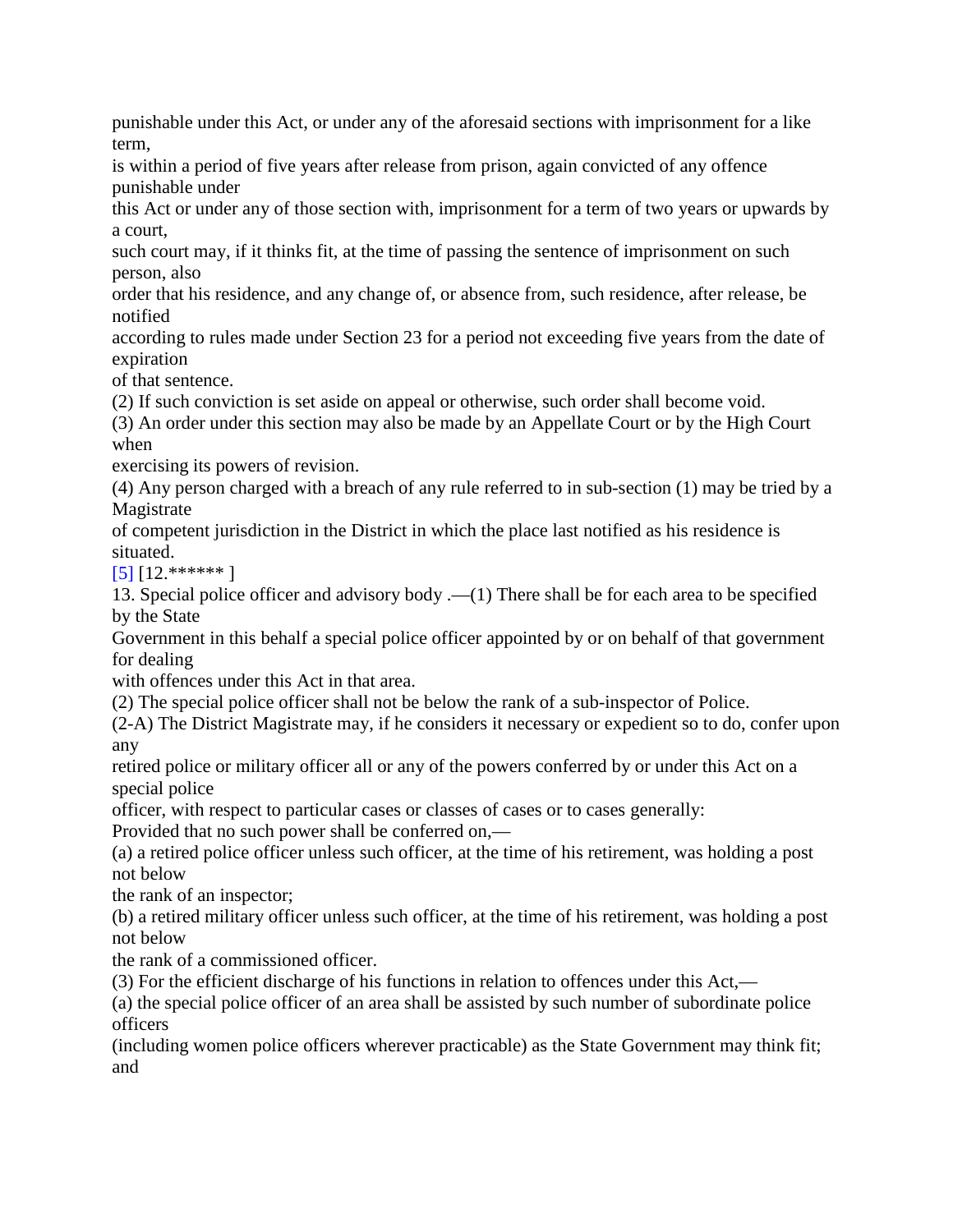(b) the State Government shall associate with the special police officer a non-official advisory body

consisting of not more than five leading social welfare workers of that area (including women social

welfare workers wherever practicable) to advise him on questions of general importance regarding the

working of this Act.

(4) The Central Government may, for the purpose of investigating any offence under this Act or under any

other law for the time being in force dealing with sexual exploitation of persons and committed in more

than one State appoint such number of police officers as trafficking police officers and they shall exercise

all the powers and discharge all the functions as are exercisable by special police officers under this Act

with the modification that they shall exercise such powers and discharge such functions in relation to the

whole of India.

13A. (*1*) **The Central Government may constitute an Authority for the purposes of effectively**

**preventing and combating the offence of trafficking in persons.**

(*2*) **The members of the Authority shall be appointed by the Central Government and shall be of such**

**number and chosen in such manner as may be prescribed.**

(*3*) **The Chairperson of the Authority shall be one of the members appointed under subsection (***2***) to**

**be nominated by the Central Government.**

(*4*) **The term of office of the members of the Authority, the manner of filling vacancies among and the**

**procedure to be followed in the discharge of their functions by the members shall be such as may be**

**prescribed.**

13B. (*1*) The State Government may constitute an Authority for the purposes of effectively preventing and

combating the offence of trafficking in persons.

(*2*) The members of the Authority shall be appointed by the State Government and shall be of such number

and chosen in such manner as may be prescribed.

(*3*) The Chairperson of the Authority shall be one of the members appointed under sub-section (*2*) to be

nominated by the State Government.

(*4*) The term of office of the members of the Authority, the manner of filling vacancies among and the

procedure to be followed in the discharge of their functions by the members shall be such as may be

prescribed.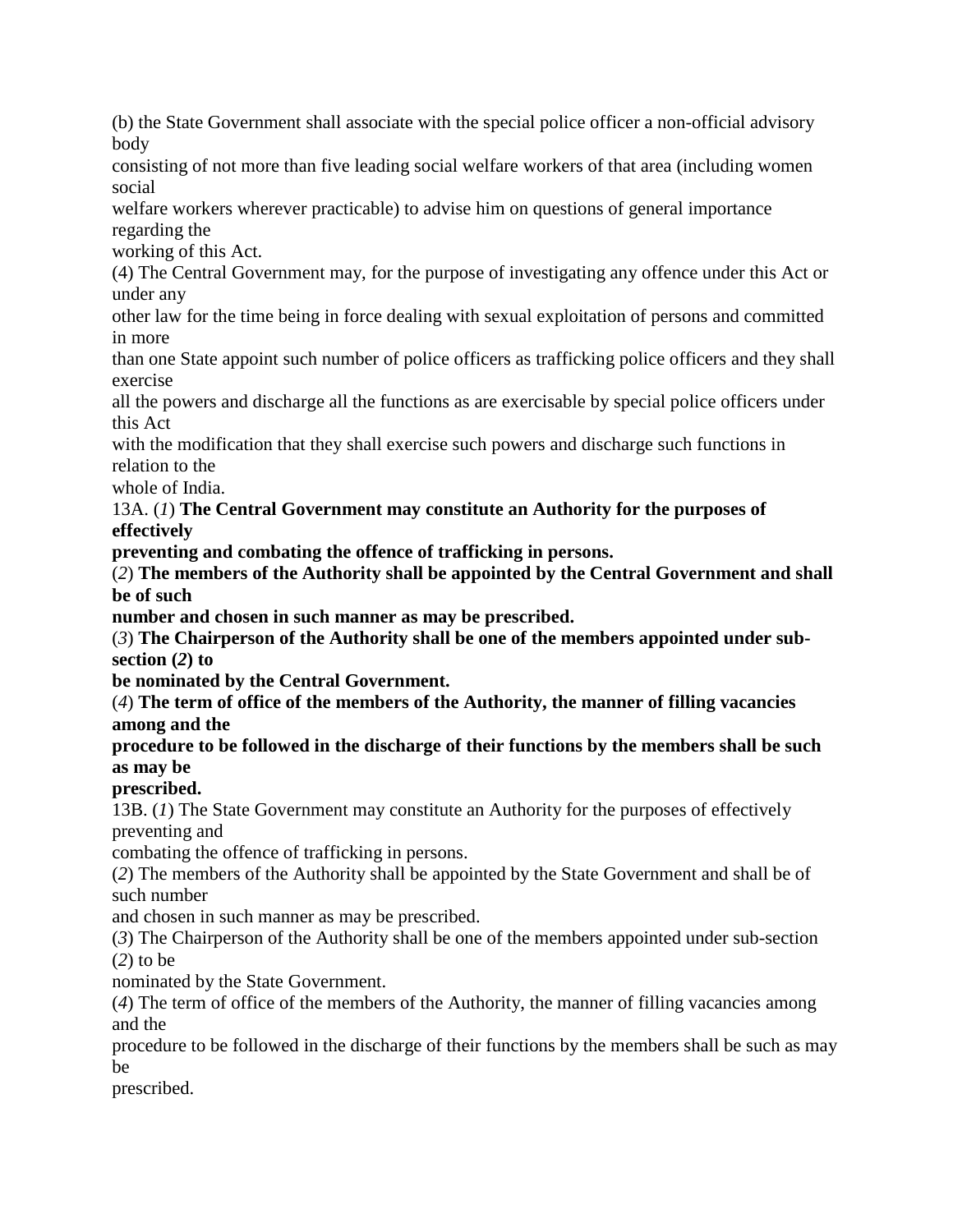14. Offences to be cognizable .—Notwithstanding anything contained in the Code of Criminal Procedure,

1973 (2 of 1974), an offence punishable under this Act shall be deemed to be a cognizable offence within

the meaning of that Code:

Provided that, notwithstanding anything contained in that Code,—

(i) arrest without warrant may be made only by the special police officer or under his direction or guidance,

or subject to his prior approval;

(ii) when the special police officer requires any officer subordinate to him to arrest without warrant

otherwise than in his presence any person for an offence under this Act, he shall give that subordinate

officer an order in writing, specifying the person to be arrested and the offence for which the arrest is being

made; and the latter officer before arresting the person shall inform him of the substance of the order and,

on being required by such person, show him the order;

(iii) any police officer not below the rank of sub-inspector specially authorised by the special police officer

may, if he has reason to believe that on account of delay involved in obtaining the order of the special

police officer, any valuable evidence relating to any offence under this Act is likely to be destroyed or

concealed, or the person who has committed or is suspected to have committed the offence is likely to

escape, or if the name and address of such a person is unknown or there is reason to suspect that a false

name or address has been given, arrest the person concerned without such order, but in such a case he shall

report, as soon as may be, to the special police officer the arrest and the circumstances in which the arrest

was made.

15. Search without warrant .—(1) Notwithstanding anything contained in any other law for the time being

in force, whenever the special police officer or the trafficking police officer as the case may be, has

reasonable grounds for believing that an offence punishable under this Act has been or is being committed

in respect of a person living in any premises, and that search of the premises with warrant cannot be made

without undue delay, such officer may, after recording the grounds of his belief, enter and search such

premises without a warrant.

(2) Before making a search under sub-section (1), the special police officer or the trafficking police officer,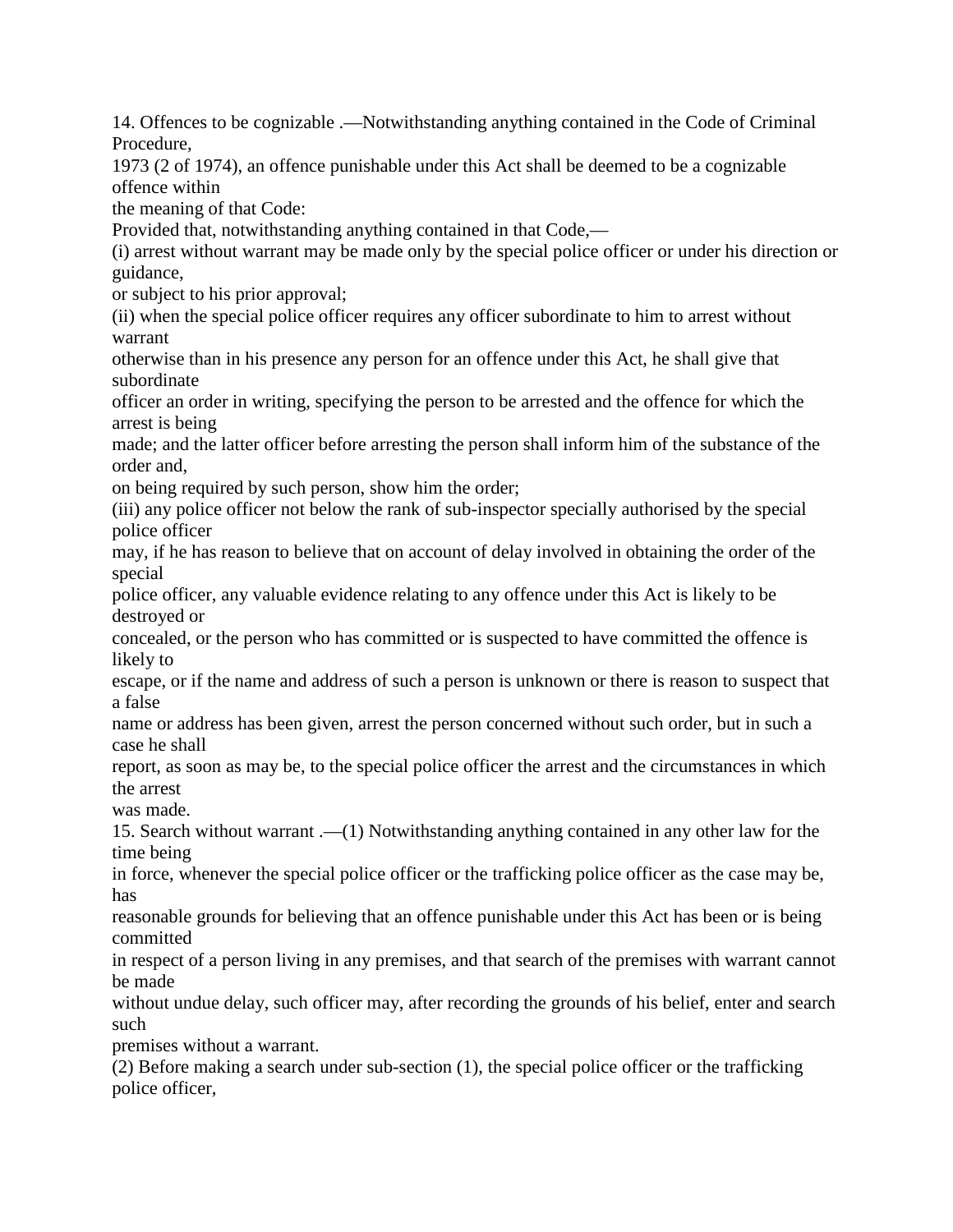as the case may be shall call upon two or more respectable inhabitants (at least one of whom shall be a

woman) of the locality in which the place to be searched is situate, to attend and witness the search and

may issue an order in writing to them or any of them so to do:

Provided that the requirement as to the respectable inhabitants being from the locality in which the place to

be searched is situate shall not apply to a woman required to attend and witness the search.

(3) Any person who, without reasonable cause, refuses or neglects, to attend and witness a search under this

section, when called upon to do so by an order in writing delivered or tendered to him, shall be deemed to

have committed an offence under Section 187 of the Indian Penal Code (45 of 1860).

(4) The special police officer or the trafficking police officer, as the case may be, entering any premises

under sub-section (1) shall be entitled to remove therefrom all the persons found therein.

(5) The special police officer or the trafficking police officer, as the case may be, after removing person

under sub-section (4) shall forthwith produce her before the appropriate Magistrate.

(5-A) Any person who is produced before a Magistrate under sub-section (5), shall be examined by a

registered medical practitioner for the purposes of determination of the age of such person, or for the

detection of any injuries as a result of sexual abuse or for the presence of any sexually transmitted diseases.

Explanation.—In this sub-section, "registered medical practitioner" has the same meaning as in the Indian

Medical Council Act, 1956 (102 of 1956).

(6) The special police officer or the trafficking police officer, as the case may be, and other persons taking

part in, or attending, and witnessing a search shall not be liable to any civil or criminal proceeding against

them in respect of anything lawfully done in connection with, or for the purpose of, the search.

(6-A) The special police officer or the trafficking police officer, as the case may be, making a search under

this section shall be accompanied by at least two women police officers, and where any woman or girl

removed under sub-section (4) is required to be interrogated it shall be done by woman police officer and if

no woman police officer is available, the interrogation shall be done only in the presence of a lady member

of a recognised welfare institution or organization.

Explanation.—For the purposes of this sub-section and Section 17-A, "recognised welfare institution or

organisation" means such institution or organisation as may be recognised in this behalf by the State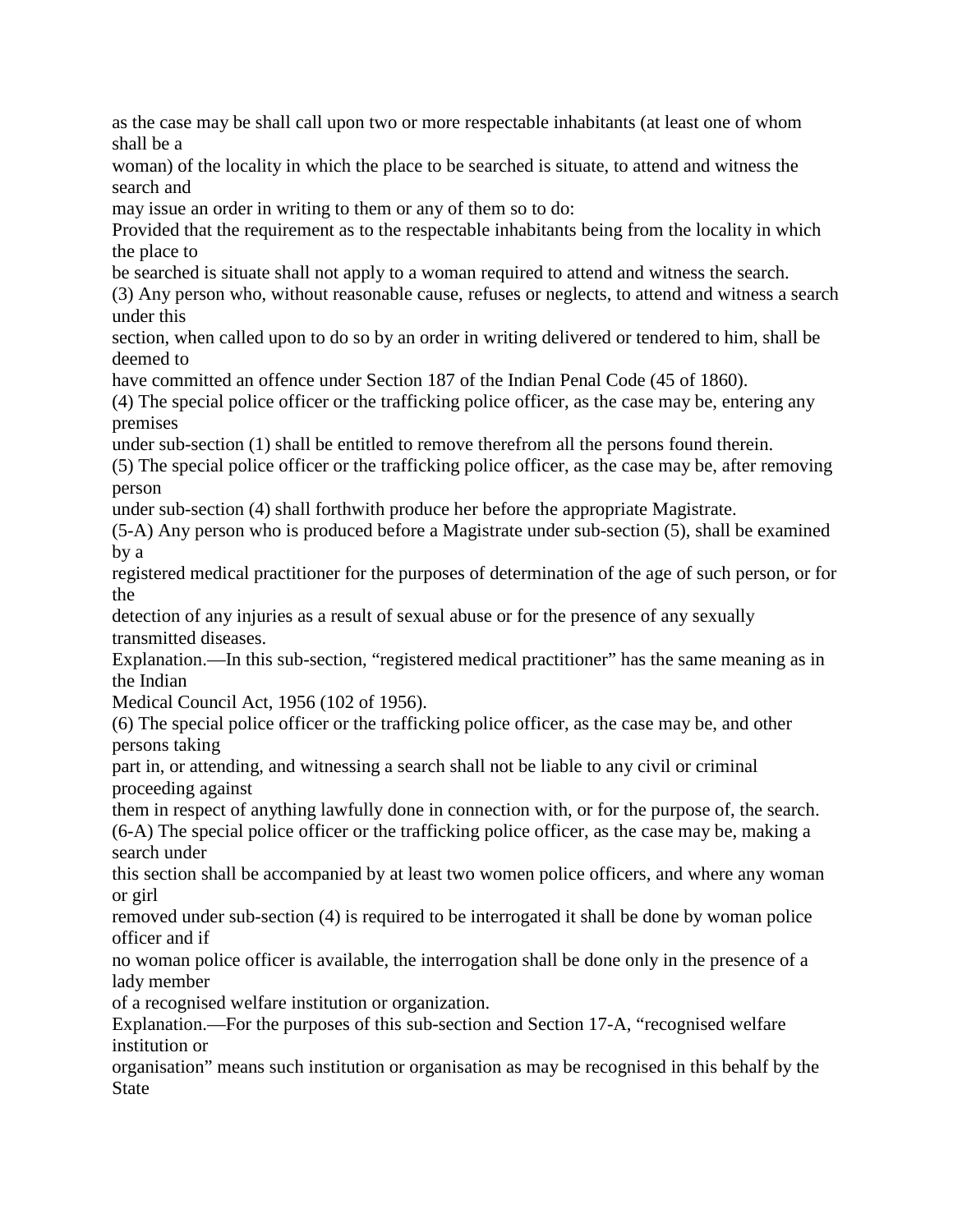Government.

(7) The provisions of the Code of Criminal Procedure, 1973 (2 of 1974) shall, so far as may be, apply to

any search under this section as they apply to any search made under the authority of a warrant issued

under 94 of the said Code.

16. Rescue of person—(1) Where a Magistrate has reason to believe from information received from the

police or from any other person authorised by State Government in this behalf or otherwise, that any person

is living, or is carrying, or is being made to carry on, prostitution in a brothel, he may direct a police officer

not below the rank of a sub-inspector to enter such brothel, and to remove therefrom such person and

produce her before him.

(2) The police officer, after removing the person shall forthwith produce her before the Magistrate issuing

the order.

17. Intermediate custody, of persons removed under Section 15 or rescued under Section 16 .— (1) When

the special police officer removing a person under sub-section (4) of Section 15 or a police officer rescuing

a person under sub-section (1) of Section 16, is for any reason unable to produce her before the appropriate

Magistrate as required by sub-section (5) of Section 15, or before the Magistrate issuing the order under

sub-section (2) of Section 16, he shall forthwith produce her before the nearest Magistrate of any class, who

shall pass such orders as he deems proper for her safe custody until she is produced before the appropriate

Magistrate, or, as the case may be, the Magistrate issuing the order:

Provided that no person shall be,

(i) detained in custody under this sub-section for a period exceeding ten days from the date of the order

under this sub-section; or

(ii) restored to or placed in the custody of a person who may exercise a harmful influence over her.

(2) when the person is produced before the appropriate Magistrate under sub-section (5) of Section 15 or

the Magistrate under sub-section (2) of Section 16, he shall, after giving her an opportunity of being heard,

cause an inquiry to be made as to the correctness of the information received under sub-section (1) of

Section 16, the age, character and antecedents of the person and the suitability of her parents, guardian or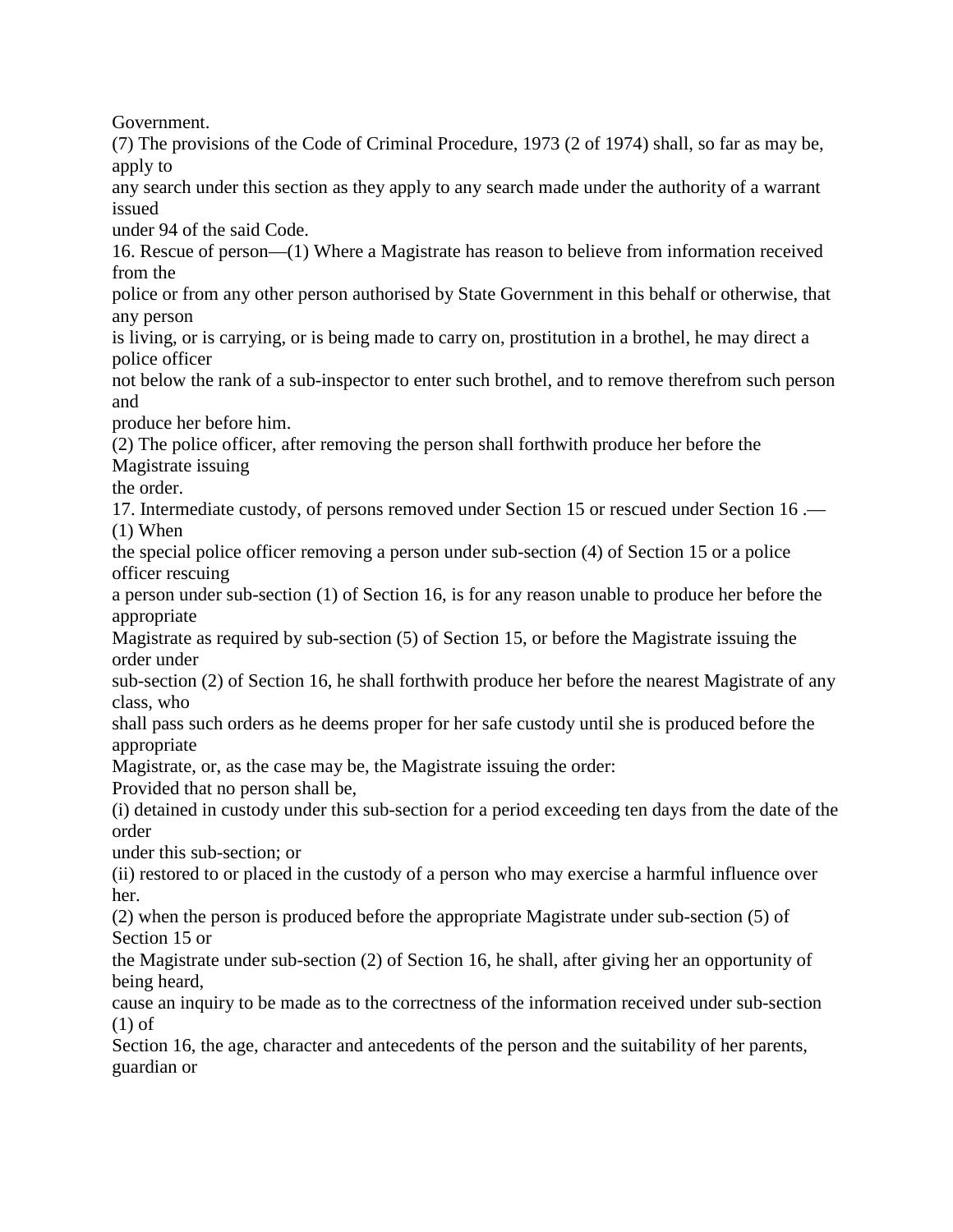husband for taking charge of her and the nature of the influence which the conditions in her home are likely

to have on her if she is sent home, and, for this purpose, he may direct a Probation Officer appointed under

the Probation of Offenders Act, 1958, to inquire into the above circumstances and into the personality of

the person and the prospects of her rehabilitation.

(3) The Magistrate may, while an inquiry is made into a case under sub-section (2), pass such orders as he

deems proper for the safe custody of the person:

Provided that where a person rescued under Section 16 is a child, it shall be open to the magistrate to place

such child in any institution established or recognised under any Children Act for the time being in force in

any State for the safe custody of children:

Provided further that no person shall be kept in custody for this purpose for a period exceeding three weeks

from the date of such an order, and no person shall be kept in the custody of a person likely to have a

harmful influence over her.

(4) Where the Magistrate is satisfied, after making an inquiry as required under sub-section  $(2)$ ,—

(a) that the information received is correct; and

(b) that she is in need of care and protection,

he may, subject to the provisions of sub-section (5), make an order that such person be detained for such

period, being not less than one year and not more than three, as may be specified in the order, ina protective

home, or in such other custody, as he shall, for reasons to be recorded in writing, consider suitable:

Provided that such custody shall not be that of a person or body of persons of a religious persuasion

different from that of the person, and that those entrusted with the custody of the person, including the

persons in charge of a protective home; may be required to enter into a bond which may, where necessary

and feasible contained undertaking based on directions relating to the proper care, guardianship, education,

training and medical and psychiatric treatment of the person as well as supervision by a person appointed

by the Court, which will be in force for a period not exceeding three years.

(5) In discharging his functions under sub-section (2), a Magistrate may summon a panel of five respectable

persons, three of whom shall, wherever practicable, be women, to assist him; and may, for this purpose,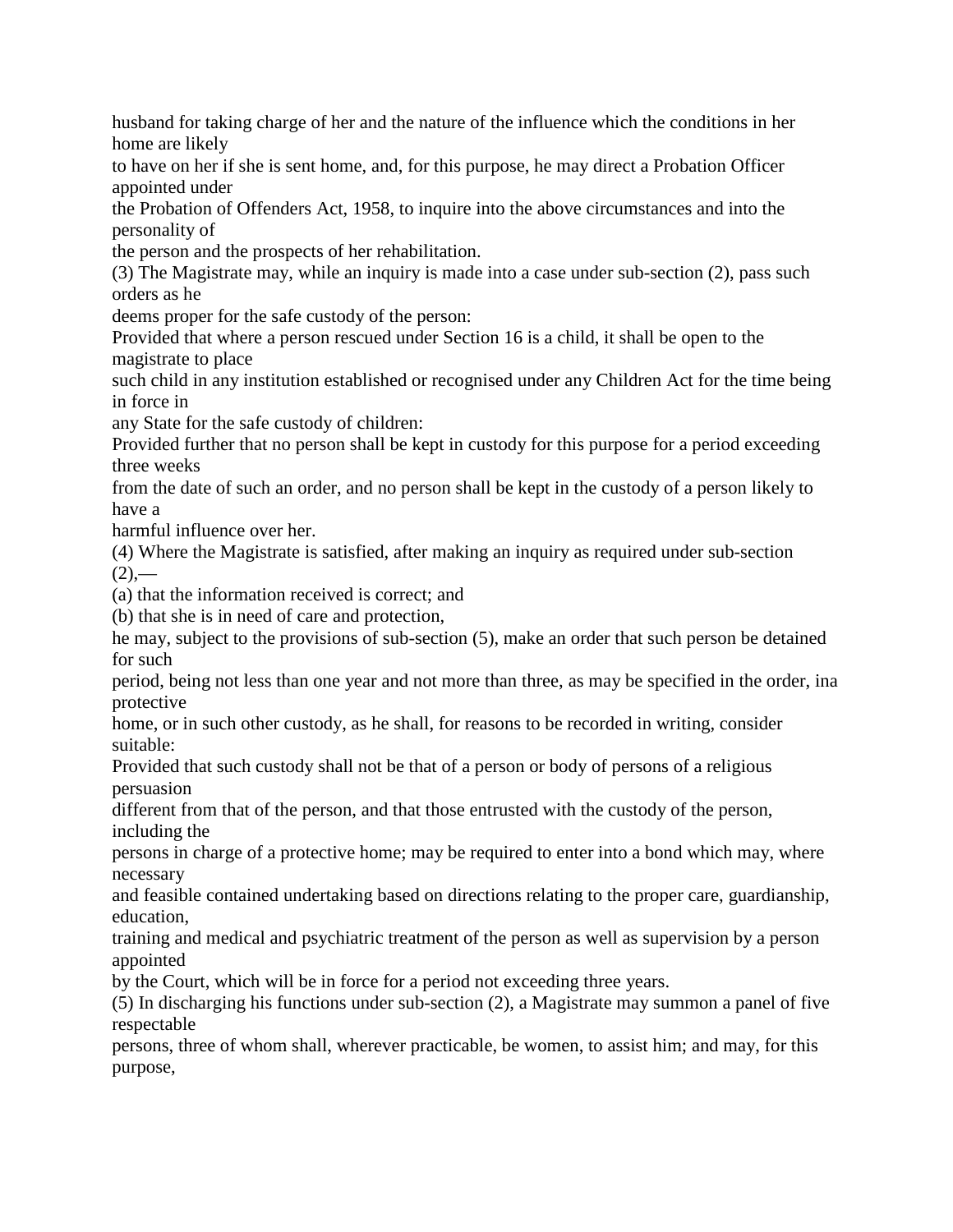keep a list of experienced social welfare workers, particularly women social welfare workers, in the field of

suppression of immoral traffic in persons.

(6) An appeal against an order made under sub-section (4) shall lie to the Court of Session whose decision

on such appeal shall be final.

17-A. Conditions to be observed before placing persons rescued under Section 16 to parents or guardians

.—Notwithstanding anything contained in sub-section (2) of Section 17, the magistrate making an inquiry

under Section 17, may, before passing an order for handing over any person rescued under Section 16 to

the parents, guardian or husband, satisfy himself about the capacity or genuineness of the parents, guardian

or husband to keep such person by causing an investigation to be made by a recognised welfare institution

or organisation.

18. Closure of brothel and eviction of offenders from the premises .—(1) A Magistrate may, on receipt of

information from the police or otherwise, that any house, room, place or any portion thereof within a

distance of two hundred metres of any public place referred to in sub-section (1) of Section 7 is being run

or used as a brothel by any person, or is being used by prostitutes for carrying on their trade, issue notice on

the owner, lessor or landlord or such house, room, place or portion or the agent of the owner, lessor or

landlord or on the tenant, lessee, occupier of, or any other person in charge of such house, room, place, or

portion, to show cause within seven days of the receipt of the notice why the same should not be attached

for improper use thereof, and if, after hearing the person concerned, the Magistrate is satisfied that the

house, room, place or portion is being used as a brothel or for carrying on prostitution, then the Magistrate

may pass orders,—

(a) directing eviction of the occupier within seven days of the passing of the order from the house, room,

place, or portion;

(b) directing that before letting it out during the period of one year or in a case where a child has been

found in such house, room, place or portion during a search under Section 15, during the period of three

years, immediately after the passing of the order, the owner, lessor or landlord or the agent of the owner,

lessor or landlord shall obtain the previous approval of the Magistrate;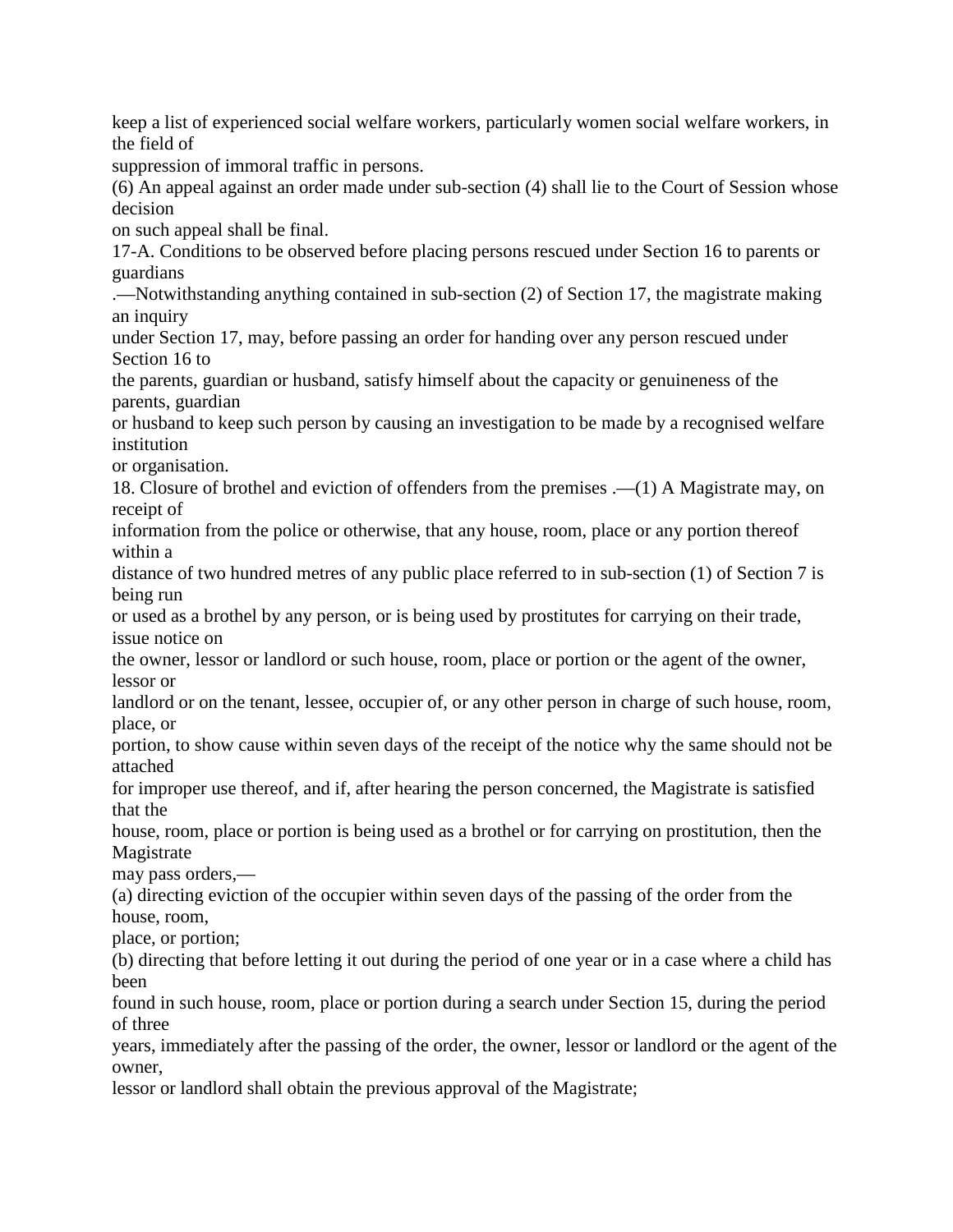Provided that, if the Magistrate finds that the owner, lessor or landlord as well as the agent of the owner,

lessor or landlord, was innocent of the improper user of the house, room, place, or portion, he may cause

the same to be restored to the owner, lessor or landlord or the agent of the owner, lessor landlord, with a

direction that the house, room, place or portion shall not be leased out, or otherwise given possession of, to

or for the benefit of the person who was allowing the improper use therein.

(2) A court convicting a person of any offence under Section 3 or Section 7 may pass orders under subsection

(1), without further notice to such person to show cause as required in that sub-section.

(3) Orders passed by the Magistrate or court under sub-section (1) or sub-section (2), shall not be subject to

appeal and shall not be stayed or set aside by the order of any court, civil or criminal, and the said orders

shall cease to have validity after the expiry of one year or three years, as the case may be: Provided that where a conviction under Section 3 or Section 7 is set aside on an appeal on the ground that

such house, room, place, or any portion thereof is not being run or uses as a brothel or is notbeing used by

prostitutes for carrying on their trade, any order passed by the trial court under sub-section (1) shall also be

set aside.

(4) Notwithstanding anything contained in any other law for the time being in force, when a Magistrate

passes an order under sub-section (1), or a Court passes an order under sub-section (2), any lease or a

agreement under which the house, room, place or portion is occupied at the time shall become void and

inoperative.

(5) When an owner, lessor or landlord, or the agent of such owner, lessor or landlord fails to comply with a

direction given under clause (b) of sub-section (1) he shall be punishable with fine which may extend to

five hundred rupees or when he fails to comply with a direction under the proviso to that subsection, he

shall be deemed to have committed an offence under clause (b) of sub-section (2), of Section 3 or clause (c)

of sub-section (2) of Section 7, as the case may be, and punished accordingly.

19. Application for being kept in a protective home or provided care and protection by court .— (1) A

person who is carrying on, or is being made to carry on prostitution, may make an application, to the

Magistrate within the local limits of whose jurisdiction she is carrying on, or is being made to carry on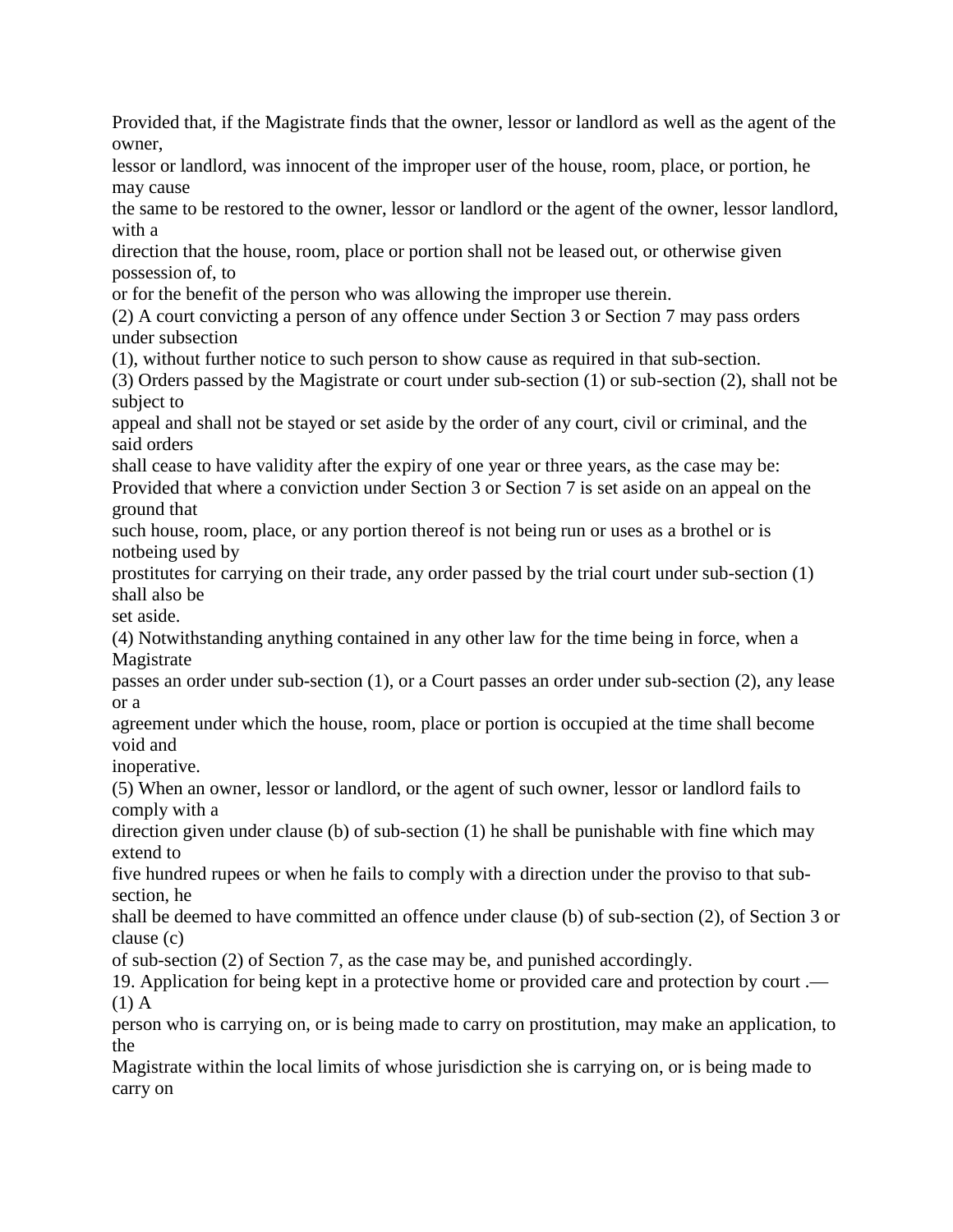prostitution, for an order that she may be—

(a) kept in a protective home, or

(b) provided care and protection by the court in the manner specified in sub-section (3).

(2) The Magistrate may pending inquiry under sub-section (3) direct that the person be kept in such custody

as he may consider proper, having regard to the circumstances of the case.

(3) If the Magistrate after hearing the applicant and making such inquiry as he may consider necessary,

including an inquiry by a Probation Officer appointed under the Probation of Offender Act, 1958, (20 of

1958) into the personality, conditions of home and prospects of rehabilitation of the applicant, is satisfied

that an order should be made under this section, he shall for reasons to be recorded, make an order that the

applicant to be kept:

(i) in a protective home, or

(ii) in a corrective institution, or

(iii) under the supervision of a person appointed by the Magistrate for such period as may be specified in

the order.

21. Protective homes.— (1) The State Government may in its discretion establish as many protective homes

and corrective institutions under this Act as it thinks fit and such homes and institutions when established

shall be maintained in such manner as may be prescribed.

(2) No person or no authority other than the State government shall, after the commencement of this Act,

establish or maintain any protective home or corrective institution except under and in accordance with the

conditions of, a licence issued under this section by the State Government.

(3) The State Government may, on application made to it in this behalf by a person or authority, issue to

such person or authority a licence in the prescribed form for establishing and maintaining or as the case

may be, for maintaining a protective home or corrective institution and a licence so issued may contain

such conditions as the State Government may think fit to impose in accordance with the rules made under

this Act:

Provided that any such condition may require that the management of the protective home or corrective

institution shall, wherever practicable, be entrusted to women:

Provided further that a person or authority maintaining any protective home at the commencement of this

Act shall be allowed a period of six months from such commencement to make an application for such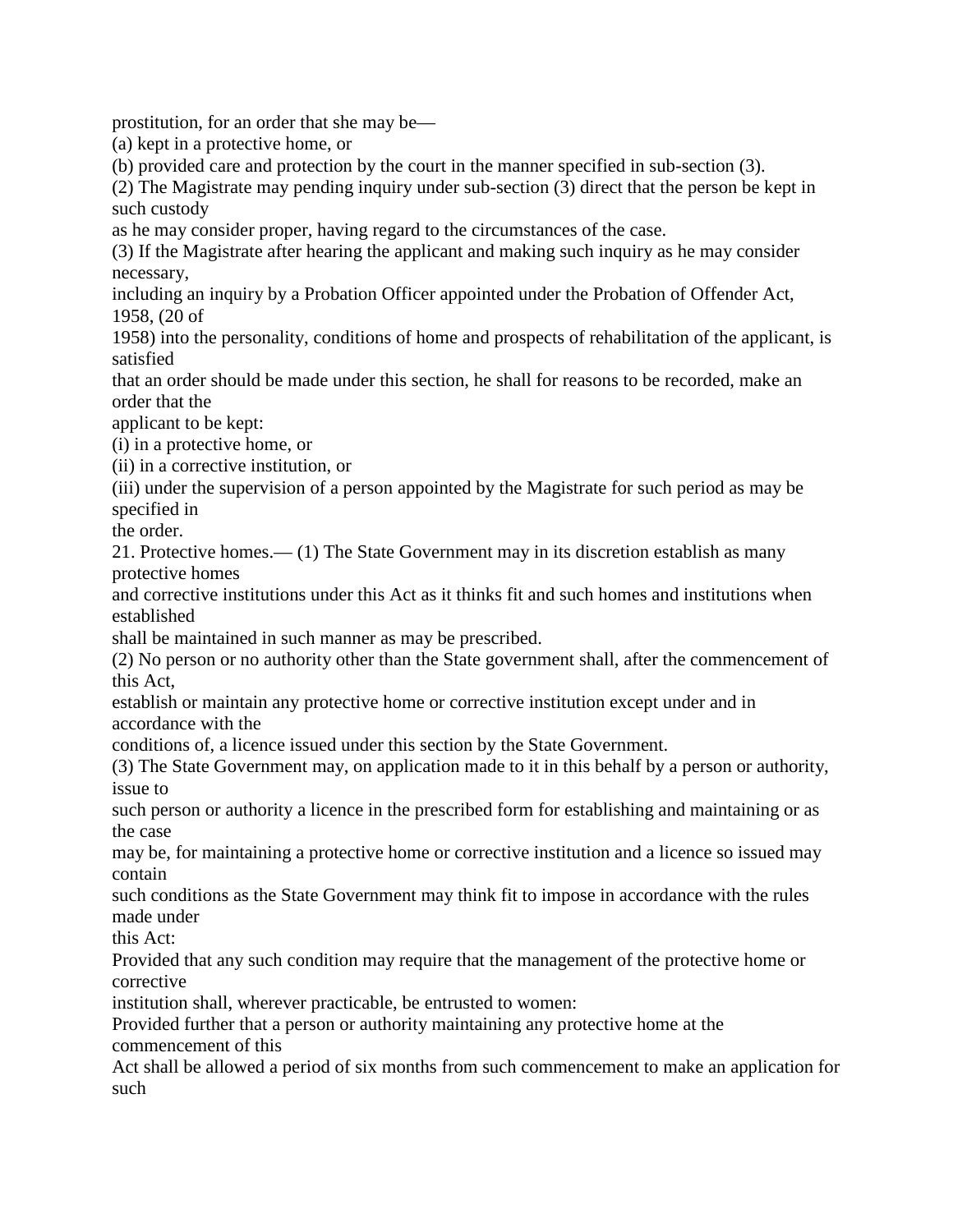licence:

Provided also that a person or authority maintaining any corrective institution at the commencement of the

Suppression of Immoral Traffic in Women and Girls (Amendment) Act, 1978, shall be allowed a period of

six months from such commencement to make an application for such licence.

(4) Before issuing a licence, the State Government may require such officer or authority as it may appoint

for this purpose, to make a full and complete investigation in respect of the application received in this

behalf and report to it the result of such investigation and in making any such investigation the officer or

authority shall allow such procedure as may be prescirbed.

(5) A licence, unless sooner revoked, shall remain in force for such period as may be specified in the

licence and may, on application made in this behalf atleast thirty days before the date of its expiration, be

renewed for a like period.

(6) No licence issued or renewed under this Act shall be transferable.

(7) Where any person or authority to whom a licence has been granted under this Act or any agent or

servant of such person or authority commits a breach of any of the conditions thereof or any of the

provisions of this Act or of any of the rules made under this Act, or where the State Government is not

satisfied with the conditions, management or superintendence or any protective home or corrective

institution the State Government may, without prejudice to any other penalty which may have been

incurred under this Act, for reasons to be recorded, revoke the licence by order in writing: Provided that no such order shall be made until an opportunity is given to the holder of the licence to show

cause why the licence shall not be revoked.

(8) Where a licence in respect of a protective home or corrective institution has been revoked under the

foregoing sub-section such protective home or corrective institution shall cease to function from the date

of, such revocation.

(9) Subject to any rule that may be made in this behalf, the State Government may also vary or amend any

licence issued or renewed under this Act.

(9-A) The State Government or any authority authorised by it in this behalf may, subject to any rules that

may be made in this behalf, transfer an inmate of a protective home to another protective home or to a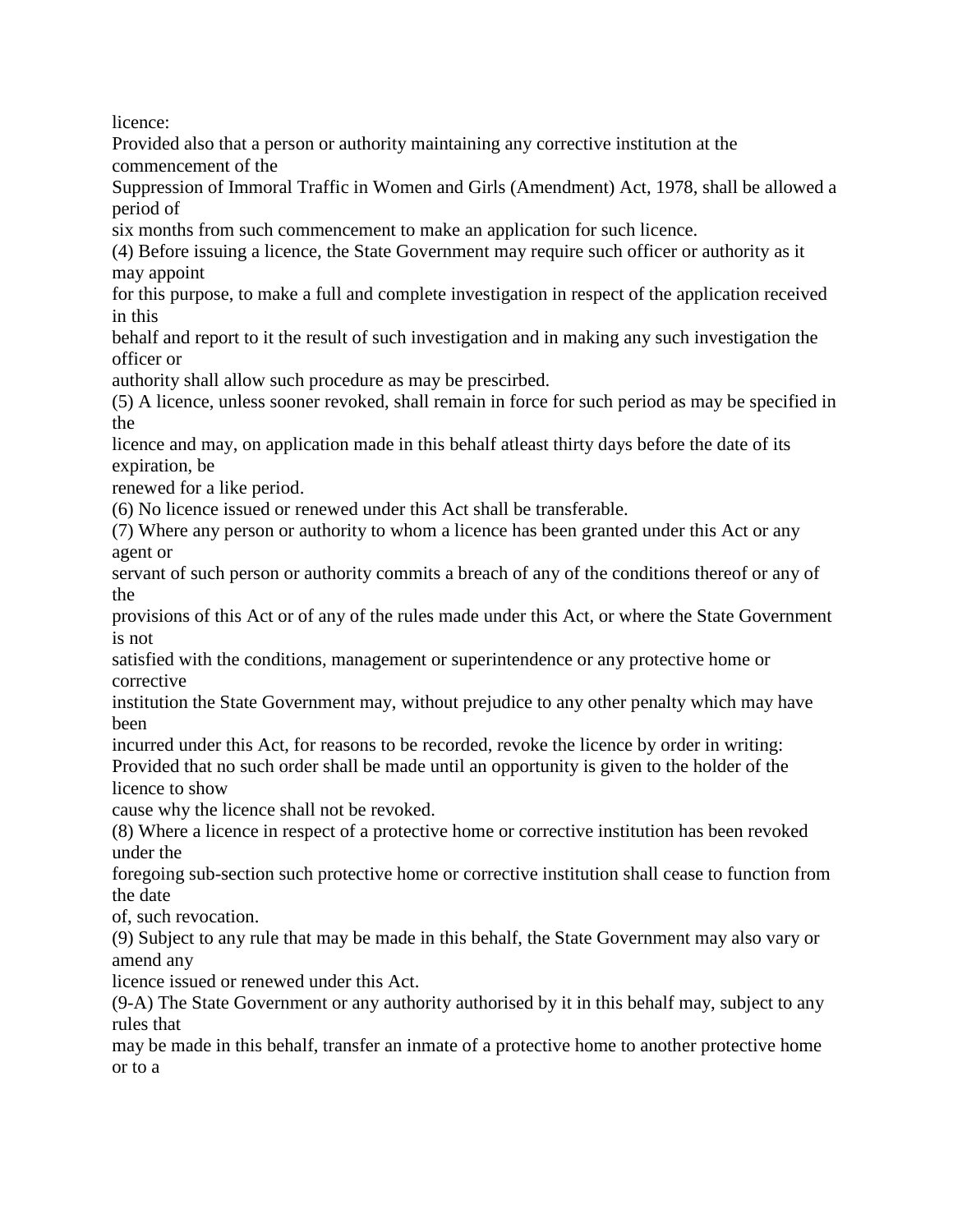corrective institution or an inmate of a corrective institution to another corrective institution or to a

protective home, where such transfer is considered desirable having regard to the conduct of the person to

be transferred, the kind of trainingto be imparted and other circumstances of the case: Provided that,—

(i) no person who is transferred under this sub-section shall be required to stay in the home or institution to

which she is transferred for a period longer than she was required to stay in the home or institution from

which she was transferred;

(ii) reasons shall be recorded for every order of transfer under this sub-section.

(10) Whoever establishes or maintains a protective home or corrective institution except in accordance with

the provisions of this section, shall be punishable in the case of a first offence with fine which may extend

to one thousand rupees and in the case of second or subsequent offence with imprisonment for a term

which may extend to one year, or with fine which may extend to two thousand rupees, or with both.

21-A. Production of records .—Every person or authority who is licensed under sub-section (3) of Section

21 to establish or maintain, or, as the case may be, for maintaining, a protective home or corrective

institution shall whenever required by a Court, produce the records and other documents maintained by

such home or institution before such court.

22. (1) Trials .—No Court, inferior to that of a Metropolitan Magistrate or a Judicial magistrate of the first

class, shall try any offence under Section 3, Section 4, Section 5, Section 5B, Section 5C, Section 6 or

Section 7.

(2) Notwithstanding anything contained in the Code of Criminal Procedure, 1973, the trial of the proceedings under this Act shall be conducted *in camera*.

22-A. Power to establish special Courts .—(1) If the State Government is satisfied that it is necessary for

the purpose of providing for speedy trial of offences under this Act in any district or metropolitan area, it

may, by notification in the official Gazette and after consultation with the High Court, establish one or

more Courts of Judicial Magistrates of the first class, or, as the case may be, Metropolitan Magistrate, in

such district or metropolitan area.

(2) Unless otherwise directed by the High Court, a court established under sub-section (1) shall exercise

jurisdiction only in respect of cases under this Act.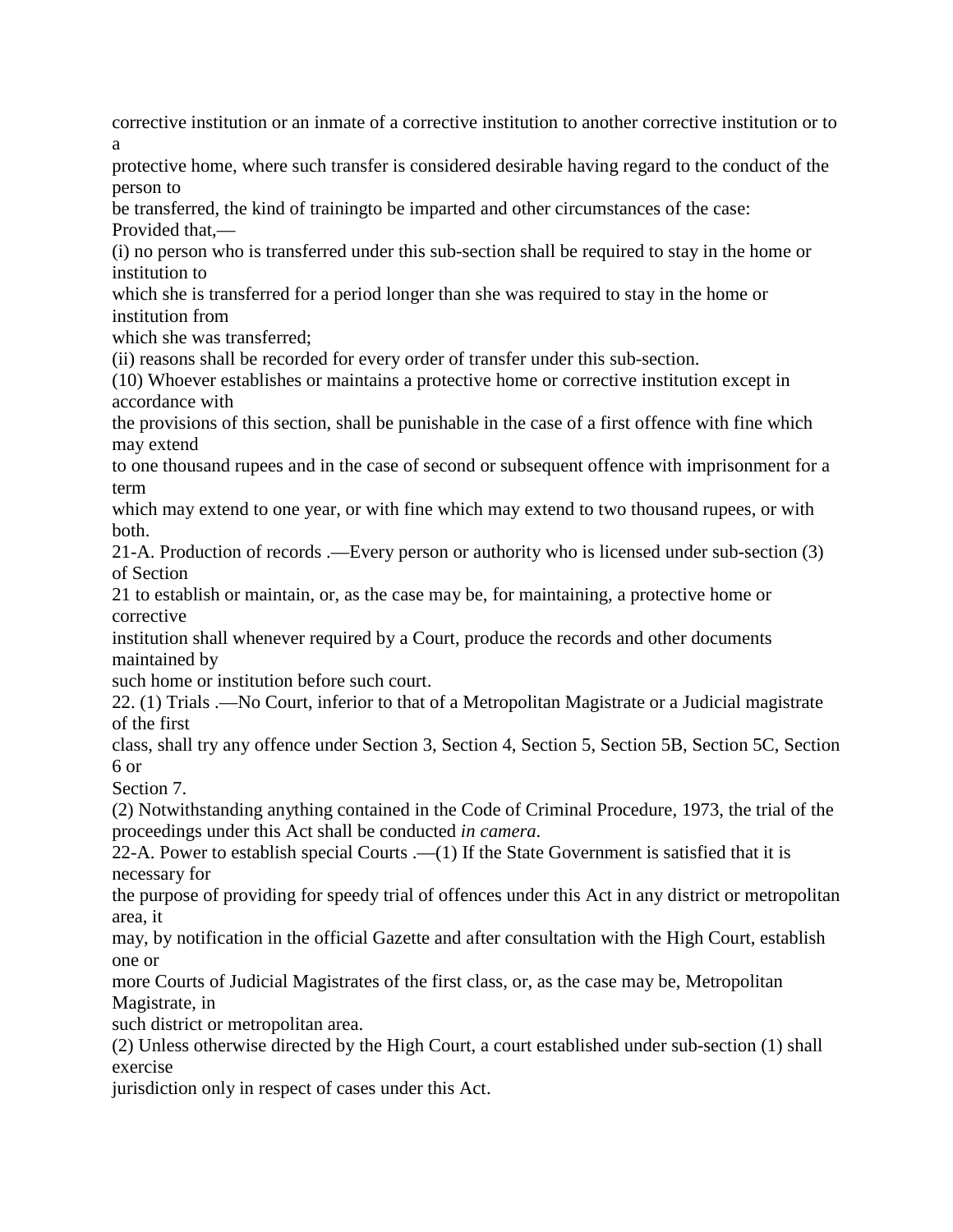(3) Subject to the provisions of sub-section (2), the jurisdiction and powers of the presiding officer of a

court established under sub-section (1) in any district or metropolitan area shall extend throughout the

district or the metropolitan area, as the case may be.

(4) Subject to the foregoing provisions of this section, a Court established under sub-section (1) in any

district or metropolitan area shall be deemed to be a court established under sub-section (1) of Section 11,

or, as the case may be, sub-section (1) of Section 16 of the Code of Criminal Procedure, 1973 (2 of 1974)

and provisions of the Code shall apply accordingly in relation to such courts.

Explanation.—In this section, "High Court" has the same meaning as in clause (e) of Section 2 of the Code

of Criminal Procedure, 1973.

[6] [22-AA. Power of Central Government to establish special courts .—(1) If the Central Government is

satisfied that it is necessary for the purpose of providing for speedy trial of offences under this Act and

committed in more than one State, it may, bynotification in the official Gazette and after consultationwith

the High Court concerned, establish one or more courts of Judicial Magistrates of the first class or

Metropolitan Magistrates for the trial of such offences.

(2) The provisions of Section 22-A, shall, so far as may be, apply to the courts established under subsection

(1), as they apply to Courts established under that section.

22-B. Power of court to try cases summarily .—Notwithstanding anything contained in the Code of

Criminal Procedure, 1973, the State Government may, if it considers it necessary so to do, direct that

offences under this Act shall be tried in a summary way by a Magistrate including the presiding officer of a

court established under sub-section (1) of Section 22-A and the provisions of Section 262 to 265 (both

inclusive) of the said Code, shall, as far as may be, apply to such trial:

Provided that in the case of any conviction in a summary trial under this section, it shall be lawful for the

Magistrate to pass a sentence of imprisonment for a term not exceeding one year:

Provided further that when at the commencement of, or in the course of, a summary trial under this section,

it appears to the Magistrate that the nature of the case is such that a sentence of imprisonment for a term

exceeding one year may have to be passed or that it is, for any other reason, undersirable to try the case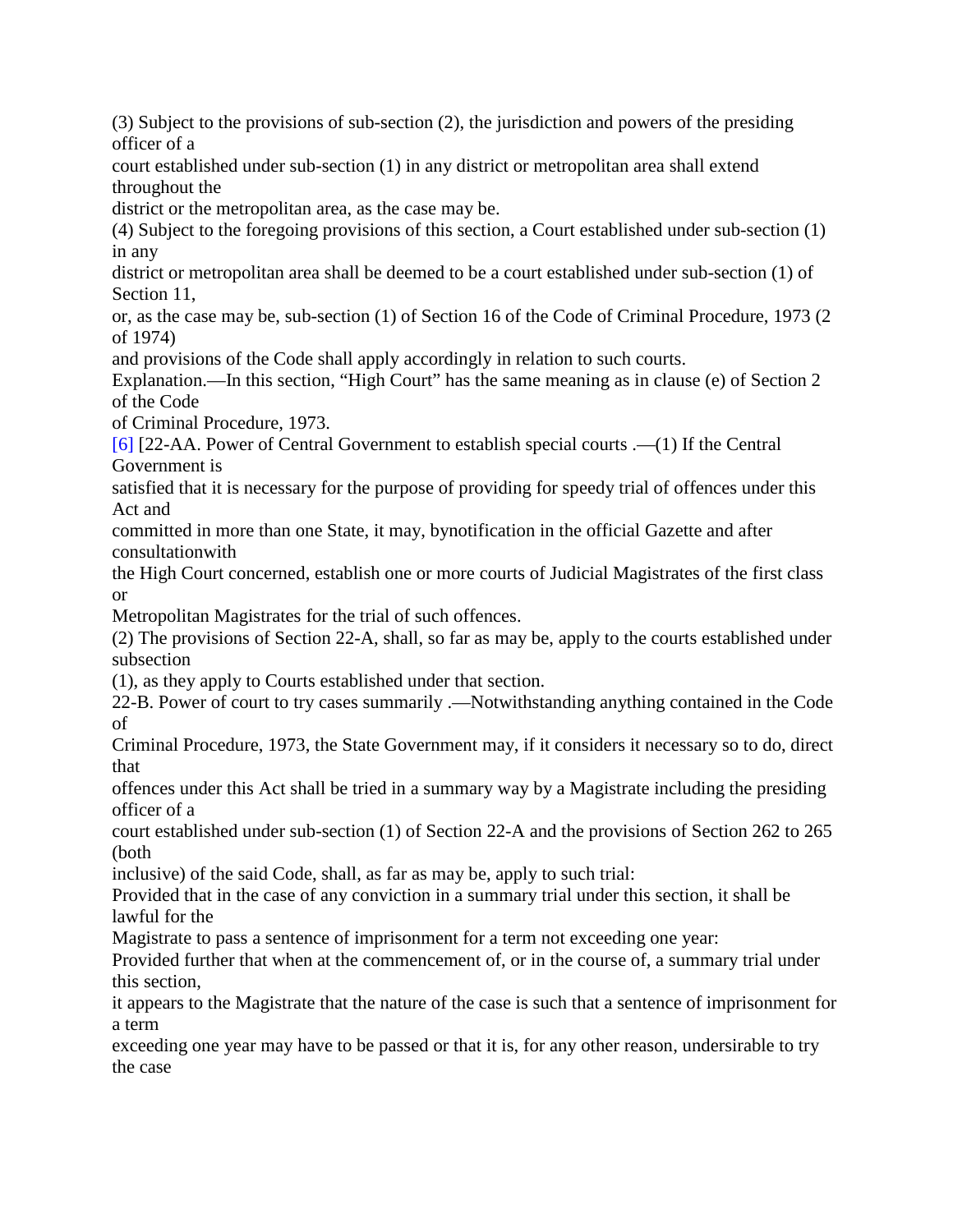summarily, the Magistrate shall, after hearing the parties record an order to that effect and thereafter recall

any witness, who may have been examined and proceed to hear or re-hear the case in the manner provided

by the said Code].

23. Power to make rules .—(1) The State Government may, by notification in the official Gazette, make

rules for carrying on the purposes of this Act.

(2) In particular, and without prejudice to the generality of the foregoing powers, such rules may provide

for  $\cdot$ 

(a) the notification of any placeas a public place;

(b) the placing in custody of persons for whose safe custody orders have been passed under subsection  $(1)$ 

of Section 17 and their maintenance;

(bb) the discharge of an offender under sub-section (3) of Section 10-A from a corrective institution and the

form of licence to be granted to such offender;

(c) the detention and keeping in protective homes or, as the case may be, in corrective

institutions or person

under this Act and their maintenance;

(d) the carrying out of the provisions of Section 11 regarding notification of residence or change of or

absence from residence by released convicts;

(e) the delegation of authority to appoint the special police officer under sub-section (1) of Section 13;

(f) the carrying into effect of the provisions of Section 18;

(g) (i) the establishment, maintenance, management and superintendence of protective homes and

corrective institutions under Section 21 and the appointment, powers and duties of persons employed in

such home or institution;

(ii) the form in which an application for a licence may be made and the particulars to be contained in such

application;

(iii) the procedure for the issue or renewal of a licence, the time within which such licence shall be issued

or renewed and the procedure to be followed in making a full and complete investigation in respect of an

application for licence;

(iv) the form of a licence and the condition to be specified therein;

(v) the manner in which the accounts of a protective home and a corrective institution shall be maintained

and audited;

(vi) the maintenance of registers and statements by a licensee and the form of such registers and statements;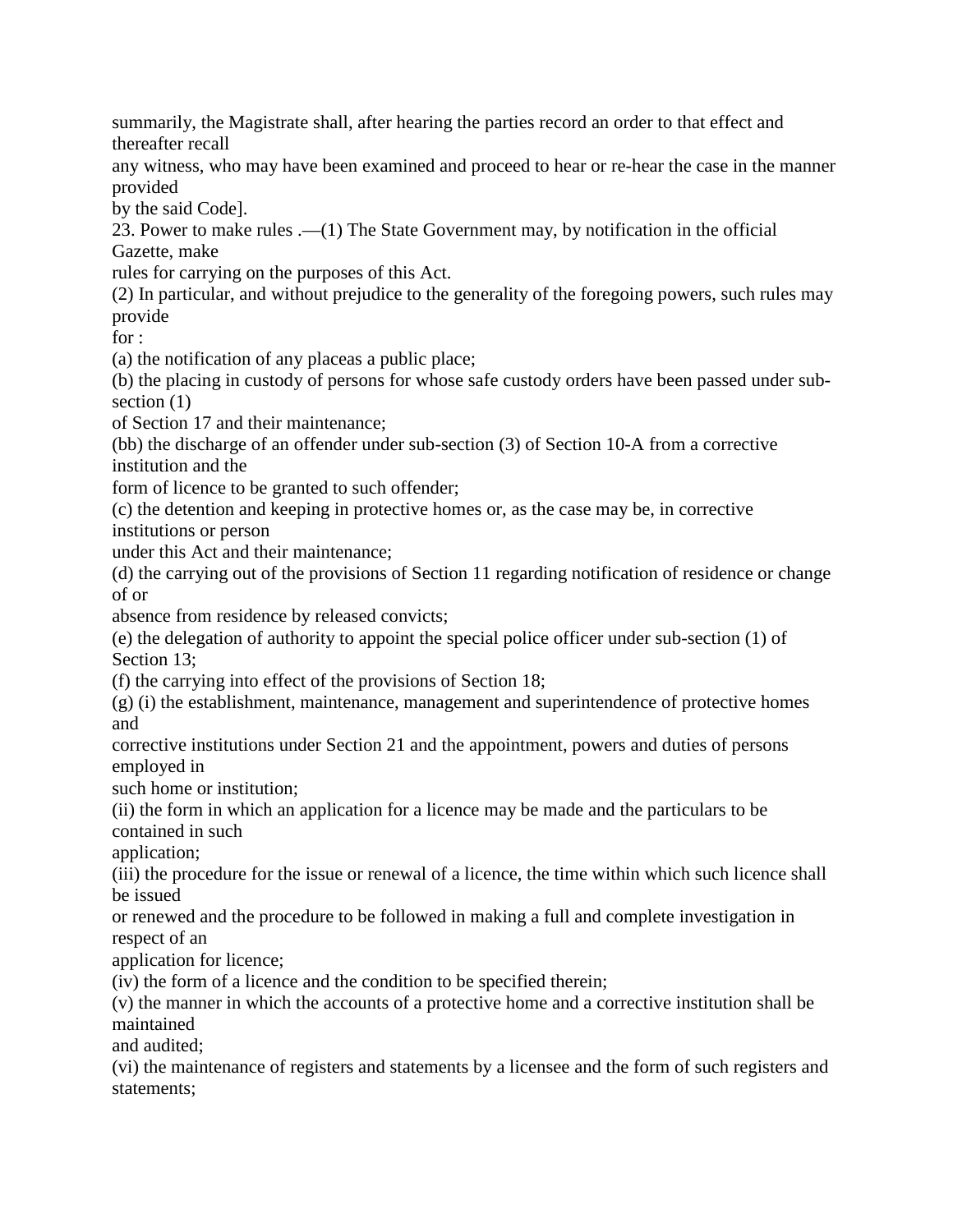(vii) the care, treatments, maintenance, training, instruction, control and discipline of the inmates of

protective home and corrective institutions;

(viii) the visits to and communications with inmates;

(ix) the temporary detention of persons sentenced to detention in protective homes or in corrective

institution until arrangements are made for sending them to suchhomes or institutions; (x) the transfer of an inmate from:

(a) protective home to another, or to a corrective institution,

(b) one corrective institution to another, or to a protective home, under sub-section (9-A) of Section 21;

(xi) the transfer in pursuance of an order of the Court from a protective home or a corrective institution to a

prison of a person found to be incorrigible or exercising bad influence upon other inmates of the protective

home or the corrective institution and the period of her detention in such prison;

(xii) the transfer to a protective home or corrective institution of persons sentenced under Section 7 and the

period of their detention in such home or institution;

(xiii) the discharge of inmates from a protective home or corrective institution either absolutely or subject

to conditions, and their arrest in the event of breach of such conditions;

(xiv) the grant of permission to inmates to absent themselves for short periods;

(xv) the inspection of protective homes and corrective institutions and other institutions in which a persons

may be kept, detained and maintained;

(*ga*) number of the members of the Authority and the manner in which such members shall be chosen for

appointment under sub-section (*2*) of section 13B;

(*gb*) the term of office of the members of the Authority and the manner of filling vacancies among, and the

procedure to be followed in the discharge of their functions by, the members under sub-section (*4*) of

section 13B;

(h) any other matter which has to be, or may be prescribed.

(3) In making any rule under clause (d) or clause (g) or sub-section (2), the State Government may provide

that a breach thereof be punishable with fine which may extend to two hundred and fifty rupees. (4) All rules made under this Act shall, as soon as may be after they are made, be laid before the State

Legislature.

23A. (*1*) The Central Government may, by notification in the Official Gazette, make rules for carrying out

the provisions of this Act.

(*2*) In particular, and without prejudice to the generality of the foregoing powers, such rules may provide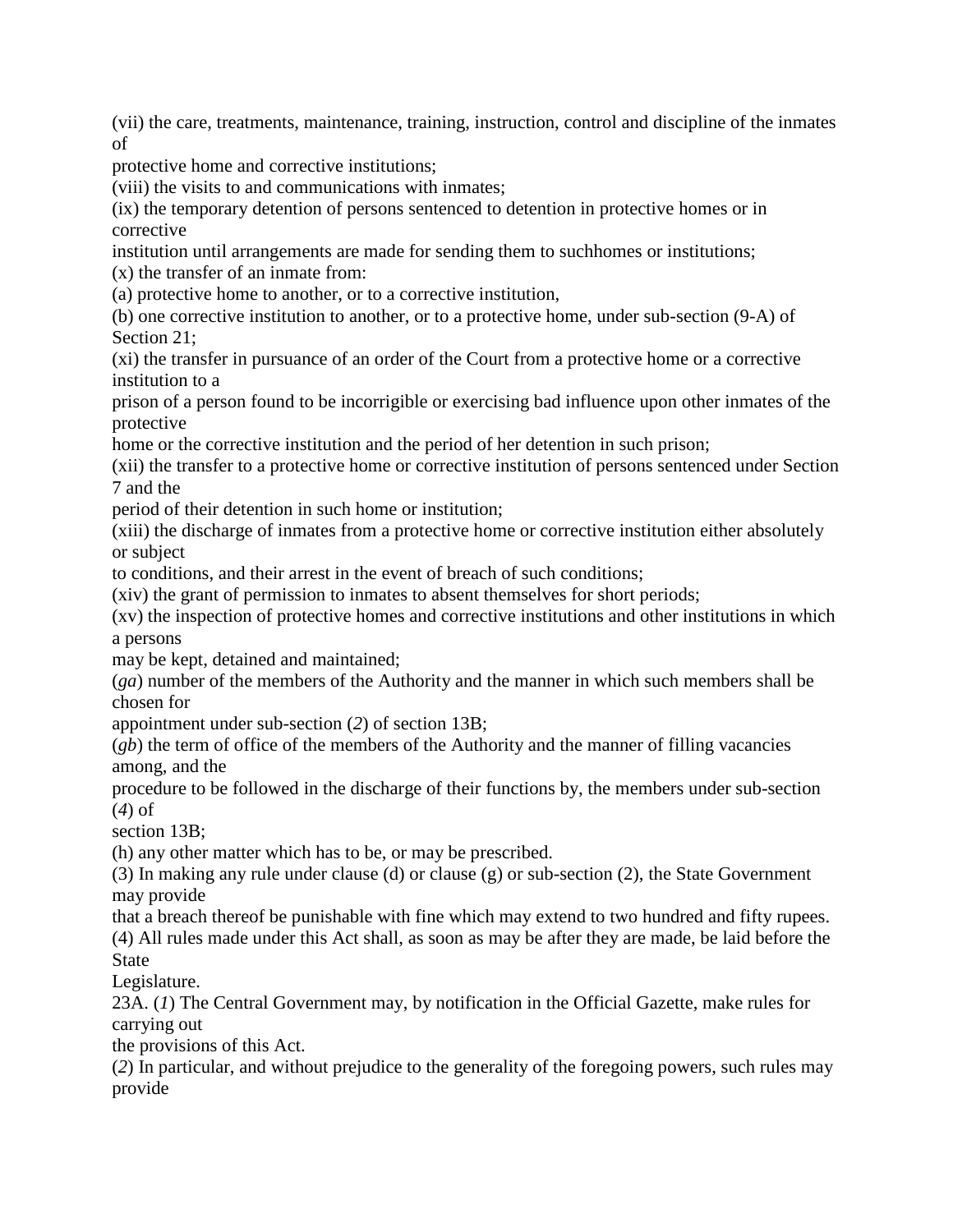for,—

(*a*) the number of the members of the Authority and the manner in which such members shall be chosen for

appointment under sub-section (*2*) of section 13A;

(*b*) the term of office of the members of the Authority, the manner of filling vacancies among, and the

procedure to be followed in the discharge of their functions by the members under sub-section (*4*) of

section 13A.

(*3*) Every rule made by the Central Government shall be laid, as soon as may be after it is made, before

each House of Parliament, while it is in session, for a total period of thirty days which may be comprised in

one session or in two or more successive sessions, and if, before the expiry of the session immediately

following the session or the successive sessions aforesaid, both Houses agree in making any modification

in the rule or both Houses agree that the rule should not be made, the rule shall thereafter have effect only

in such modified form or be of no effect, as the case may be; so, however, that any such modification or

annulment shall be without prejudice to the validity of anything previously done under that rule. 24. Act not to be in derogation of certain other Acts .—Nothing in this Act shall be construed to be in

derogation of the provisions of the Reformatory Schools Act, 1897 or any State Act enacted in modification

of the said Act or otherwise, relating to juvenile offenders.

25. Repeal and savings .—(1) As from the date of the coming into force in any State of the provisions other

thanSection 1 of this Act, all State Acts relating to suppression of immoral traffic in persons or to the

prevention of prostitution, in force in that State immediately before such date shall stand repealed.

(2) Notwithstanding the repeal by this Act, of any State Act referred to in sub-section (1), anything done or

any action taken including any direction given in any register, rule or order made, any restriction imposed)

under the provision of such State Act shall in so far as such thing or action is not inconsistent with the

provisions of this Act be deemed to have been done or taken under the provisions of this Act as if the said

provisions were in force when such thing was done or such action was taken and shall continue in force

accordingly until superseded by anything done or any action taken under this Act.

Explanation.—In this section, the expression `State Act `includes a `Provincial Act'.

### **THE SCHEDULE**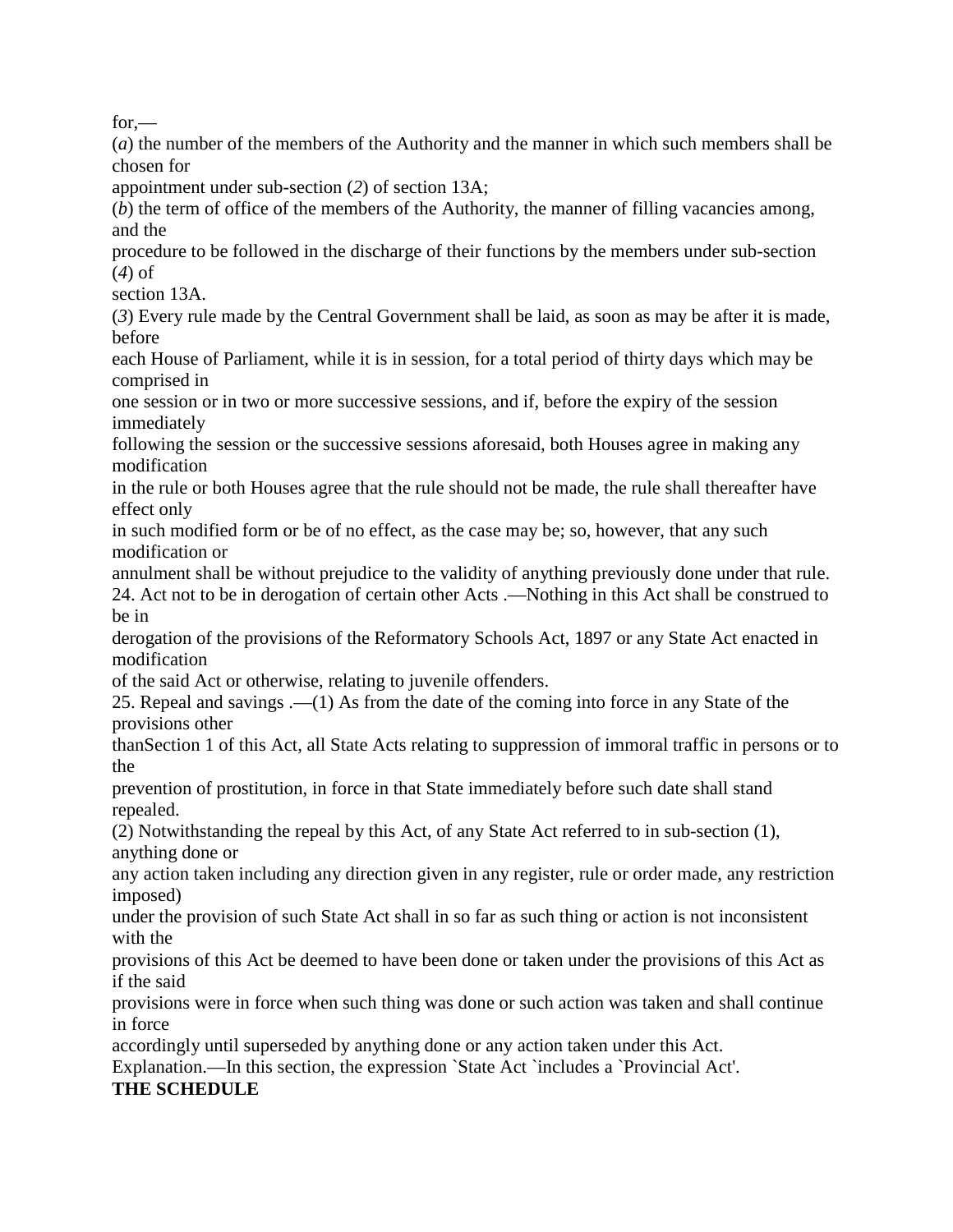*[See Section 2(c)]*

*Section Magistrate competent to exercise the powers*

7(1) District Magistrate.

11 (4) Metropolitan Magistrate of Judicial Magistrate of the first class.

 $12 (4)$   $7$ ][\* \* \* \* \* \* \* \* \* \* \* \* ]

15(5) Metropolitan Magistrate, Judicial Magistrate of the first class, District Magistrate or Sub-divisional Magistrate.

16 Metropolitan Magistrate, Judicial Magistrate of the first class, District Magistrate or Sub-divisional Magistrate.

18 District Magistrate or Sub-divisional Magistrate.

19 Metropolitan Magistrate, Judicial Magistrate of the first class, District Magistrate or Sub-divisional Magistrate.

22-B Metropolitan Magistrate of Judicial Magistrate of the first class.

=========================== [1] Sub-section (e) omitted by Act No 46 of 1978.

[2] Sub-sec. (2) omitted by Act No. 44 of 1986.

[3] Sub-section (2) omitted by Act No. 44 of 1986.

[4] Sec. 10 omitted by Act No. 44 of 1986.

[5] Section 12 omitted by Act No. 44 of 1986.

[6] Ins. by Act No. 44 of 1986 (w.e.f. 26-1-1987).

[7] Figures and words ommited byAct No. 44 of 1986 (w.e.f. 2-6-1987).

## **India**

### **BONDED LABOUR SYSTEM (ABOLITION) ACT, 1976**

**Act** : PREAMBLE [Act 19 of 1976 as amenede by Act 73 of 1985]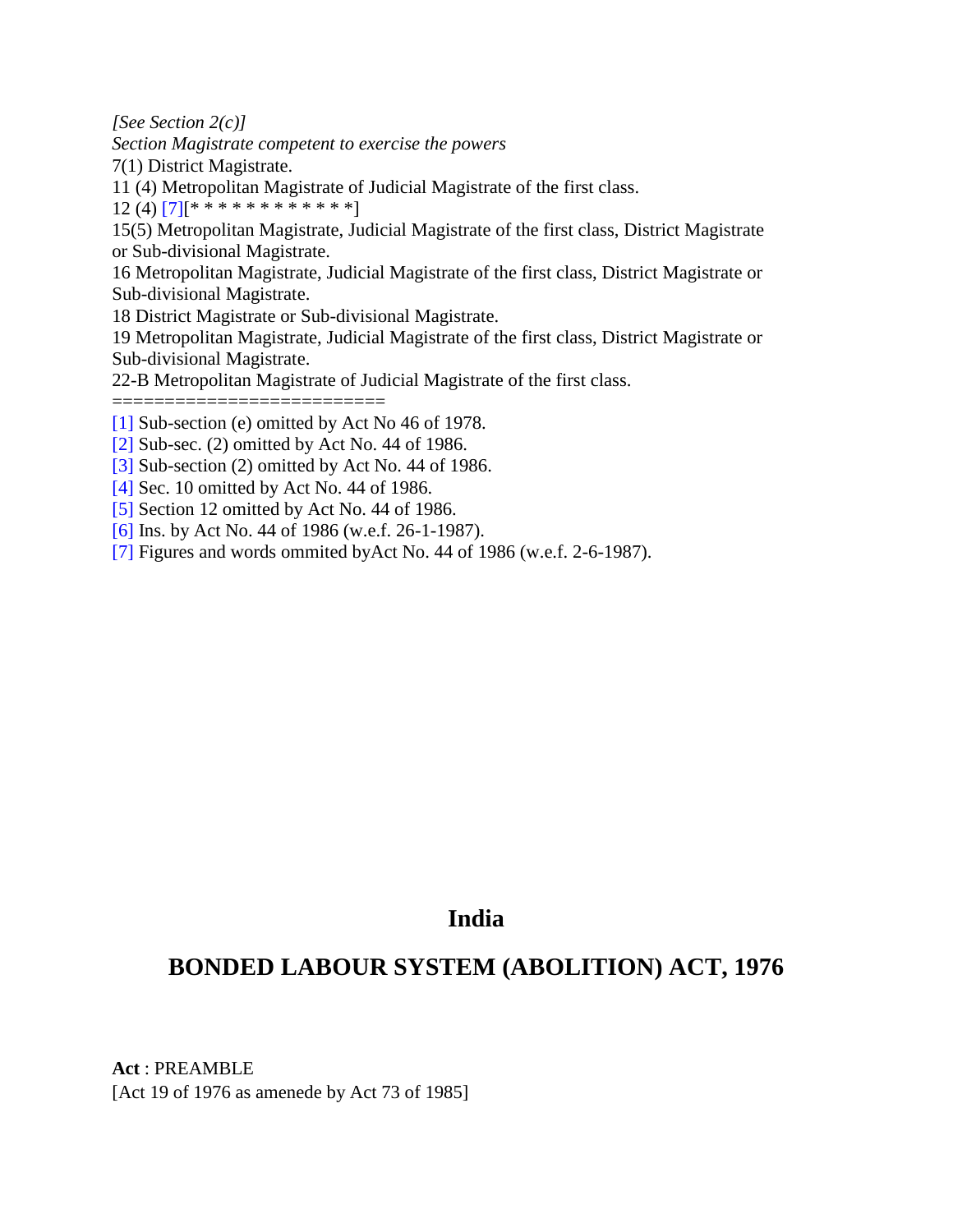[9th February, 1976]

An Act to provide for the abolition of bonded labour system with a view to preventing the economic and physical exploitation of the weaker sections of the people and for matters connected therewith or incidental thereto Be it enacted by Parliament in the Twenty-seventh Year of the Republic of India as follows :

1. SHORT TITLE, EXTENT AND COMMENCEMENT. - (1) This Act may be called the Bonded Labour System (Abolition) Act, 1976.

(2) It extends to the whole of India.

(3) It shall be deemed to have come into force on the 25th day of October, 1975.

2. DEFINITIONS. - In this Act, unless the context otherwise requires,- (a) advance means an advance, whether in cash or kind, or partly in cash or partly in kind, made by one person (hereinafter referred to as the creditor) to another person (hereinafter referred to as the debtor) (b) agreement means an agreement (whether written or oral, or partly written and partly oral) between a debtor and creditor, and includes an agreement providing for forced labour, the existence of which is presumed under any social custom prevailing in the concerned locality. Explanation : The existence of an agreement between the debtor and creditor is ordinarily presumed, under the social customs, in relation to the following forms of forced labour, namely : Adiyamar, Baramasia, Basahya, Bethu, Bhagela, Cherumar, Garru- Galu, Hali, Hari, Harwail, Holya, Jana, Jeetha, Kamiya, Khundit- Mundit, Kuthia, Lakhari, Munjhi, Mat, Munish system, Nit-Majoor, Paleru, Padiyal, Pannayilal, Sagri, Sanji, Sanjawat, Sewak, Sewakia, Seri, Vetti; (c) ascendant or descendant, in relation to a person belonging to a matriarchal society, means the person who corresponds to such expression in accordance with the law of succession in force in such society;

(d) bonded debt means an advance obtained, or presumed to have been obtained, by a bonded labourer under, or in pursuance of, the bonded labour system;

(e) bonded labour means any labour or service rendered under the bonded labour system; (f) bonded labourer means a labourer who incurs, or has, or is presumed to have, incurred, a

bonded debt;

(g) bonded labour system means the system of forced, or partly forced, labour under which a debtor enters, or has, or is presumed to have, entered, into an agreement with the creditor to the effect that - (i) in consideration of an advance obtained by him or by any of his lineal ascendants or descendants (whether or not such advance is evidenced by the document) and in consideration of the interest, if any, due on such advance, or

(ii) in pursuance of any customary or social obligation, or

(iii) in pursuance of any obligation devolving on him by succession, or

(iv) for any economic consideration received by him or by any of his lineal ascendants or descendants, or

(v) by reason of his birth in any particular caste or community, he would- (1) render, by himself or through any member of his family, or any person dependent on him, labour or service, to the creditor, or for the benefit of the creditor, for a specific period or for an unspecified period, either without wages or for nominal wages, or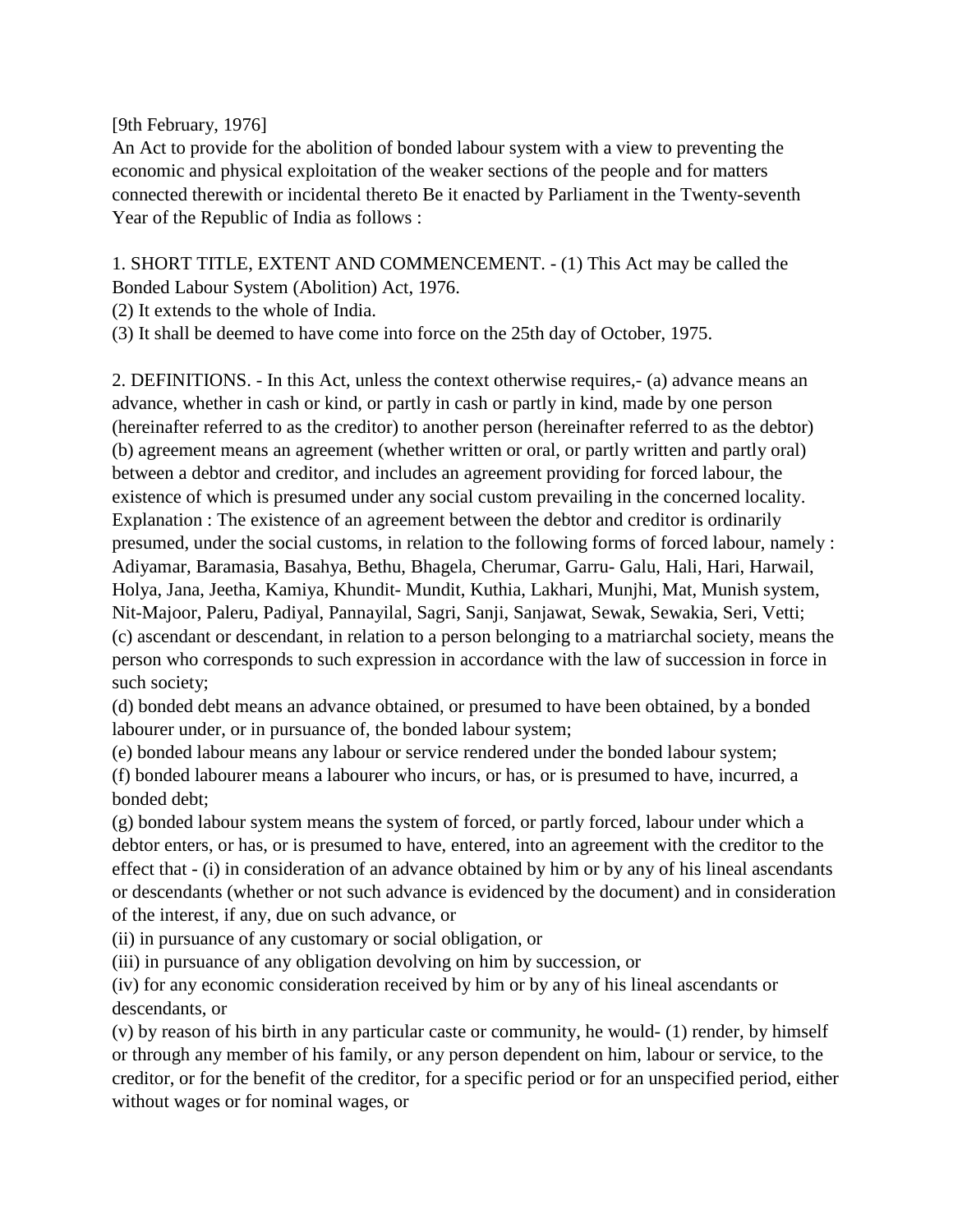(2) forfeit the freedom of employment or other means of livelihood for an specified period or for an unspecified period, or

(3) forfeit the right to move freely throughout the territory of India, or

(4) forfeit the right to appropriate or sell at market-value any of his property or product of his labour or the labour of a member of his family or any person dependent on him. and includes the system of forced, or partly forced, labour under which a surety for a debtor enters, or has, or is presumed to have, entered into an agreement with the creditor to the effect that in the event of the failure of the debtor to repay the debt, he would render the bonded labour on behalf of the debtor;

Explanation : For the removal of doubts, it is hereby declared that any system of forced, or partly forced labour under which any workman being contract labour as defined in clause (b) of subsection (1) of Section 2 of the Contract Labour (Regulation and Abolition) Act, 1970 (37 of 1970), or an inter-State migrant workman as defined in clause (e) of sub-section (1) of Section 2 of the Inter-State Migrant Workmen (Regulation of Employment and Conditions of Service) Act, 1979 (30 of 1979), is required to render labour or service in circumstances of the nature mentioned in sub-clause (1) of this clause or is subjected to all or any of the disabilities referred to in sub-clauses (2) to (4), is \$bonded labour system\$ within the meaning of this clause.

(h) family, in relation to a person, includes the ascendant and descendant of such person; (i) nominal wages, in relation to any labour, means a wage which is less than,- (a) the minimum wages fixed by the Government, in relation to the same or similar labour, under any law for the time being in force ; and

(b) where no such minimum wage has been fixed in relation to any form of labour, the wages that are normally paid, for the same or similar labour, to the labourers working in the same locality;

(j) prescribed means prescribed by rules made under this Act.

3. ACT TO HAVE OVERRIDING EFFECT. - The provisions of this Act shall have effect notwithstanding anything inconsistent therewith contained in any enactment other than this Act, or in any instrument having effect by virtue of any enactment other than this Act.

4. ABOLITION OF BONDED LABOUR SYSTEM. - (1) On the commencement of this Act, the bonded labour system shall stand abolished and every bonded labourer shall, on such commencement, stand freed and discharged from any obligation to render, any bonded labour. (2) After the commencement of this Act, no person shall- (a) make any advance under, or in pursuance of, the bonded labour system, or

(b) compel any person to render any bonded labour or other form of forced labour.

5. AGREEMENT, CUSTOM ETC., TO BE VOID. - On the commencement of this Act, any custom or tradition or any contract, agreement or other instrument (whether entered into or executed before or after the commencement of this Act,) by virtue of which any person, or any member of the family or dependent of such person, is required to do any work or render any service as a bonded labourer, shall be void and inoperative.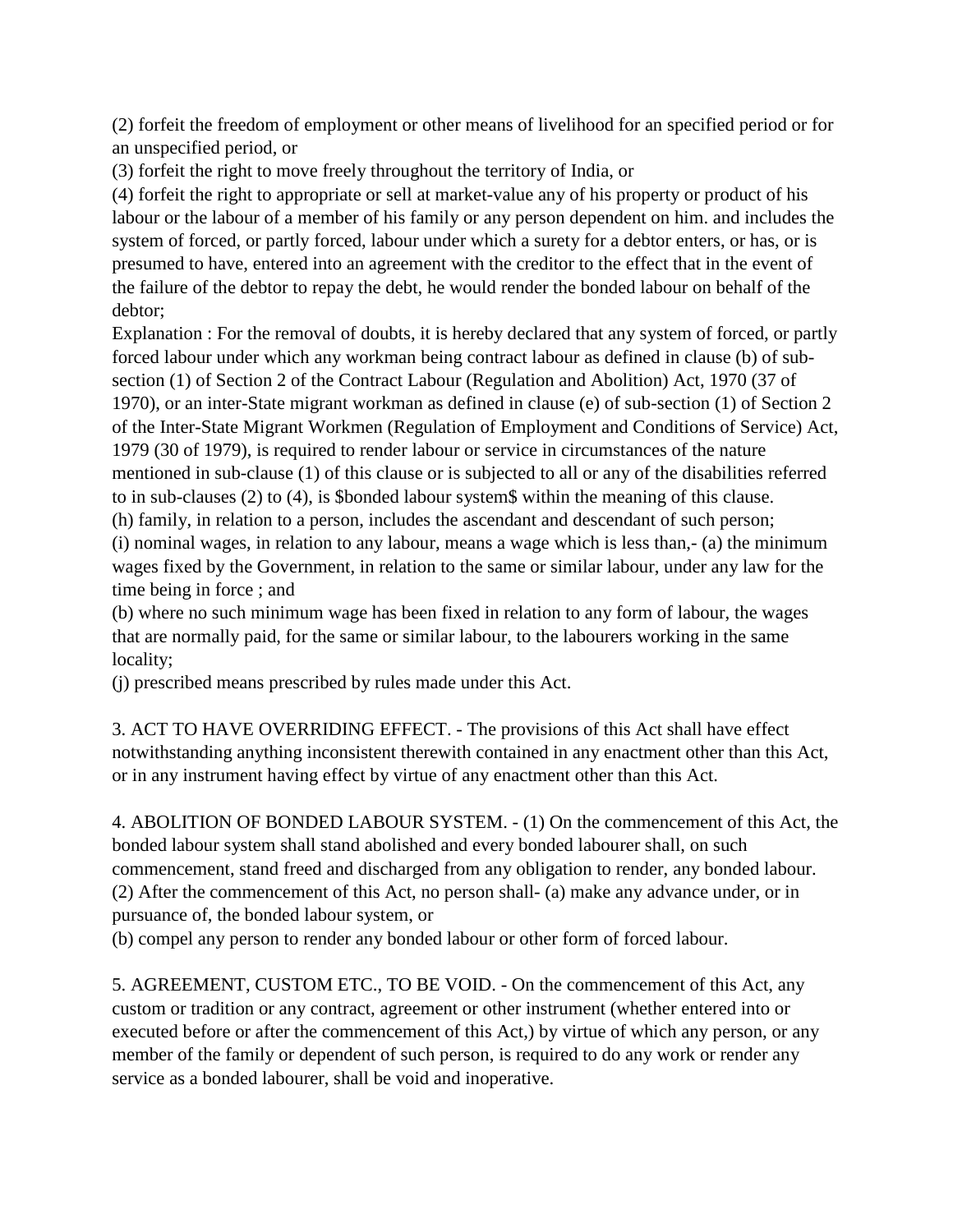6. LIABILITY TO REPAY BONDED DEBT TO STAND EXTINGUISHED. - (1) On the commencement of this Act, every obligation of a bonded labourer to repay any bonded debt, or such part of any bonded debt unsatisfied immediately before such commencement, shall be deemed to have been extinguished.

(2) After the commencement of this Act, no suit or other proceedings shall lie in any civil or before any other authority for the recovery of any bonded debt or any part thereof.

(3) Every decree or order for the recovery of bonded debt, passed before the commencement of this Act and not fully satisfied before such commencement, shall be deemed, on such commencement, to have been fully satisfied.

(4) Every attachment made before the commencement of this Act, for the recovery of any bonded debt, shall, on such commencement, stand vacated; and, where, in pursuance of such attachment, any movable property of the bonded labourer was seized and removed from his custody and kept in the custody of any court or other authority pending sale thereof, such movable property shall be restored, as soon as may be practicable after such commencement, to the possession of the bonded labourer.

(5) Where, before the commencement of this Act, possession of any property belonging to a bonded labourer or a member of his family or other dependent was forcibly taken over by any creditor for the recovery of any bonded debt, such property shall be restored, as soon as may be practicable after such commencement, to the possession of the person from whom it was seized. (6) If restoration of the possession of any property referred to in sub-section (4) or sub-section

(5) is not made within thirty days from the commencement of this Act, the aggrieved person may, within such time as may be prescribed, apply to the prescribed authority for the restoration of the possession of such property and the prescribed authority may, after giving the creditor a reasonable opportunity of being heard, direct the creditor to restore to the applicant the possession of the concerned property within such time as may be specified in the order.

(7) An order made by any prescribed authority, under sub-section (6), shall be deemed to be an order made by a civil court and may be executed by the court of the lowest pecuniary jurisdiction within the local of whose jurisdiction the creditor voluntarily resides or carries on business or personally works for gain.

(8) For the avoidance of doubts, it is hereby declared, that where any attached property was sold before the commencement of this Act, in execution of a decree or order for the recovery of a bonded debt, such sale shall not be affected by any provision of this Act.

Provided that the bonded labourer, or an agent authorised by him in this behalf, may, at any time within five years from such commencement, apply to have the sale set aside on his depositing in court, for payment to the decree-holder, the amount specified in the proclamation of sale, for the recovery of which the sale was ordered, less any amount, as well as mesne profits, which may, since the date of such proclamation of sale, have been received by the decree-holder.

(9) Where any suit or proceeding, for the enforcement of any obligation under the bonded labour system, including a suit or proceeding for the recovery of any advance made to a bonded labourer, is pending at the commencement of this Act, such suit or other proceeding shall, on such commencement stand dismissed.

(10) On the commencement of this Act, every bonded labourer who has been detained in civil prison, whether before or after judgment, shall be released from detention forthwith.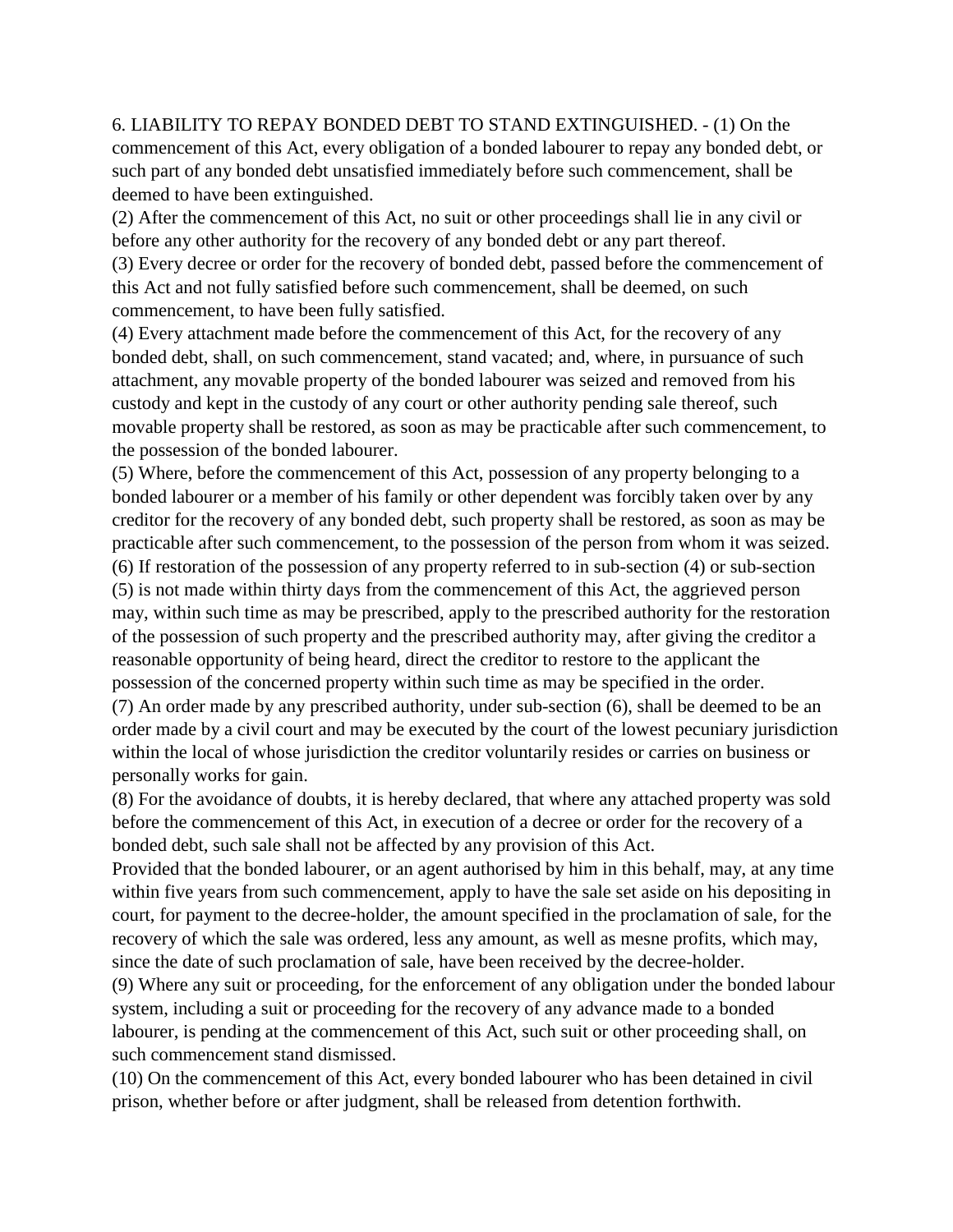### 7. PROPERTY OF BONDED LABOURER TO BE FREED FROM MORTGAGE, ETC. - (1)

All property vested in a bonded labourer which was immediately before the commencement of this Act under any mortgage, charge, lien or other encumbrances in connection with any bonded debt shall, in so far as it is relatable to the bonded debt, stand freed and discharged from such mortgage, charge, lien or other encumbrances, and where any such property was, immediately before the commencement of this Act, in the possession of the mortgage or the holder of the charge, lien or encumbrance, such property shall (except where it was subject to any other charges), on such commencement, be restored to the possession of the bonded labourer. (2) If any delay is made in restoring any property, referred to in sub-section (1), to the possession of the bonded labourer, such labourer shall be entitled, on and from the date of such commencement, to recover from the mortgage or holder of the lien, charge or encumbrance, such mesne profits as may be determined by the civil court of the lowest pecuniary jurisdiction within the local limits of whose jurisdiction such property is situated.

### 8. FREED BONDED LABOURER NOT TO BE EVICTED FROM HOMESTEAD, ETC. - (1)

No person who has been freed and discharged under this Act from any obligation to render any bonded labour, shall be evicted from any homestead or other residential premises which he was occupying immediately before the commencement of this Act as part of the consideration for the bonded labour.

(2) If, after the commencement of this Act, any such person is evicted by the creditor from any homestead or other residential premises, referred to in sub-section (1), the Executive Magistrate in charge of the Sub-Division within which such homestead or residential premises is situated shall, as practicable, restore the bonded labourer to the possession of such homestead or other residential premises.

9. CREDITOR NOT TO ACCEPT PAYMENT AGAINST EXTINGUISHED DEBT. - (1) No creditor shall accept any payment against any bonded debt which has been extinguished or deemed to have been extinguished or fully satisfied by virtue of the provisions of this Act. (2) Whoever contravenes the provisions of sub-section (1), shall be punishable with imprisonment for a term which may extend to three years and also with fine. (3) The court, convicting any person under sub-section (2) may, in addition to the penalties which may be imposed under that sub- section, direct the person to deposit, in court, the amount accepted in contravention of the provisions of sub-section (1), within such period as may be specified in the order for being refunded to the bonded labourer.

#### 10. AUTHORITIES WHO MAY BE SPECIFIED FOR IMPLEMENTING THE PROVISIONS OF THIS ACT. - The State Government may confer such powers and impose such duties on a

District Magistrate as may be necessary to ensure that the provisions of this Act are properly carried out and the District Magistrate may specify the officer, subordinate to him, who shall exercise all or any of the powers, and perform all or any of the duties, so conferred or imposed and the local limits within which such powers or duties shall be carried out by the officer so specified.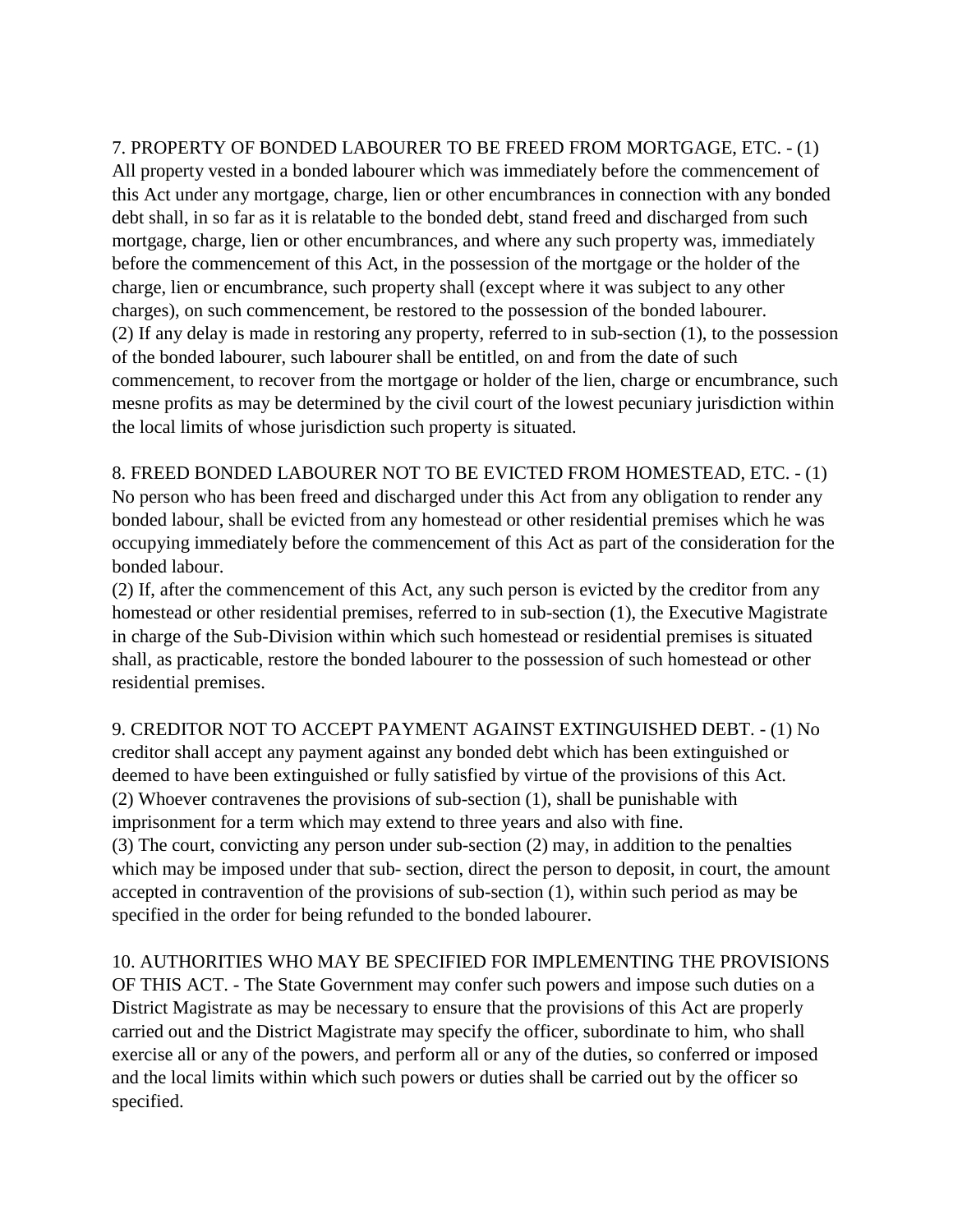11. DUTY OF DISTRICT MAGISTRATE AND OTHER OFFICERS TO ENSURE CREDIT. -

The District Magistrate authorised by the State Government under Section 10 and the officer specified by the District Magistrate under that section shall, as far as practicable, try to promote the welfare of the freed bonded labourer by securing and protecting the economic interests of such bonded labourer so that he may not have any occasion or reason to contract any further bonded debt.

12. DUTY OF DISTRICT MAGISTRATE AND OFFICERS AUTHORISED BY HIM. - It shall be the duty of every District Magistrate and every officer specified by him under Section 10 to inquire whether, after the commencement of this Act, any bonded labour system or any other form of forced labour is being enforced by, or on behalf of, any person resident within the local limits of his jurisdiction and if, as a result of such inquiry, any person is found to be enforcing the bonded labour system or any other system of forced labour, he shall forthwith take such action as may be necessary to eradicate of such forced labour.

Comment: whenever it is shown that a labourer is made to provide forced labour, the Court would raise a presumption that he is required to do so in consideration of an advance or other economic consideration received by him and he is therefore a bonded labourer. This presumption may be rebutted by the employer and also by the State Government if it so chooses but unless and until satisfactory material is produced for rebutting this presumption, the Court must proceed on the basis that the labourer is a bonded labourer entitled to the benefit of the provisions of the Act. Bandhua Mukti Morcha, Petitioner v. Union of India and others, Respondents. AIR 1984 SUPREME COURT 802

13. VIGILANCE COMMITTEE. - (1) Every State Government shall, by notification in the Official Gazette, constitute such number of Vigilance Committees in each district and each Sub-Division as it may think fit.

(2) Each Vigilance Committee, constituted for a district, shall consist of the following members, namely- (a) the District Magistrate, or a person nominated by him, who shall be the Chairman; (b) three persons belonging to the Scheduled Castes or Scheduled Tribes and residing in the District, to be nominated by the District Magistrate;

(c) two social workers, resident in the district, to be nominated by the District Magistrate;

(d) not more than three persons to represent the official or non- official agencies in the district connected with rural development, to be nominated by the State Government;

(e) one person to represent the financial and credit institutions in the district, to be nominated by the District Magistrate;

(3) Each Vigilance Committee, constituted for a Sub-Division, shall consist of the following members, namely- (a) the Sub-Divisional Magistrate, or a person nominated by him, who shall be the Chairman;

(b) three persons belonging to the Scheduled Castes or Scheduled Tribes and residing in the Sub-Division, to be nominated by the Sub-Divisional Magistrate;

(c) two social workers, resident in the Sub-Division to be nominated by the Sub-Divisional Magistrate;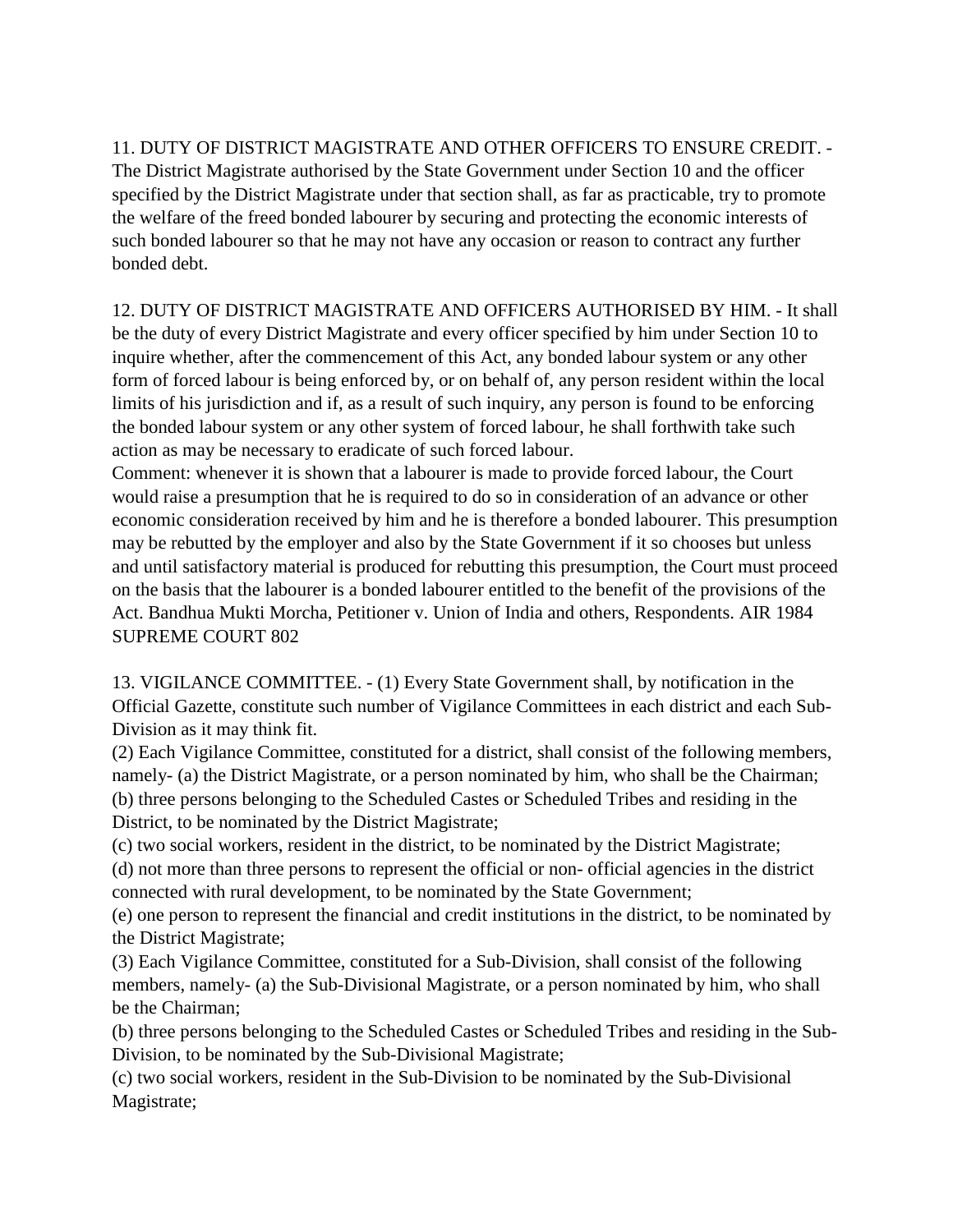(d) not more than three persons to represent the official or non- official agencies in the Sub-Division connected with rural development to be nominated by the District Magistrate. (e) one person to represent the financial and credit institutions in the Sub-Division, to be nominated by the Sub-Divisional Magistrate;

(f) one officer specified under Section 10 and functioning in the Sub-Division.

(4) Each Vigilance Committee shall regulate its own procedure and secretarial assistance, as may be necessary, shall be provided by- (a) the District Magistrate, in the case of a Vigilance Committee constituted for the district;

(b) the Sub-Divisional Magistrate, in the case of a Vigilance Committee constituted for the Sub-Division.

(5) No proceeding of a Vigilance Committee shall be invalid by reason of any defect in the constitution, or in the proceedings, of the Vigilance Committee.

15. BURDEN OF PROOF. - Whenever any debt is claimed by a bonded labourer, or a Vigilance Committee, to be a bonded debt, the burden of proof that such debt is not a bonded debt shall lie on the creditor.

16. PUNISHMENT FOR ENFORCEMENT OF BONDED LABOUR. - Whoever, after the commencement of this Act, compels any person to render any bonded labour shall be punishable with imprisonment for a term which may extend to three years and also with fine which may extend to two thousand rupees.

17. PUNISHMENT FOR ADVANCEMENT OF BONDED DEBT. - Whoever advances, after the commencement of this Act, any bonded debt shall be punishable with imprisonment for a term which may extend to three years and also with fine which may extend to two thousand rupees.

18. PUNISHMENT FOR EXTRACTING BONDED LABOUR UNDER THE BONDED LABOUR SYSTEM. - Whoever enforces, after the commencement of this Act, any custom, tradition, contract, agreement or other instrument, by virtue of which any person or any member of the family of such person or any dependent of such person is required to render any service under the bonded labour system, shall be punishable with imprisonment for a term which may extend to three years and also with fine which may extend to two thousand rupees; and, out of the fine, if recovered, payment shall be made to the bonded labourer at the rate of rupees five for each day for which the bonded labour was extracted from him.

19. PUNISHMENT FOR OMISSION OR FAILURE TO RESTORE POSSESSION OF PROPERTY TO BONDED LABOURERS. - Whoever, being required by this Act to restore any property to the possession of any bonded labourer, omits or fails to do so, within a period of thirty days from the commencement of this Act, shall be punishable with imprisonment for a term which may extend to one year, or with fine which may extend to one thousand rupees, or with both; and, out of the fine, if recovered, payment shall be made to the bonded labourer at the rate of rupees five for each day during which possession of the property was not restored to him.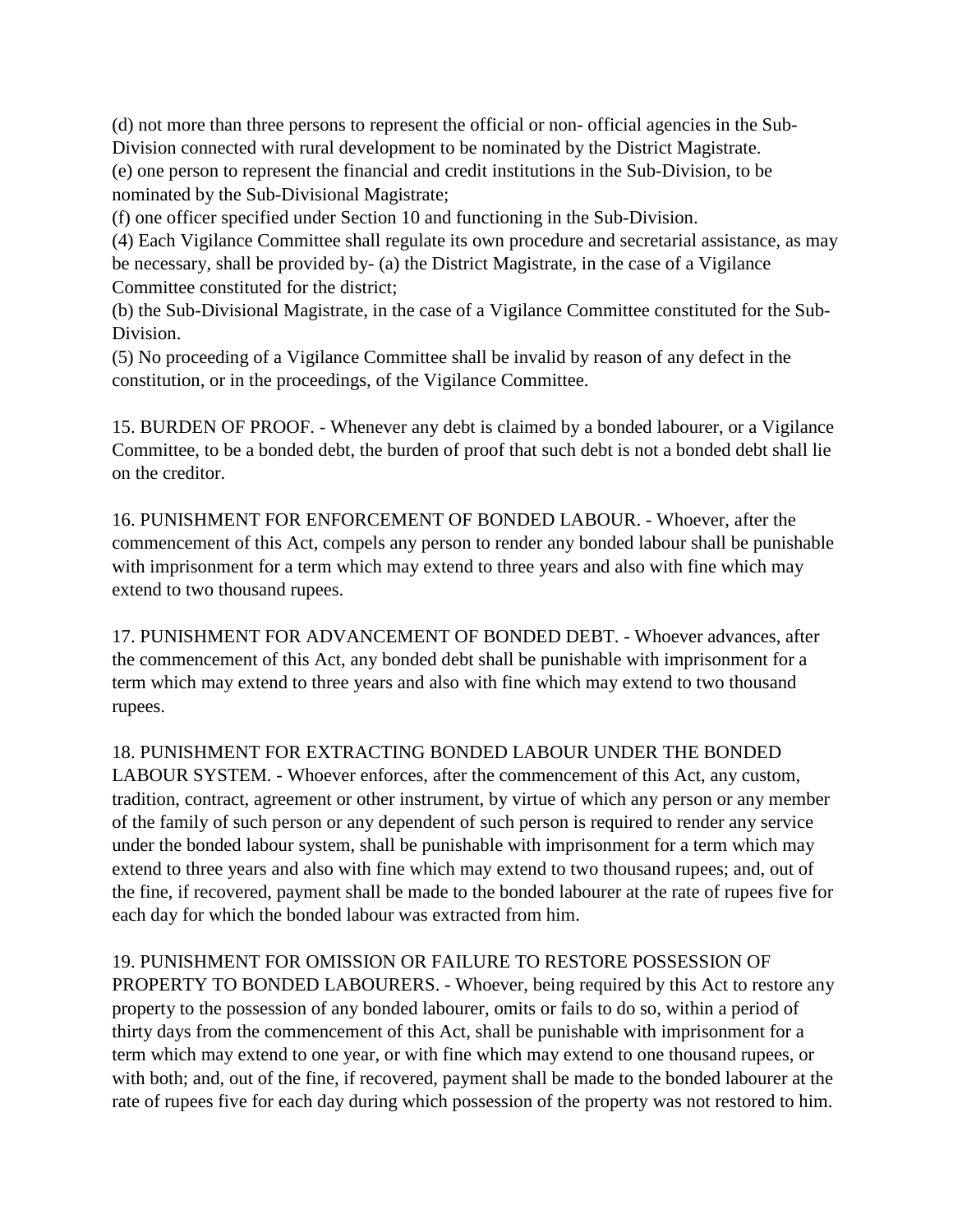20. ABETMENT TO BE AN OFFENCE. - Whoever abets any offence punishable under this Act shall, whether or not the offence abetted is committed, be punishable with the same punishment as is provided for the offence which has been abetted.

Explanation : For the purpose of this Act, abetment has the meaning assigned to it in the Indian Penal Code (45 of 1860).

### 21. OFFENCES TO BE TRIED BY EXECUTIVE MAGISTRATES. - (1) The State

Government may confer, on an Executive Magistrate, the powers of a Judicial Magistrate of the first class or of the second class for the trial of offences under this Act; and, on such conferment of powers, the Executive Magistrate, on whom the powers are so conferred, shall be deemed, for the purposes of the Code of Criminal Procedure, 1973 (2 of 1974), to be a Judicial Magistrate of the first class, or of the second class, as the case may be.

(2) An offence under this Act may be tried summarily by a Magistrate.

22. COGNIZANCE OF OFFENCES. - Every offence under this Act shall be cognizable and bailable.

23. OFFENCES BY COMPANIES. - (1) Where any offence under this Act has been committed by a company, every person who, at the time the offence was committed, was in charge of, and was responsible to, the company for the conduct of the business of the company, as well as the company, shall be deemed to be guilty of the offence and shall be liable to be proceeded against and punished accordingly.

(2) Notwithstanding anything contained in sub-section (1), where any offence under this Act has been committed by a company and it is proved that the offence has been committed with the consent or connivance of, or is attributable to, any neglect on the part of, any director, manager, secretary or other officer of the company, such director, manager, secretary or other officer shall be deemed to be guilty of that offence and shall be liable to be proceeded against and punished accordingly.

Explanation : For the purposes of this section.- (a) company means any body corporate and includes a firm or other association of individual; and

(b) director, in relation to a firm, means a partner in the firm.

24. PROTECTION OF ACTION TAKEN IN GOOD FAITH. - No suit, prosecution or other legal proceeding shall lie against any officer of the State Government or any member of the Vigilance Committee for anything which is in good faith done or intended to be done under this Act.

25. JURISDICTION OF CIVIL COURTS BARRED. - No civil court shall have jurisdiction in respect of any matter to which any provision of this Act applies and no injunction shall be granted by any civil court in respect of anything which is done or intended to be done by or under this Act.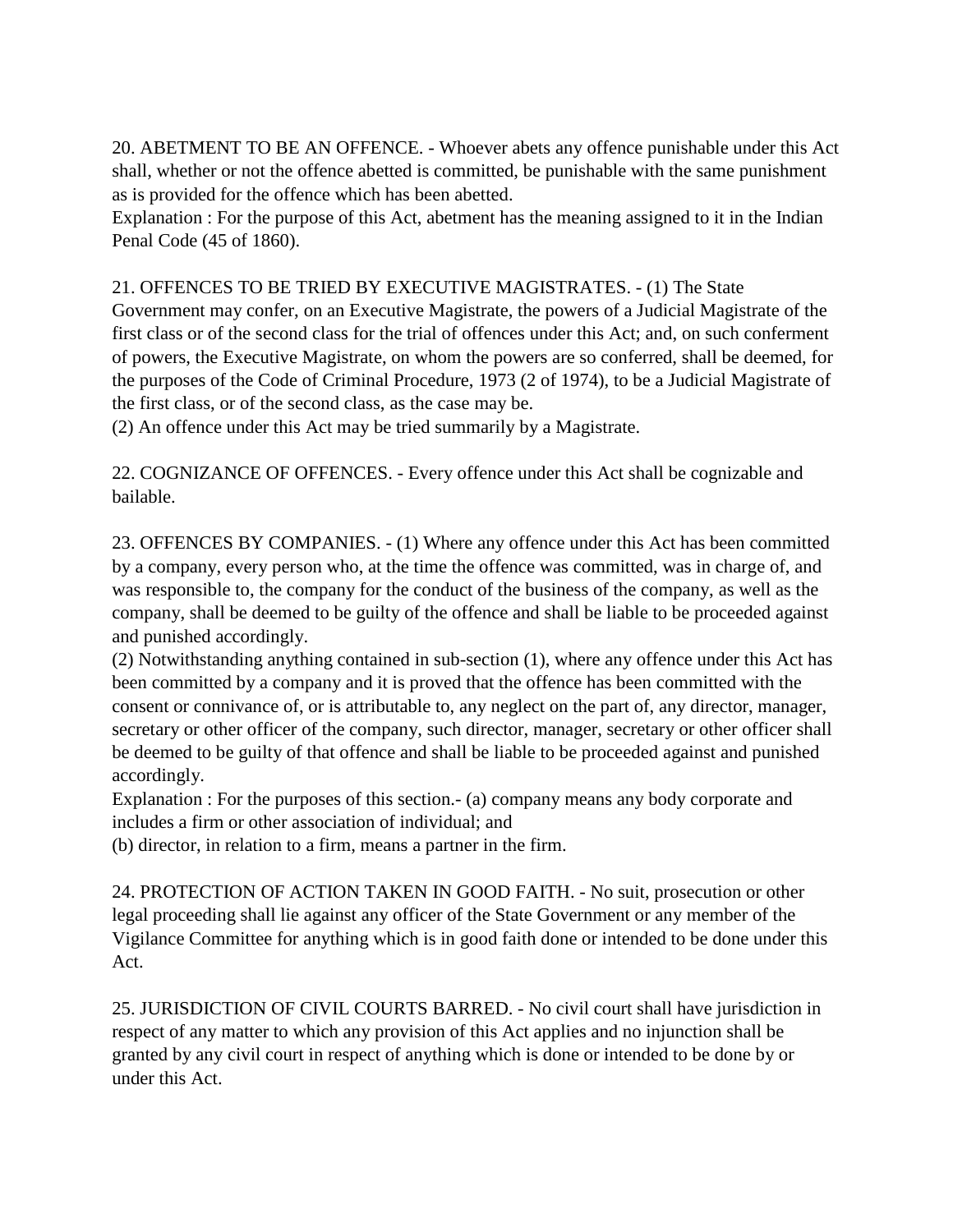26. POWER TO MAKE RULES. - (1) The Central Government may, by notification in the Official Gazette, make rules for carrying out the provisions of this Act.

(2) In particular, and without prejudice to the foregoing power, such rules may provide for all or any of the following matters, namely- (a) the authority to which application for the restoration of possession of property referred to in sub-section (4), or sub- section (5), of Section 6 is to be submitted of sub-section (6) of that section.

(b) the time within which application for restoration of possession of property is to be made, under sub-section (6) of Section 6, to the prescribed authority;

(c) steps to be taken by Vigilance Committee under clause (a) of sub-section (1) of Section 14, to ensure the implementation of the provisions of this Act or of any rule made thereunder; (d) any other matter which is required to be, or may be, prescribed.

(3) Every rule made by the Central Government under this Act shall be laid, as soon as may be after it is made, before each House of Parliament while it is session, for a total period of thirty days which maybe comprised in one session or in two or more successive sessions, and if, before the expiry of the session immediately following the session or successive sessions aforesaid, both Houses agree in making any modification in the rule of both Houses agree that the rule should not be made, the rule shall thereafter have effect only in such modified form or be of no effect, as the case may be; so, however, that any such modification or annulment shall be without prejudice to the validity of anything previously done under that rule.

27. REPEAL AND SAVING. - (1) The Bonded Labour System (Abolition) Ordinance, 1975 (17 of 1975) is hereby repealed.

(2) Notwithstanding such repeal, anything done or any action taken under the Ordinance (including any notification published, direction or nomination made, power conferred, duty imposed or officer specified) shall be deemed to have been done or taken under the corresponding provisions of this Act.

### **India**

## **The Child Labor (Prohibition and Regulation) Act of 1986**

1.Short title, extent and commencement.- (1) This Act may be called the Child Labour (Prohibition and Regulation) Act, 1986.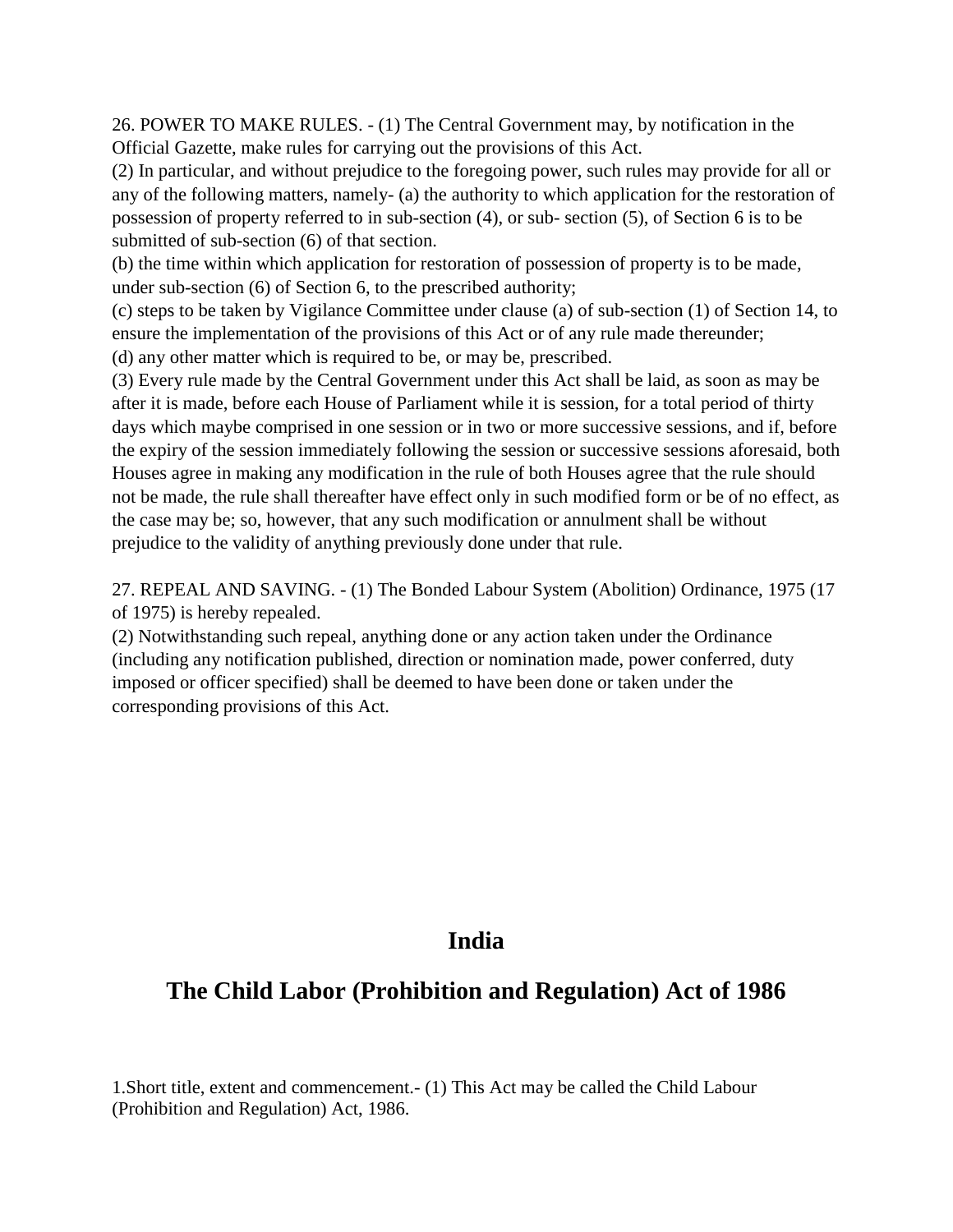(2) It extends to the whole of India.

(3) The provisions of this Act, other than Part III, shall come into force at once, and Part III shall come into force on such date as the Central Government may, by notification in the Official Gazette, appoint, and different dates may be appointed for different States and for different classes of establishments.

2.Definitions.- In this Act, unless the context otherwise requires,-

(i) appropriate Government means, in relation to an establishment under the control of the Central Government or a railway administration or a major port or a mine or oilfield, the Central Government, and in all other cases, the State Government;

(ii) child means a person who has not completed his fourteenth year of age;

(iii) day means a period of twenty-four hours beginning at mid-night;

(iv) establishment includes a shop, commercial establishment, workshop, farm, residential hotel, restaurant, eating house, theatre or other place of public amusement or entertainment;

(v) family, in relation to an occupier, means the individual, the wife or husband, as the case may be, of such individual, and their children, brother or sister of such individual,

(vi) occupier, in relation to an establishment or a workshop, means the person who has the ultimate control over the affairs of the establishment or workshop;

(vii) port authority means any authority administering a port;

(viii) prescribed means prescribed by rules made under section 18;

(ix) week means a period of seven days beginning at midnight on Saturday night or such other night as may be approved in writing for a particular area by the Inspector;

(x) workshop means any premises (including the precincts thereof) wherein any industrial process is carried on, but does not include any premises to which the provisions of section 67 of the Factories Act, 1948(63 of 1948), for the time being, apply.

### **PART IIPROHIBITION OF EMPLOYMENT OF CHILDREN IN CERTAIN OCCUPATIONS AND PROCESSES**

3.Prohibition of employment of children in certain occupations and processes.- No child shall be employed or permitted to work in any of the occupations set forth in Part A of the Schedule or in any workshop wherein any of the processes set forth in Part B of the Schedule is carried on: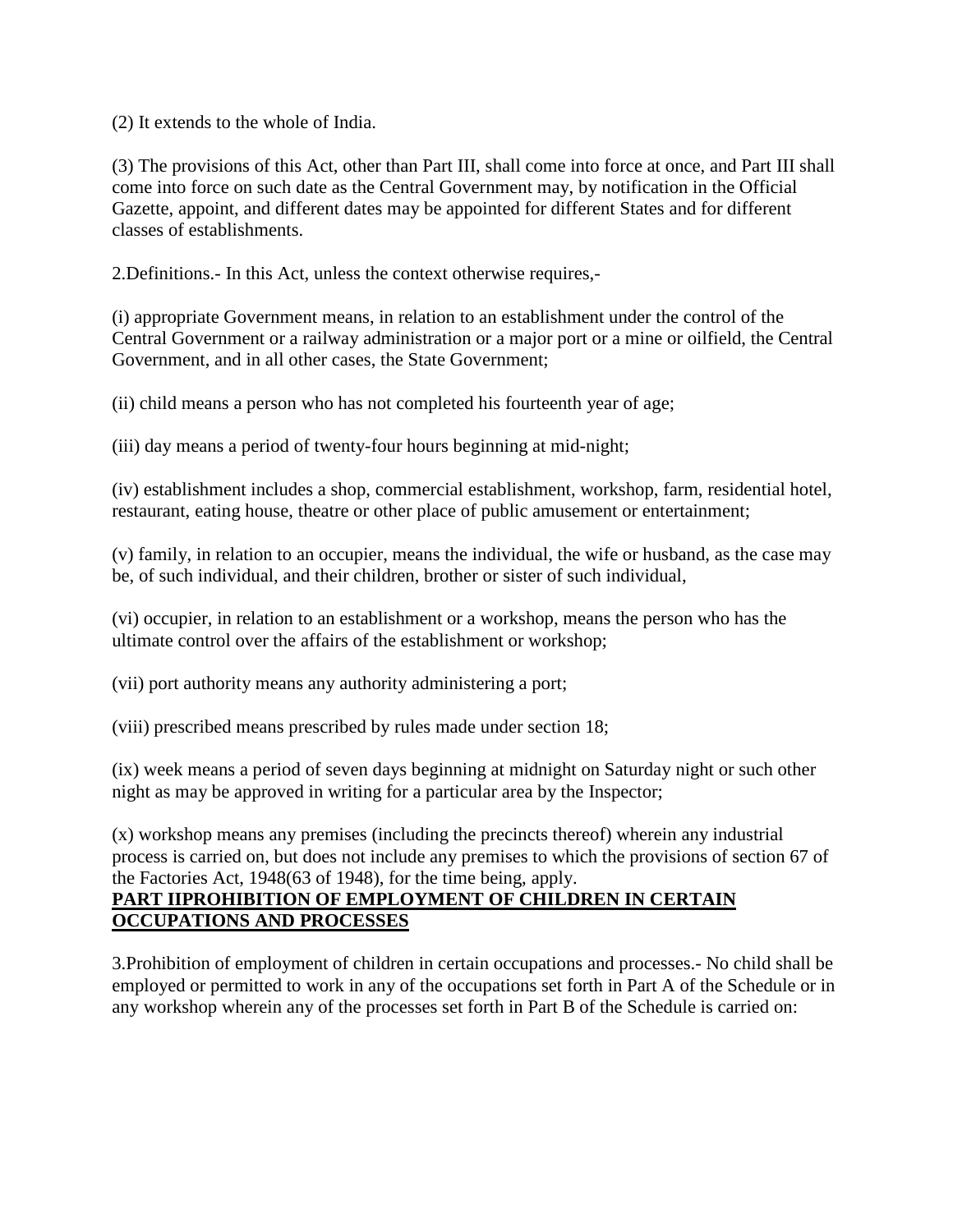Provided that nothing in this section shall apply to any workshop wherein any process is carried on by the occupier with the aid of his family or to any school established by, or receiving assistance or recognition from, Government.

4.Power to amend the Schedule.- The Central Government, after giving by notification in the Official Gazette, not less than three months notice of its intention so to do, may, by like notification, add any occupation or process to the Schedule and thereupon the Schedule shall be deemed to have been amended accordingly.

5.Child Labour Technical Advisory Committee.- (1) The Central Government may, by notification in the Official Gazette, constitute an advisory committee to be called the Child Labour Technical Advisory Committee (hereafter in this section referred to as the Committee) to advise the Central Government for the purpose of addition of occupations and processes to the Schedule.

(2) The Committee shall consist of a Chairman and such other members not exceeding ten, as may be appointed by the Central Government.

(3) The Committee shall meet as often as it may consider necessary and shall have power to regulate its own procedure.

(4) The Committee may, if it deems it necessary so to do, constitute one or more sub-committees and may appoint to any such sub-committee, whether generally or for the consideration of any particular matter, any person who is not a member of the Committee.

(5) The term of office of, the manner of filling casual vacancies in the office of, and the allowances, if any, payable to, the Chairman and other members of the Committee, and the conditions and restrictions subject to which the Committee may appoint any person who is not a member of the Committee as a member of any of its sub-committees shall be such as may be prescribed.

### **PART III –**

### **REGULATION OF CONDITIONS OF WORK OF CHILDREN**

6.Application of Part.- The provisions of this Part shall apply to an establishment or a class of establishment in which none of the occupations or processes referred to in section 3 is carried on.

7.Hours and period of work.- (1) No child shall be required or permitted to work in any establishment in excess of such number of hours as may prescribed for such establishment or class of establishments.

(2) The period of work on each day shall be so fixed that no period shall exceed three hours and that no child shall work for more than three hours before he has had an interval for rest for at least one hour.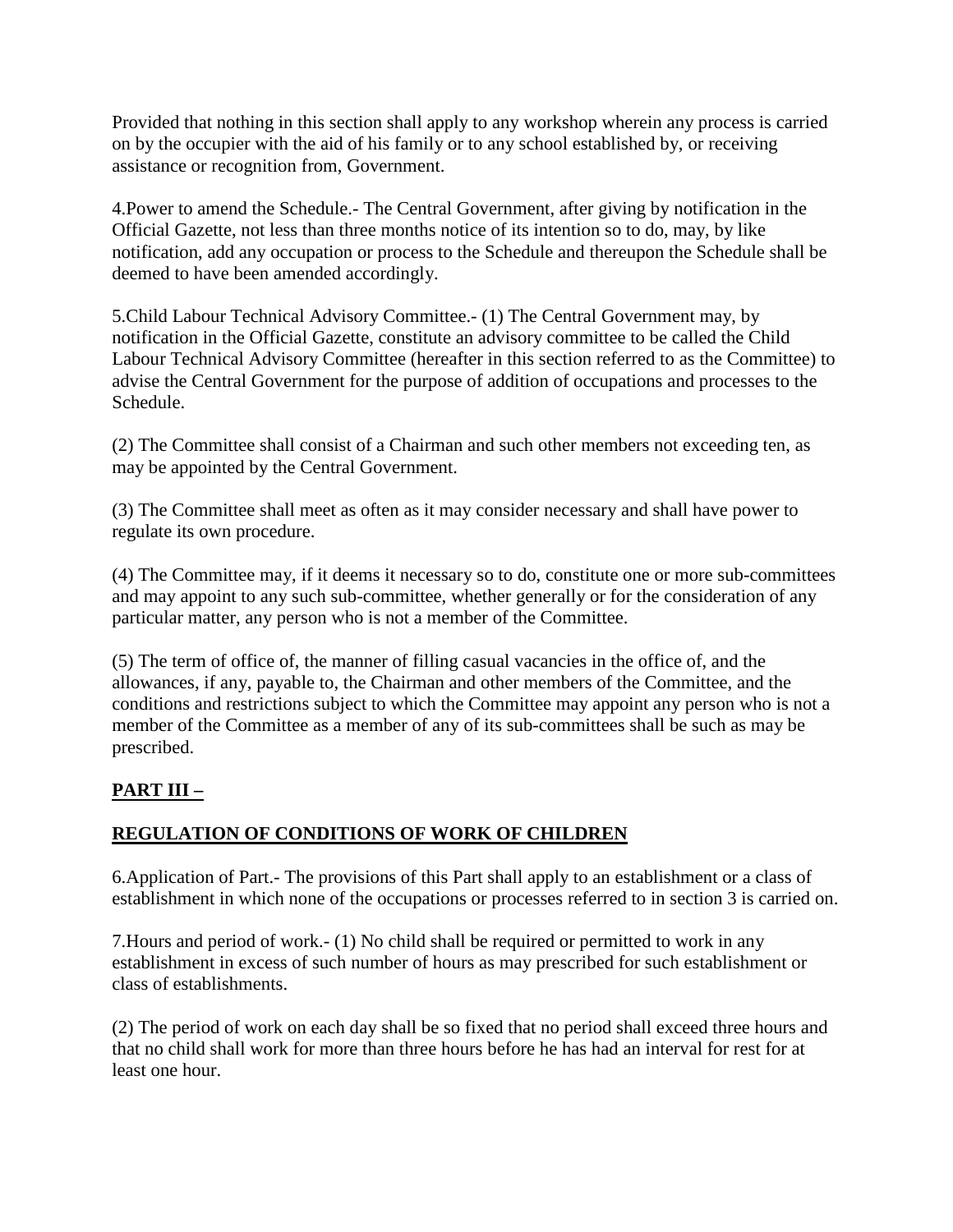(3) The period of work of a child shall b so arranged that inclusive of his interval for rest, under sub-section (2), it shall not be spread over more than six hours, including the time spent in waiting for work on any day.

(4) No child shall be permitted or required to work between 7 p.m.and 8 a.m.

(5) No child shall be permitted or required to work overtime.

(6) No child shall be required or permitted to work in any establishment on any day on which be has already been working in another establishment.

8.Weekly holidays.- Every child employed in an establishment shall be allowed in each week, a holiday of one whole day, which day shall be specified by the occupier in a notice permanently exhibited in a conspicuous place in the establishment and the day so specified shall not be altered by the occupier more than once in three months.

9.Notice to inspector.- (1) Every occupier in relation to an establishment in which a child was employed or permitted to work immediately before the date of commencement of this Act in relation to such establishment shall, within a period of thirty days from such commencement, send to the Inspector within whose local limits the establishment is situated, a written notice containing the following particular, s namely:-

(a) the name and situation of the establishment;

(b) the name of the person in actual management of the establishment;

- (c) the address to which communications relating to the establishment should be sent; and
- (d) the nature of the occupation or process carried on in the establishment.

(2) Every occupier, in relation to an establishment, who employs, or permits to work, any child after the date of commencement of this Act in relation to such establishment, shall, within a period of thirty days from the date of such employment, send to the Inspector within whose local limits the establishment is situated, a written notice containing the particulars as are mentioned in sub-section  $(1)$ .

Explanation.-For the purposes of sub-sections (1) and (2), date of commencement of this Act, in relation to an establishment means the date of bringing into force of this Act in relation to such establishment.

(3) Nothing in sections 7, 8 and 9 shall apply to any establishment wherein any process is carried on by the occupier with the aid of his family or to any school established by, or receiving assistance or recognition from, Government.

10.Disputes as to age.- If any question arises between an Inspector and an occupier as to the age of any child who is employed or is permitted to work by him in an establishment, the question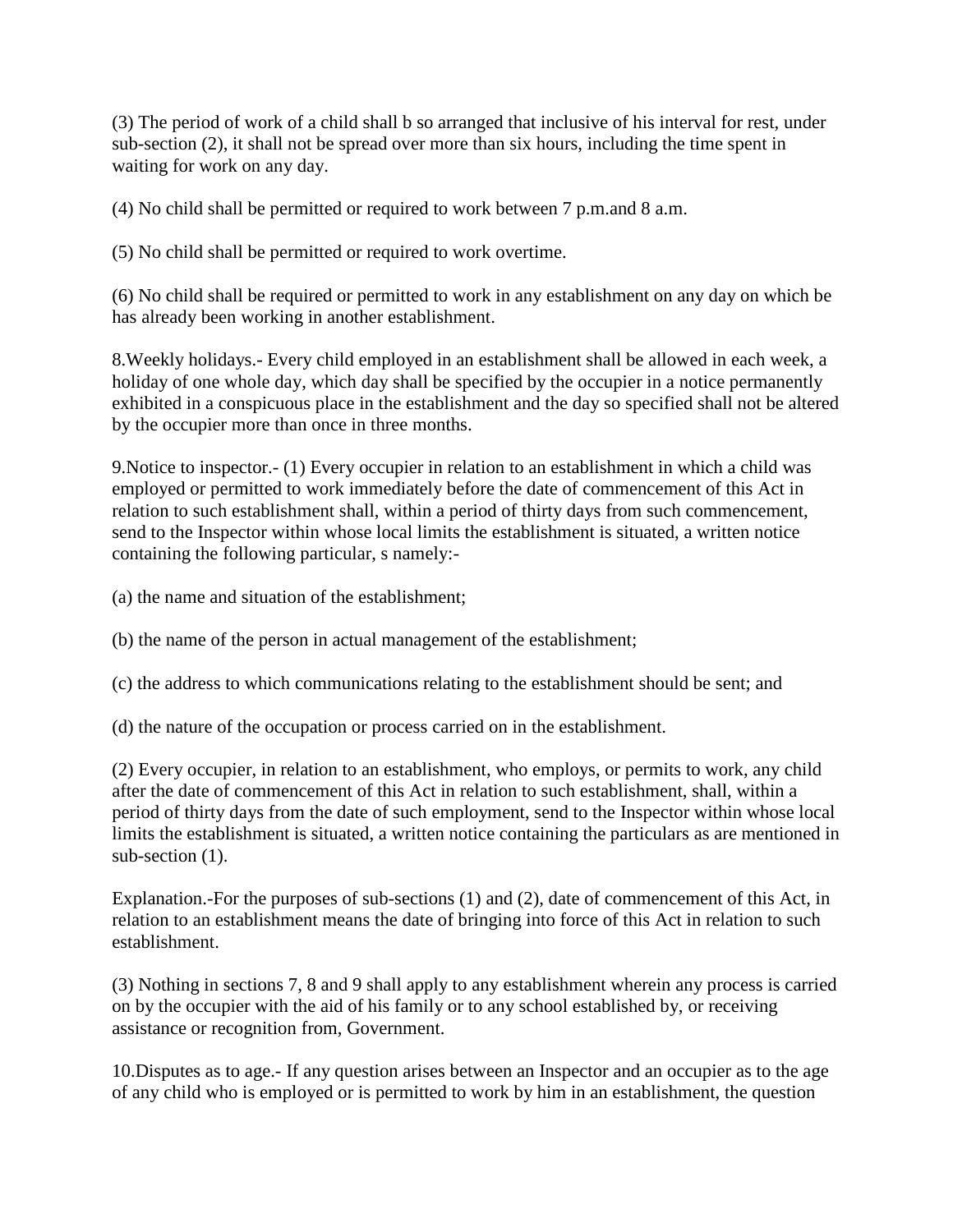shall, in the absence of a certificate as to the age of such child granted by the prescribed medical authority, be referred by the Inspector for decision to the prescribed medical authority.

11.Maintenance of registar.- There shall be maintained by every occupier in respect of children employed or permitted to work in any establishment, a register to be available for inspection by an Inspector at all times during working hours or when work is being carried on in any such establishment, showing-

(a) the name and date of birth of every child so employed or permitted to work;

(b) hours and periods of work of any such child and the intervals of rest to which he is entitled;

- (c) the nature of work of any such child; and
- (d) such other particulars as may be prescribed.

12.Display of notice containing abstract of sections 3 and 14.- Every railway administration every port authority and every occupier shall cause to be displayed in a conspicuous and accessible place at every station on its railway or within the limits of a port or at the place of work, as the case may be, a notice in the local language and in the English language containing an abstract of sections 3 and 14.

13.Health and safety.- (1) The appropriate Government may, by notification in the Official Gazette, make rules for the health and safety of the children employed or permitted to work in any establishment or class of establishments.

(2) Without prejudice to the generality of the foregoing provisions, the said rules may provide for all or any of the following matters, namely:-

(a) cleanliness in the place of work and its freedom from nuisance;

- (b) disposal of wastes and effluents;
- (c) ventilation and temperature;
- (d) dust and fume;
- (e) artificial humidification;
- (f) lighting;
- (g) drinking water;
- (h) latrine and urinals;
- (i) spittoons;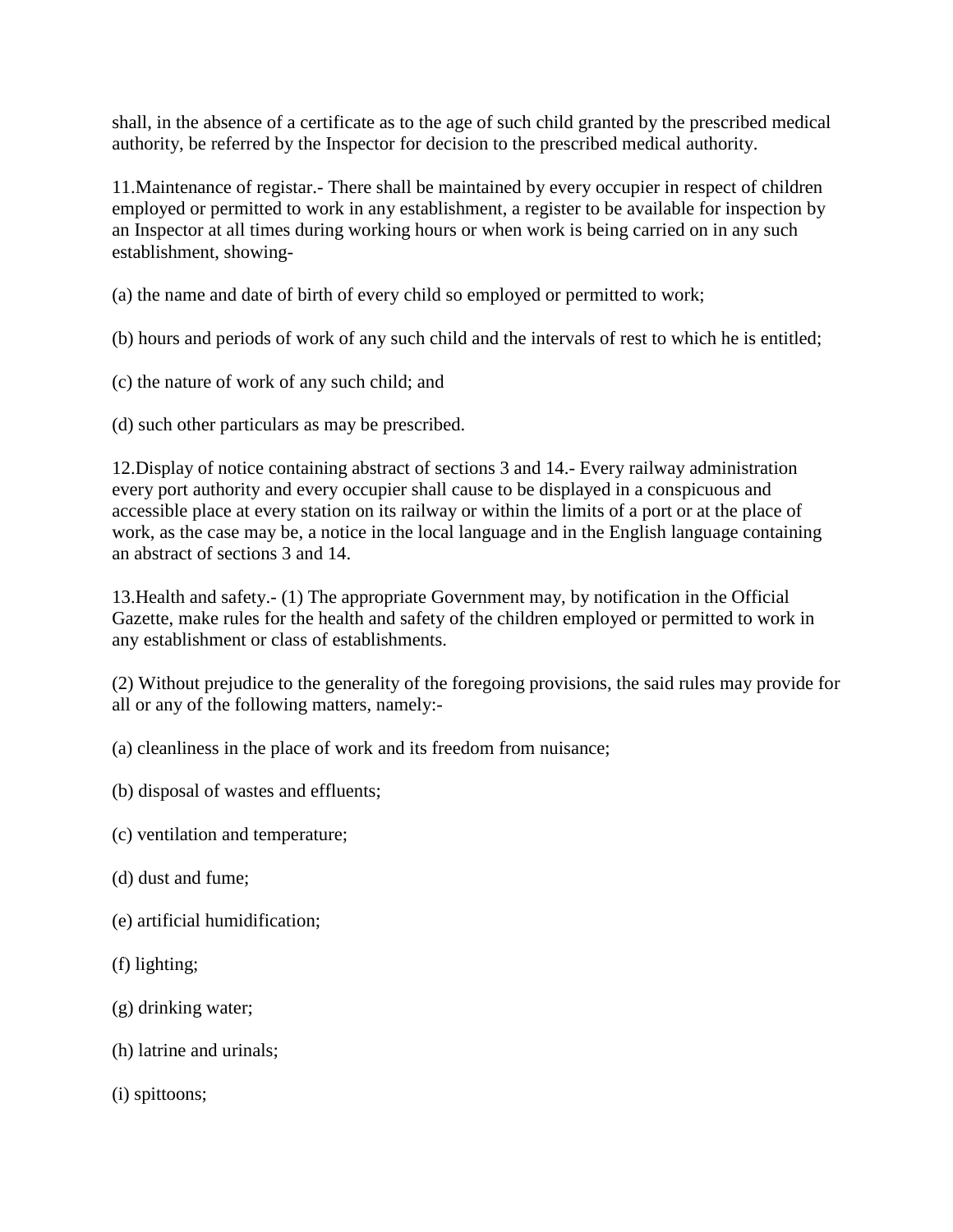(j) fencing of machinery;

(k) work at or near machinery in motion;

(l) employment of children on dangerous machines;

(m) instructions, training and supervision in relation to employment of children on dangerous machines;

(n) device for cutting off power;

- (o) self-acting machines;
- (p) easing of new machinery;
- (q) floor, stairs and means of access;
- (r) pits, sumps, openings in floors, etc.;
- (s) excessive weights;
- (t) protection of eyes;
- (u) explosive or inflammable dust, gas, etc.;
- (v) precautions in case of fire;
- (w) maintenance of buildings; and

(x) safety of buildings and machinery. **PART IV –**

### **MISCELLANEOUS**

14.Penalties.- (1) Whoever employs any child or permits any child to work in contravention of the provisions of section 3 shall be punishable with imprisonment for a term which shall not be less than three months but which may extend to one year or with fine which shall not be less than ten thousand rupees but which may extend to twenty thousand rupees or with both.

(2) Whoever, having been convicted of an offence under section 3, commits a like offence afterwards, he shall be punishable with imprisonment for a term which shall not be less than six months but which may extend to two years.

- (3) Whoever-
- (a) fails to give notice as required by section 9; or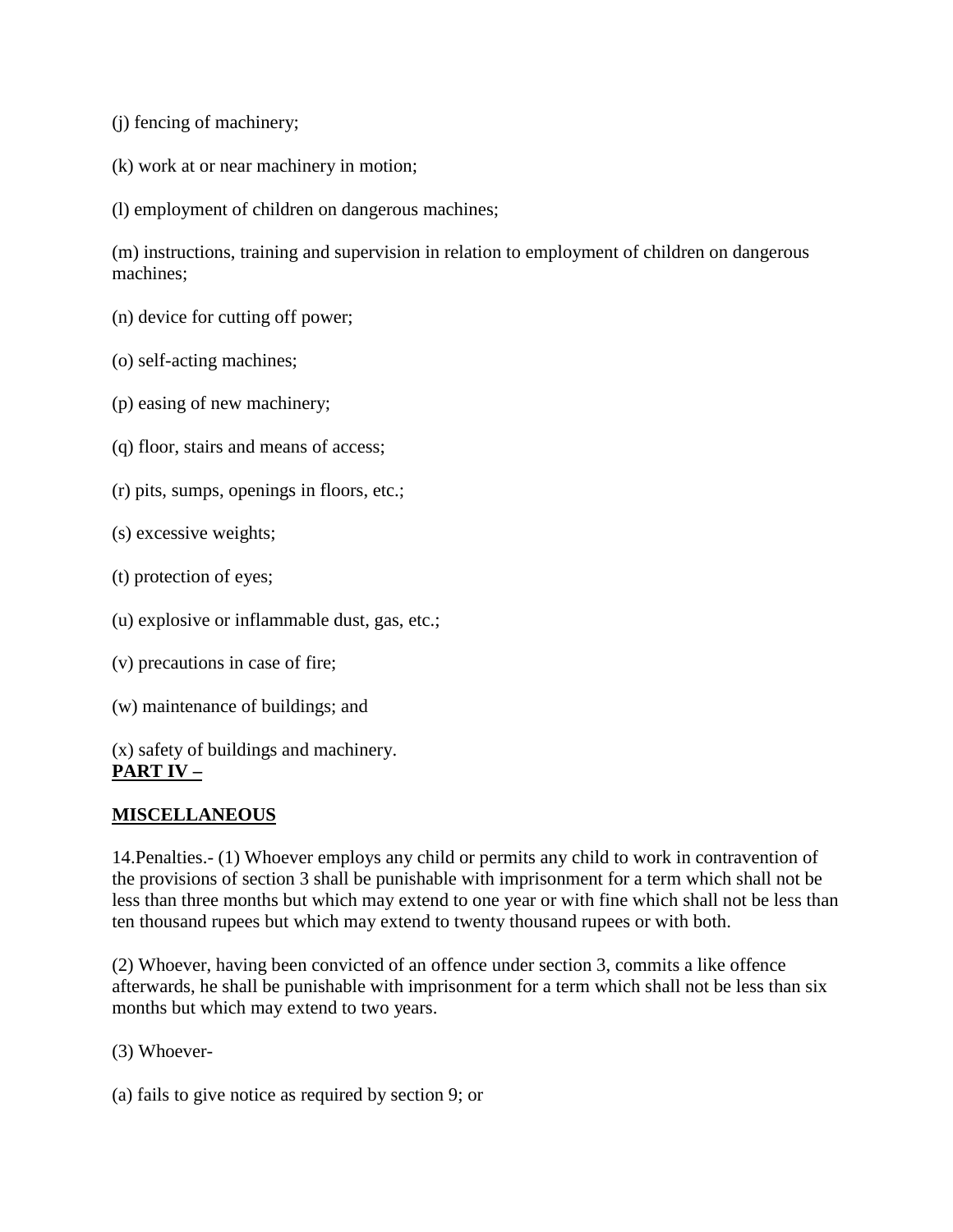(b) fails to maintain a register as required by section 11 or makes any false entry in any such register; or

(c) fails to display a notice containing an abstract of section 3 and this section as required by section 12; or

(d) fails to comply with or contravenes any other provisions of this Act or the rules made thereunder.

shall be punishable with simple imprisonment which may extend to one month or with fine which may extend to ten thousand rupees or with both.

(1) Where any person is found guilty and convicted of contravention of any of the provisions mentioned in sub-section (2), he shall be liable to penalties as provided in sub-section (1) and (2) of section 14 of this Act and not under the Acts in which those provisions are contained.

(2) The provisions referred to in sub-section (1) are the provisions mentioned below:-

(a) section 67 of the Factories Act, 1948(63 of 1948)

(b) section 40 of the Mines Act, 1952(35 of 1982)

(c) section 100 of the Merchant Shipping Act, 1958(44 of 1958); and

(d) section 21 of the Motor Transport Workers Act, 1961(27 of 1951).

16.Procedure relating to offences.- (1) Any person, police officer or Inspector may file a complaint of the commission of an offence under this Act in any court of competent jurisdiction.

(2) Every certificate as to the age of a child which has been granted by a prescribed medical authority shall ffifor the purposes of this Act, be conclusive evidence as to the age of the child to whom it relates.

(3) No court inferior to that of a Metropolitan Magistrate or a magistrate of the first class shall try and offence under this Act.

17.Appointment of Inspectors.- The appropriate Government may appoint Inspectors for the purposes of securing compliance with the provisions of this Act and any Inspector so appointed shall be deemed to be a public servant within the meaning of the Indian Penal Code(45 of 1860).

18.Power to make rules.- (1) The appropriate Government may, by notification in the Official Gazette and subject to condition of previous publication, make rules for carrying into effect the provisions of this Act.

(2) In particular and without prejudice to the generality of the forgoing power, such rules may provide for all or any of the following matters, namely;-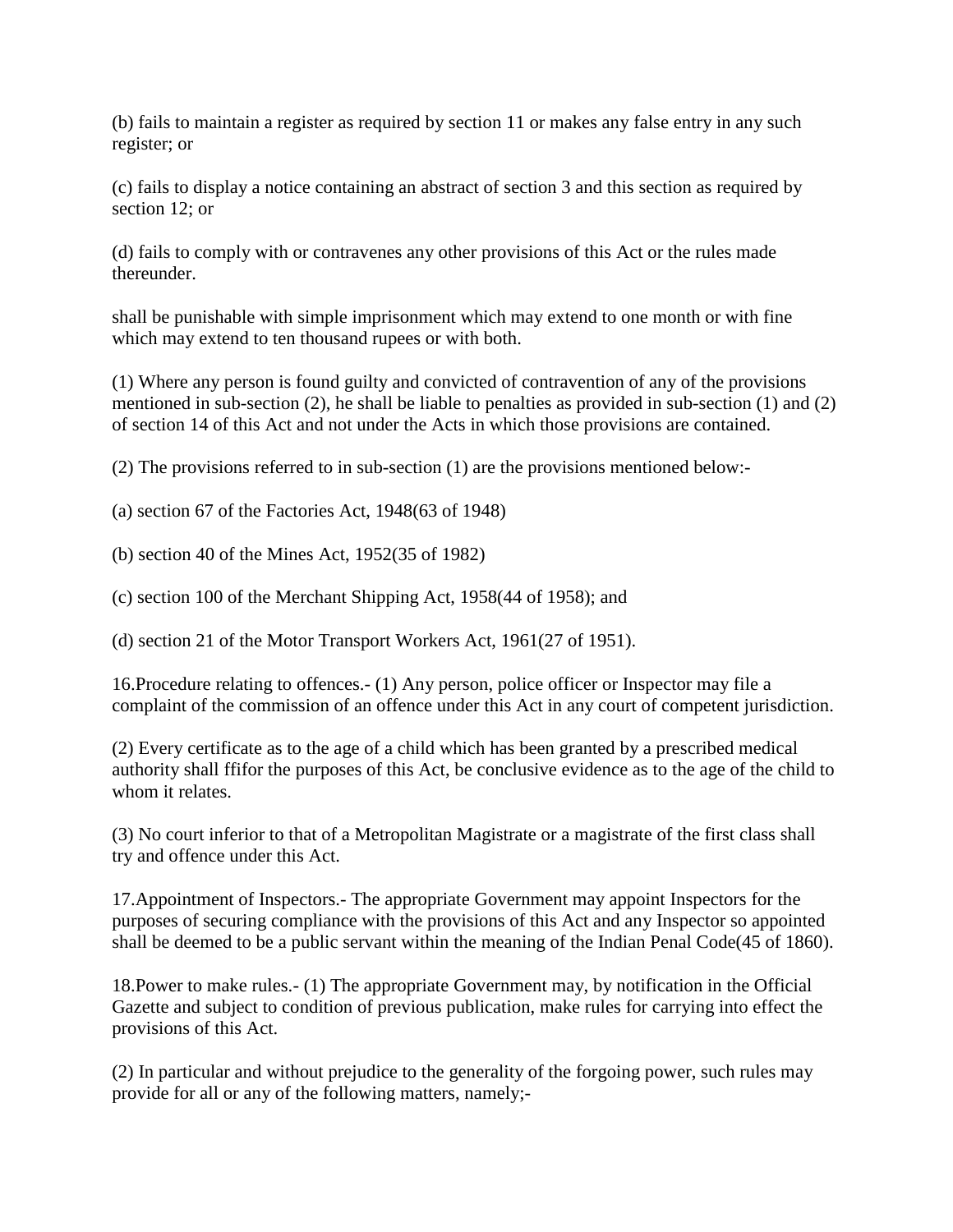(a) the term of office of, the manner of filling casual vacancies of, and the allowances payable to the Chairman and members of the Child Labour Technical Advisory Committee and the conditions and restrictions subject to which a non-member may be appointed to a sub-committee under sub-section (5) of section 5;

(b) number of hours for which a child may be required or permitted to work under sub-section (1) of section 7;

(c) grant of certificates of age in respect of young persons in employment or seeking employment, the medical authorities which may issue such certificate, the form of such certificate, the charges which may be made thereunder and the manner in which such certificate may be issued:

Provided that no charge shall be made for the issue of any such certificate if the application is accompanied by evidence of age deemed satisfactory by the authority concerned;

(d) the other particulars which a register maintained under section 11 should contain.

19.Rules and notifications to be laid before Parliament or State legislation.- (1) Every rule made under this Act by the Central Government and every notification issued under section 4, shall be laid, as soon as may be after it is made or issued, before each House of Parliament, while it is in session for a total period of thirty days which may be comprised in one session or in two or more successive sessions, and if, before the expiry of the session immediately following the session or the successive sessions aforesaid, both Houses agree in making any modification in the rule or notification or both Houses agree that the rule or notification should not be made or issued, the rule or notification shall thereafter have effect only in such modified form or be of no effect, as the case may be; so, however, that any such modification or annulment shall be without prejudice to the validity of anything previously done under that rule or notification.

(2) Every rule made by a State Government under this Act shall be laid as soon as may be after it is made, before the legislature of that State.

20.Certain other provisions of law not barred.-Subject to the provisions contained in section 15, the provisions of this Act and the rules made thereunder shall be in addition to, and not in derogation of, the provisions of the Factories Act, 1948, the Plantations Labour Act, 1951 and the Mines Act, 1952.

21.Power to remove difficulties.- (1) If any difficulty arises in giving effect to the provisions of this Act, the Central Government may, by order published in the Official Gazette, make such provisions not inconsistent with the provisions of this Act as appear to it to be necessary or expedient for removal of the difficulty:

Provided that no such order shall be made after the expiry of a period of three years from the date on which this Act receives the assent of the President.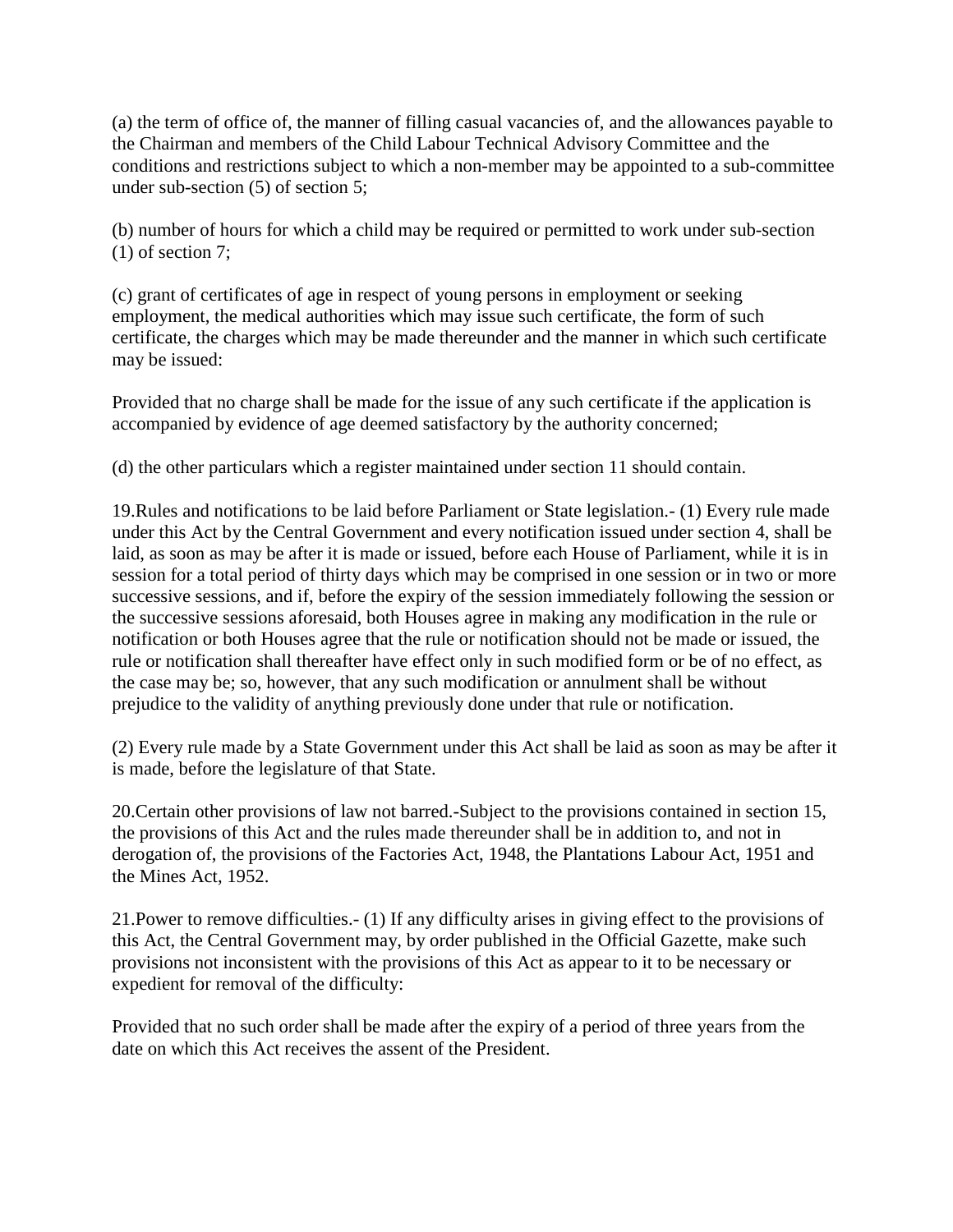(2) Every order made under this section shall, as soon as may be after it is made, be laid before the Houses of Parliament.

22.Repeal and savings.- (1) The Employment of Children Act, 1938 is hereby repealed.

(2) Notwithstanding such repeal, anything done or any action taken or purported to have been done or taken under the Act so repealed Shall, in so far as it is not inconsistent with the provisions of this Act, be deemed to have been done or taken under the corresponding provisions of this Act.

23.Amendment of Act 11 of 1948.- In section 2 of the Minimum Wages Act, 1948,-

(i) for clause (a), the following clauses shall be substituted, namely:-

\$(a) adolescent means a person who has completed his fourteenth year of age but has not completed his eighteenth year;

(aa) adult means a person who has completed his eighteenth year of age;\$;

(ii) after clause (b), the following clause shall be inserted, namely:-

\$(bb) child means a person who has not completed his fourteenth year of age;\$.

24.Amendment of Act 69 of 1951.- In the Plantations Labour Act, 1951,-

(a) In section 2, in clauses (a) and (c), for the word fifteenth, the word fourteenth shall be substituted;

(b) section 24 shall be omitted;

(c) in section 26, in the opening portion, the words \$who has completed his twelfth year shall be omitted.

25.Amendment of Act 44 of 1958.- In the Merchant Shipping Act, 1958, in section 109, for the word fifteen, the word \$fourteen shall be substituted.

26.Amendment of Act 27 of 1961.- In the Motor Transport Workers Act, 1961, in section 2, in clauses (a) and (c), for the word fifteenth, the word fourteenth shall be substituted.

THE SCHEDULE (See section 3)

PART A

**Occupations**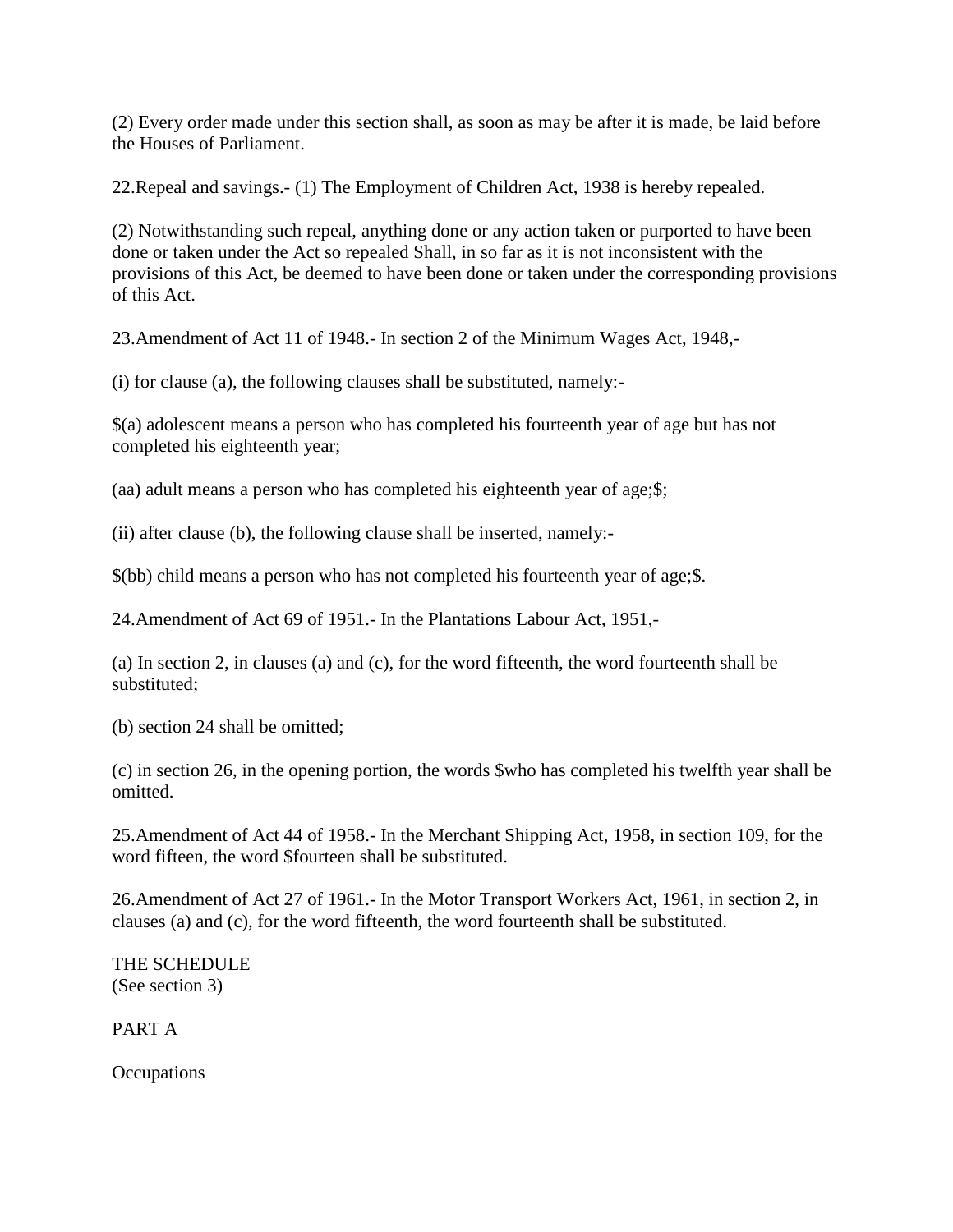Any occupation connected with-

(1) Transport of passengers, goods or mails by railway;

(2) Cinder picking, clearing of an ash pit or building operation in the railway premises;

(3) Work in a catering establishment at a railway station, involving the movement of a vendor or any other employee of the establishment from one platform to another or into or out of a moving train;

(4) Work relating to the construction of a railway station or with any other work where such work is done in close proximity to or between the railway lines;

(5) A port authority within the limits of any port.

#### PART B

Processes

- (1) Bidi-making.
- (2) Carpet-weaving.
- (3) Cement manufacture, including bagging of cement.
- (4) Cloth printing, dyeing and weaving.
- (5) manufacture of matches, explosives and fire-works.
- (6) Mica-cutting and splitting.
- (7) Shellac manufacture.
- (8) Soap manufacture.
- (9) Tanning.
- (10) Wool-cleaning.
- (11) Building and construction industry.

#### HISTORY OF THE LEGISLATION:

A. STATEMENT OF OBJECTS AND REASONS: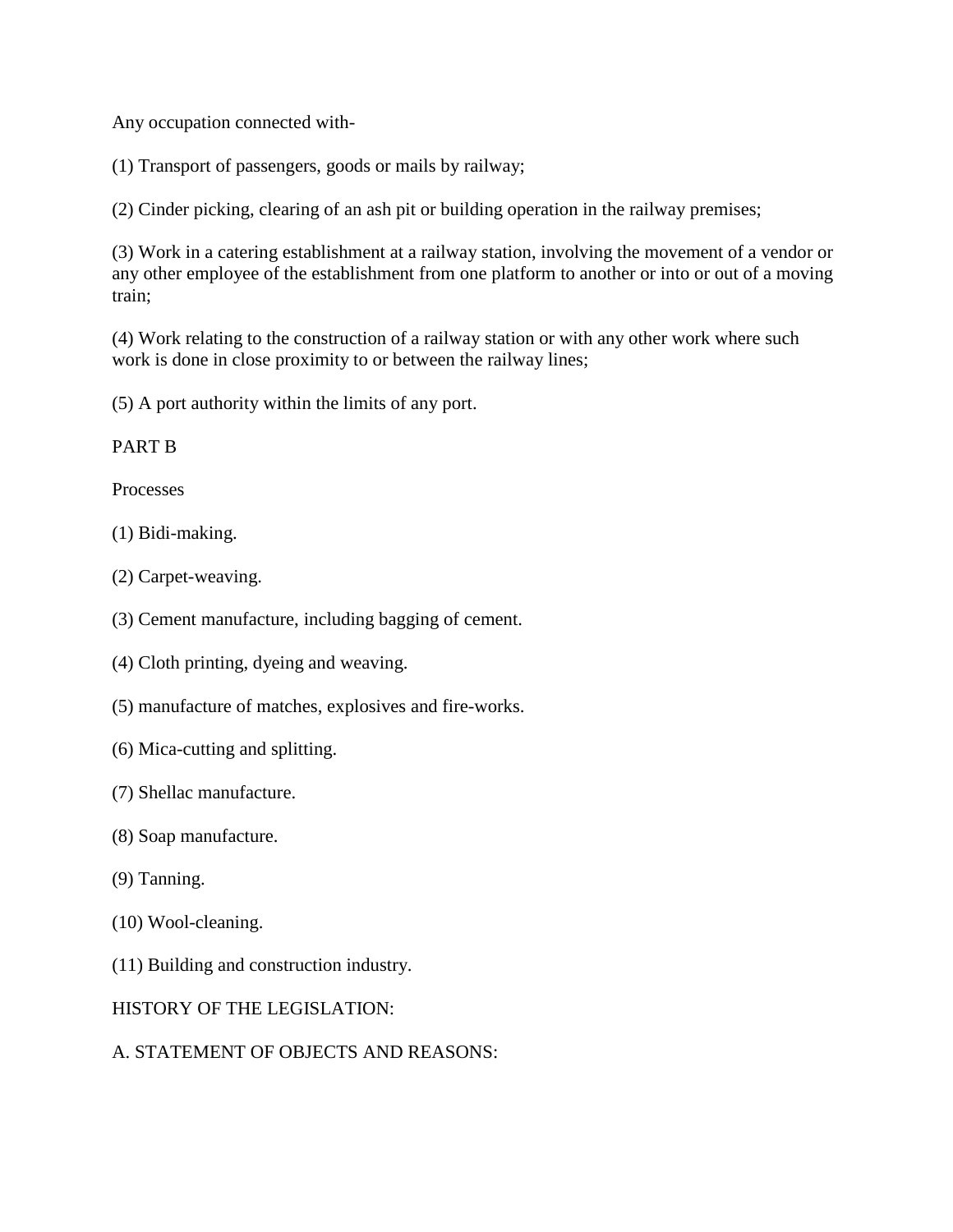There are a number of Acts which prohibit the employment of children below 14 years and 15 years in certain specified employments. However, there is no proceedure laid down in any law for deciding in which employments, occupations or processes the employment of children should be banned. There is also no law to regulate the working conditions of children in most of the employments where they are not prohibited from working and are working under exploitative conditions.

2. This Bill intends to-

(i) ban the employment of children, i.e. those who have not completed their fourteenth year, in specified occupations and processes;

(ii) lay down a procedure to decide modifications to the Schedule of banned occupations or processes;

(iii) regulate the conditions of work of children in employments where they are not prohibited from working;

(iv) lay down enhanced penalties for employment of children in violation of the provisions of this Act, and other Acts which forbid the employment of children;

(v) to obtain uniformity in the definition of \$child\$ in the related laws.

3. The Bill seeks to achieve the above objects.

B. ACT 61 OF 1986

The Bill, received the assent of THE HON\$BLE PRESIDENT on 23rd December, 1986.

An Act to prohibit the engagement of children in certain employments and to regulate the conditions of work of children in certain other employments.

This Act may be called THE CHILD LABOUR (PROHIBITION AND REGULATION) ACT, 1986.

It extends to the whole of India.

The provisions of this Act, other than Part III, shall come into force on such date as the Central Government may, by notification in the Official Gazette, appoint, and different dates may be appointed for different States and for different classes of establishments.

### C. NOTE:

The Child Labour (Prohibition and Regulation) Act, 1986.

S.20 Certain other provisions of law not barred:-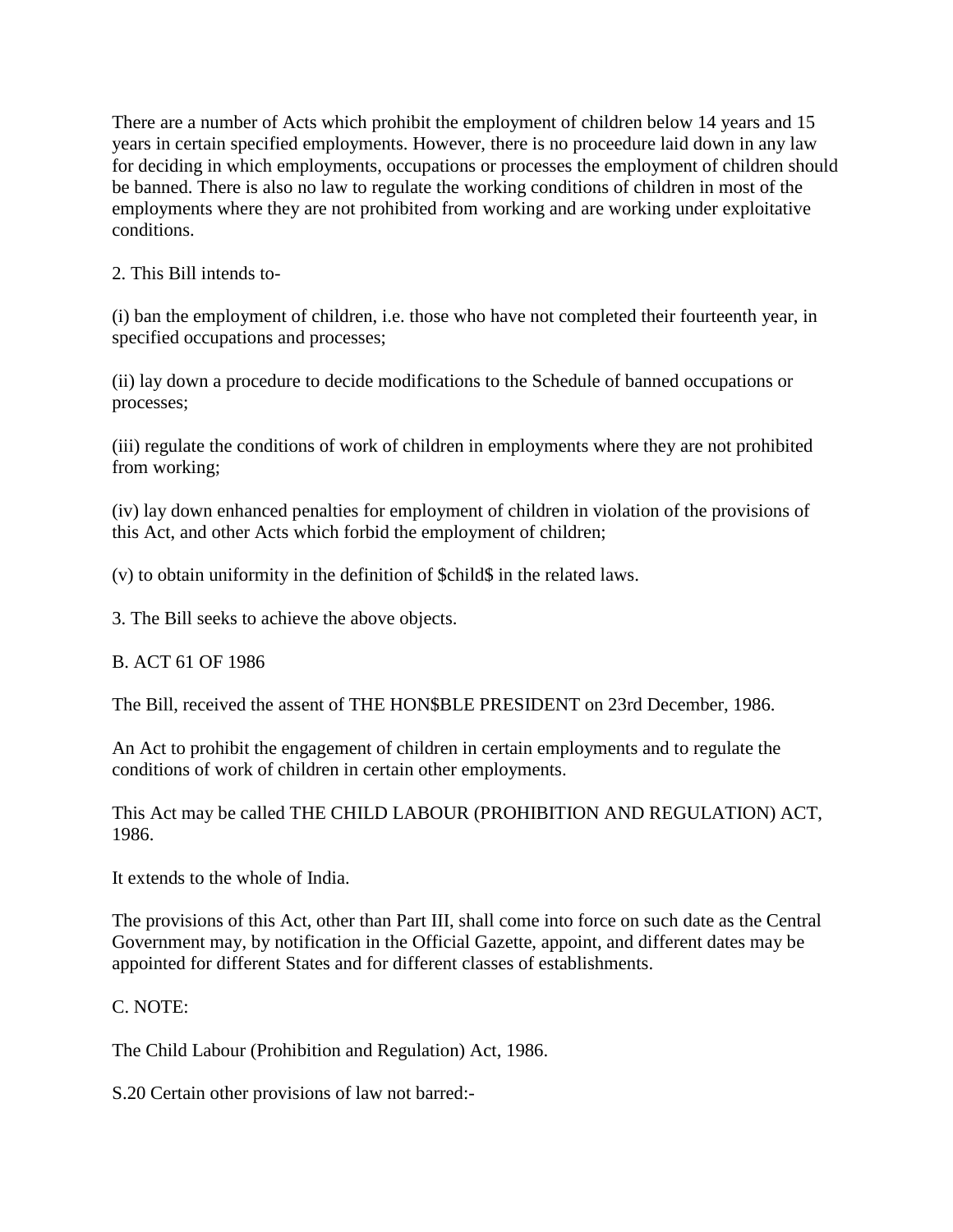Subject to the provisions contained in section 15, the provisions of this Act and the rules made thereunder shall be in addition to, and not in derogation of, the provisions of the Factories Act, 1948, the Plantations Labour Act, 1951 and the Mines Act, 1952.

S.21 Power to remove the difficulties:-

(1) If any difficulty arises in giving effect to the provisions of this Act, the Central Government may, by order published in the Official Gazette, make such provisions not inconsistent with the provisions of this Act as appear to it to be necessary or expedient for removal of the difficulty.

Provided that no such order shall be made after the expiry of a period of three years from the date on which this Act receives the assent of the President.

(2) Every order made under this section shall, as soon as may be after it is made, be laid before the Houses of Parliament.

D. ACT SCOPE:

The Child Labour (Prohibition and Regulation) Act, 1986.

S.22 Repeal and savings:

(1) The Employment of Children Act, 1938 is hereby repealed.

(2) Notwithstanding such repeal, anything done or any action taken or purported to have been done or taken under the Act so repealed shall, in so far as it is not inconsistent with the provisions of this Act, be deemed to have been done or taken under the corresponding provions of this Act.

E. DELEGATED LEGISLATION:

I. RULES:

1. THE CHILD LABOUR (PROHIBITION AND REGULATION) RULES, 1988.

**India THE JUVENILE JUSTICE (CARE AND PROTECTION OF CHILDREN) ACT, 2000 (Act No. 56 of 2000) [30th December 2000]**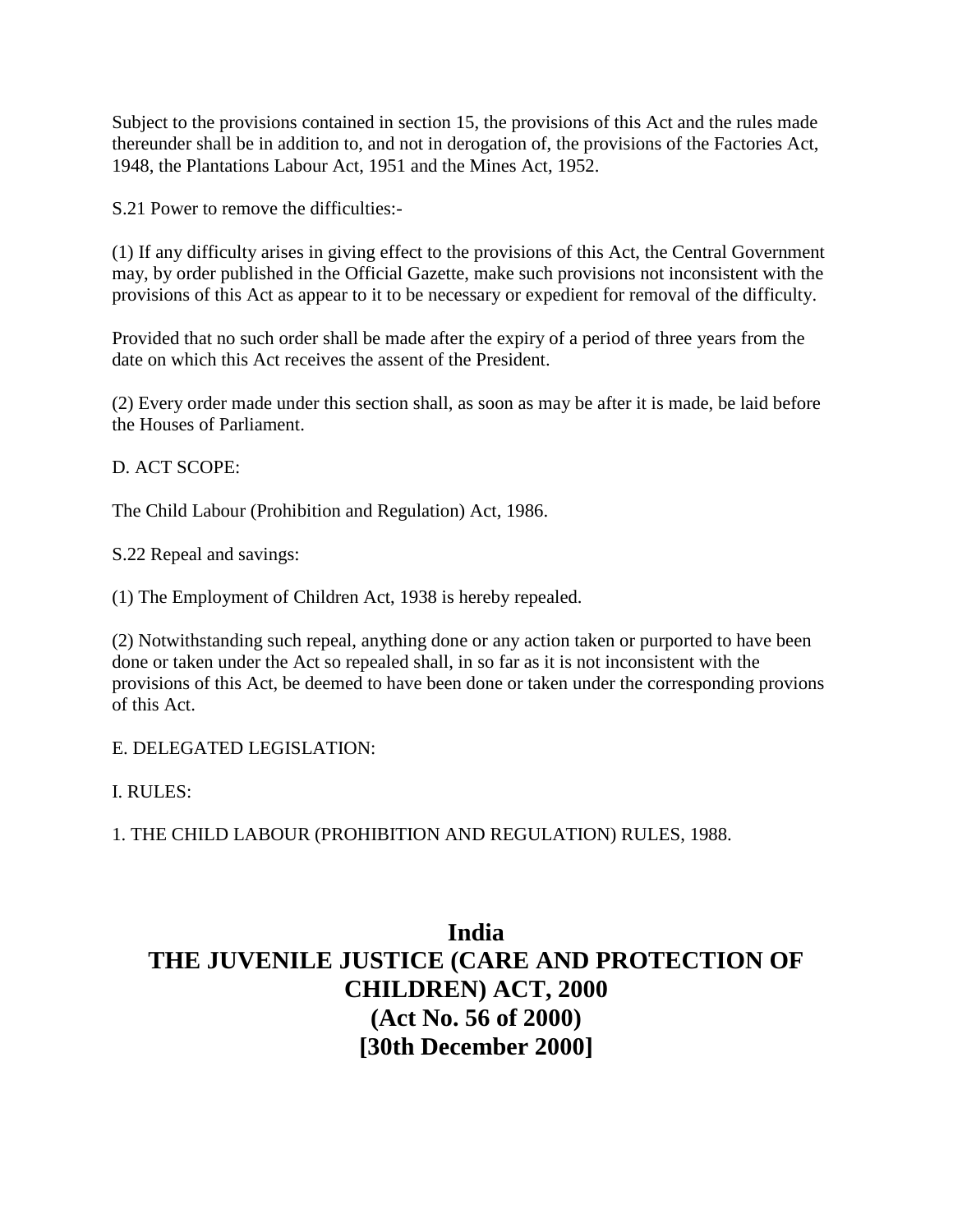An Act to consolidate and amend the law relating to juveniles in conflict with law and children in need of care and protection, by providing for proper care, protection and treatment by catering to their development needs, and by adopting a child-friendly approach in the adjudication and disposition of matters in the best interest of children and for their ultimate rehabilitation through various institutions established under this enactment.

WHEREAS the Constitution has, in several provisions, including clause (3) of article 15, clauses (e) and (f) of article 39, articles 45 and 47, impose on the State a primary responsibility of ensuring that all the needs of children are met and that their basic human rights are fully protected;

AND WHEREAS, the General Assembly of the United Nations has adopted the Convention on the Rights of the Child on the 20th November, 1989;

AND WHEREAS, the Convention on the Rights of the Child has prescribed a set of standards to be adhered to by all State parties in securing the best interests of the child;

AND WHEREAS, the Convention on the Rights of the Child emphasises social reintegration of child victims, to the extent possible, without resorting to judicial proceedings;

AND WHEREAS, the Government of India has ratified the Convention on the 11th December, 1992;

AND WHEREAS, it is expedient to re-enact the existing law relating to juveniles bearing in mind the standards prescribed in the Convention on the Rights of the Child, the United Nations Standard Minimum Rules for the Administration of Juvenile Justice, 1985 (the Beijing rules), the United Nations Rules for the Protection of Juveniles Deprived of their Liberty (1990), and all other relevant international instruments.

Be it enacted by Parliament in the Fifty-first Year of the Republic of India as follows:-

CHAPTER I

PRELIMINARY

1. Short title, extent and commencement.- (1) This Act may be called the Juvenile Justice (Care and Protection of Children) Act, 2000.

(2) it extends to the Whole of India except the State of Jammu and Kashmir.

(3) It shall come into force on such date as the Central Government may, by notification in the Official Gazette, appoint.

2. Definitions- In this Act, unless the context otherwise requires,-

a. "advisory board" means a Central or a state advisory board or a district and city level advisory board, as the case may be, constituted under section 62;

b. "begging" means-

i. soliciting or receiving alms in a public place or entering into any private premises for the purpose of soliciting or receiving alms, whether under any pretence;

ii. exposing or exhibiting with the object of obtaining or extorting alms, any sore, wound, injury, deformity or disease, whether of himself or of any other person or of an animal;

c. "Board" means a Juvenile Justice Board constituted under section 4;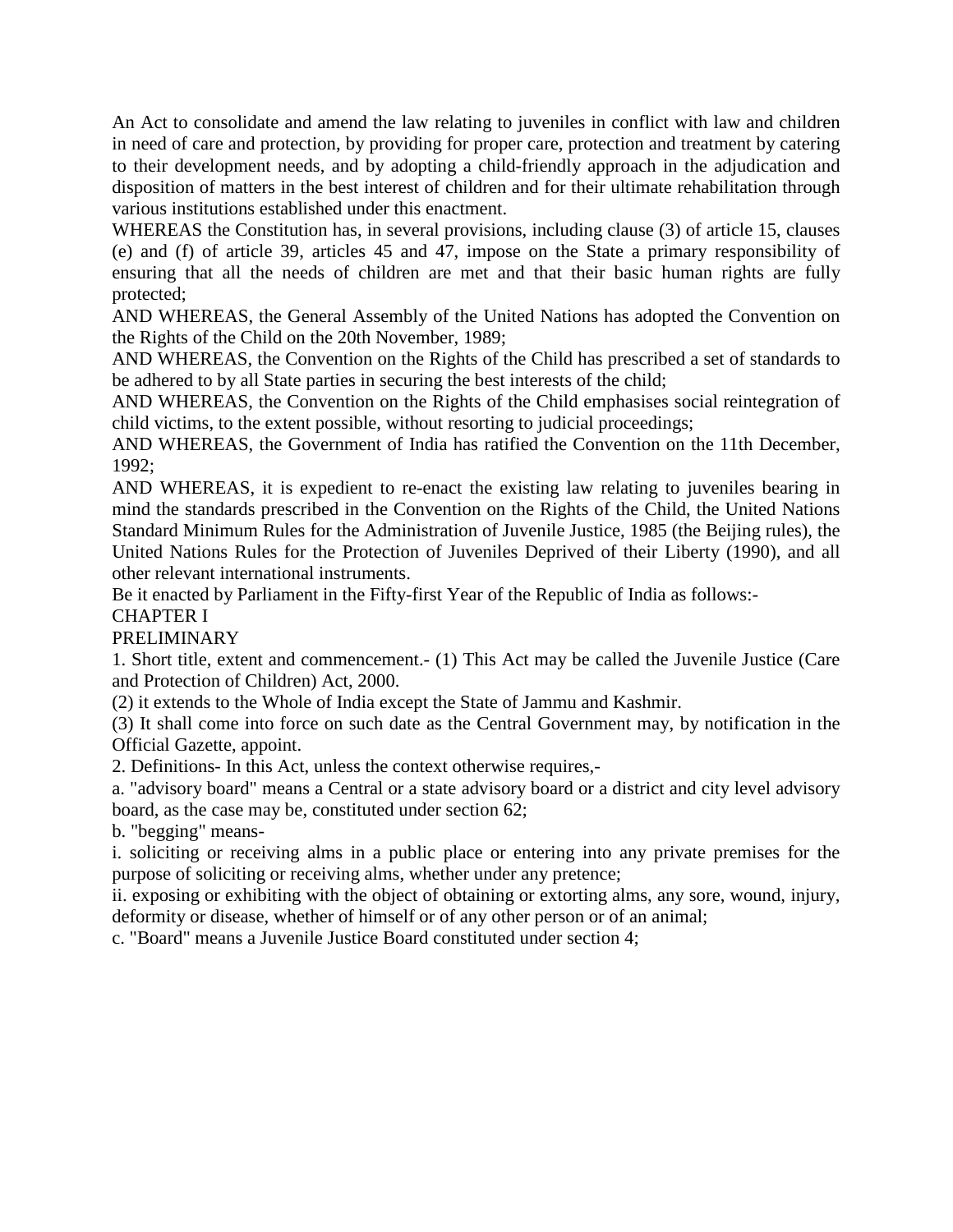d. "child in need of care and protection" means a child - who is found without any home or settled place or abode and without any ostensible means of subsistence,

ii. who resides with a person (whether a guardian of the child or not) and such person-

a. has threatened to kill or injure the child and there is a reasonable likelihood of the threat being carried out, or

b. has killed, abused or neglected some other child or children and there is a reasonable likelihood of the child in question being killed, abused or neglected by that person,

iii. who is mentally or physically challenged or ill children or children suffering from terminal diseases or incurable diseases having no one to support or look after,

iv. who has a parent or guardian and such parent or guardian is unfit or incapacitated to exercise control over the child,

v. who does not have parent and no one is willing to take care of or whose parents have abandoned him or who is missing and run away child and whose parents cannot be found after reasonable injury,

vi. who is being or is likely to be grossly abused, tortured or exploited for the purpose of sexual abuse or illegal acts,

vii. who is found vulnerable and is likely to be inducted into drug abuse or trafficking,

viii. who is being or is likely to be abused for unconscionable gains,

ix. who is victim of any armed conflict, civil commotion or natural calamity;

e. "children's home" means an institution established by a State Government or by voluntary organisation and certified by that Government under section 34;

f. "Committee" means a Child Welfare Committee constituted under section 29;

g. "competent authority" means in relation to children in need of care and protection a Committee and in relation to juveniles in conflict with law a Board;

h. "fit institution" means a governmental or a registered non-governmental organisation or a voluntary organisation prepared to own the responsibility of a child and such organisation is found fit by the competent authority;

i. "fit person" means a person, being a social worker or any other person, who is prepared to own the responsibiliy of a child and is found fit by the competent authority to receive and take care of the child;

j. "guardian", in relation to a child, means his natural guardian or any other person having the actual charge or control over the child and recognised by the competent authority as a guardian in course of proceedings before that authority;

k. "juvenile" or "child" means a person who has not completed eighteenth year of age;

l. "juvenile in conflict with law" means a juvenile who is alleged to have committed an offence;

m. "local authority" means Panchayats at the village and Zila Parishad at the district level and shall also include a Municipal Committee or Corporation or a Cantonment Board or such other body legally entitled to function as local authority by the Government;

n. "narcotic drug" and "psychotropic substance" shall have the meanings respectively assigned to them in the Narcotic Drugs and Psychotropic Substances Act, 1985 (61 of 1985);

o. "observation home" means a home established by a State Government or by a voluntary organisation and certified by that State Government under section 8 as an observation home for the juvenile in conflict with law;

p. "offence" means an offence punishable under any law for the time being in force;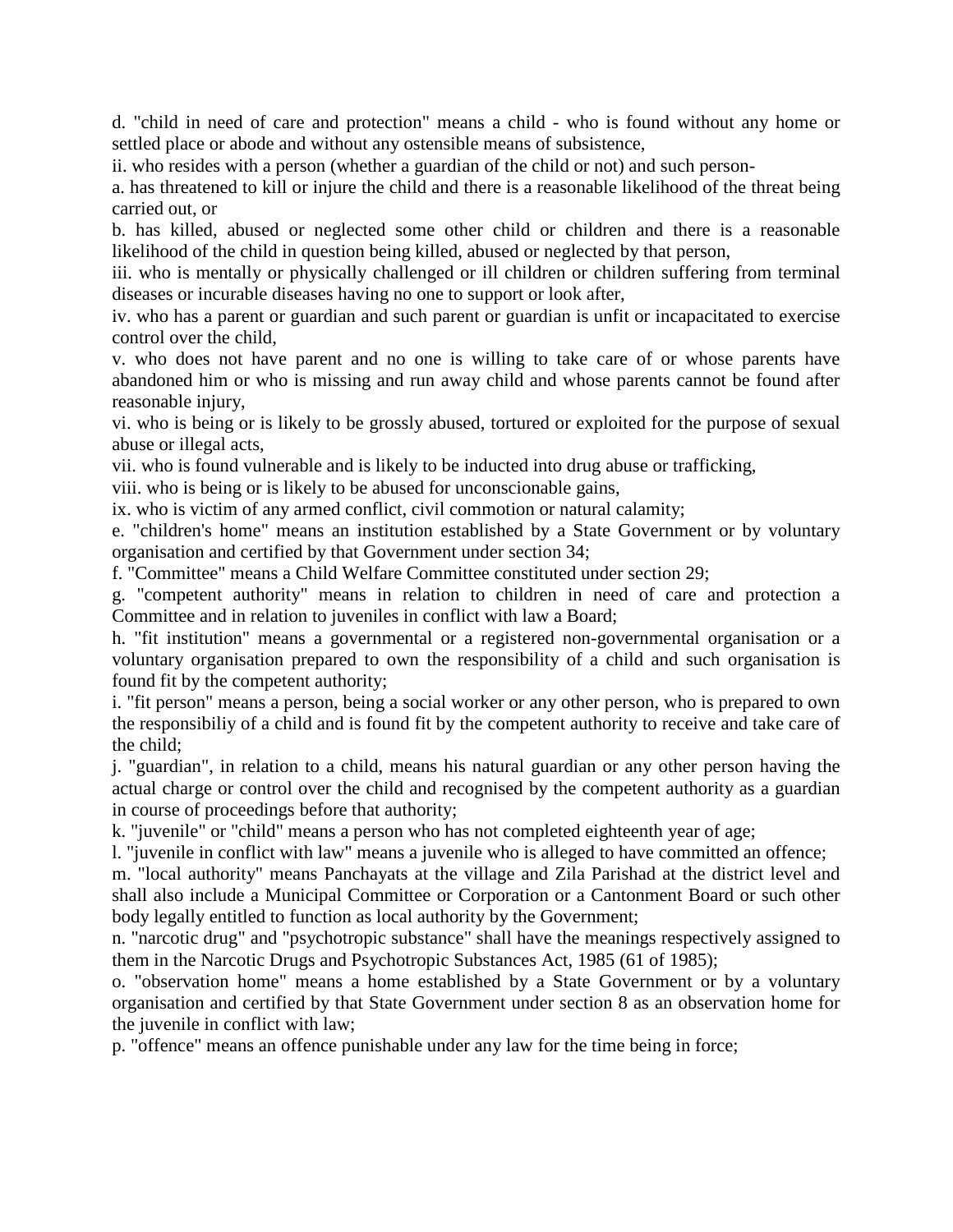q. "place of safety" means any place or institution (not being a police lock-up or jail), the person incharge of which is willing temporarily to receive and take care of the juvenile and which, in the opinion of the competent authority, may be a place of safety for the juvenile;

r. "prescribed" means prescribed by rules made under this act;

s. "Probation officer" means an officer appointed by the State Government as a probation officer under the Probation of Offenders Act, 1958 (20 of 1958);

t. "public place" shall have the meaning assigned to it in the Immoral Traffic (Prevention) Act, 1956 (104 of 1956);

u. "shelter home" means a home or a drop-in-centre set up under section 37;

v. "special home" means an institution established by a State Government or by a voluntary organisation and certified by that Government under section 9;

w. "special juvenile police unit" means a unit of the police force of a State designated for handling of juveniles or children under section 63;

x. "State Government" , in relation to a Union territory, means the Administrator of that Union territory appointed by the President under article 239 of the Constitution;

y. all words and expressions used but not defined in this Act and defined in the Code of Criminal Procedure, 1973 (2 of 1974), shall have the meanings respectively assigned to them in that code.

3. Continuation of Inquiry in respect of juvenile who has ceased to be a juvenile.- Where an inquiry has been initiated against a juvenile in conflict with law or a child in need of care and protection and during the course of such inquiry the juvenile or the child ceases to be such, then, notwithstanding anything contained in this Act or in any other law for the time being in force, the inquiry may be continued and orders may be made in respect of such person as if such person had continued to be a juvenile or a child.

### CHAPTER II

### JUVENILE IN CONFLICT WITH LAW

4. Juvenile Justice Board.- (1) Notwithstanding anything contained in the Code of Criminal Procedure, 1973 (2 of 1974), the State Government may, by notification in the Official Gazette, constitute for a district or a group of districts specified in the notification, one or more Juvenile Justice Boards for exercising the powers and discharging the duties conferred or imposed on such Boards in relation to juveniles in conflict with law under this act.

(2) A Board shall consist of a Metropolitan Magistrate or a Judicial Magistrate of the first class, as the case may be, and two social workers of whom at least one shall be a woman, forming a Bench and every such Bench shall have the powers conferred by the Code of Criminal Procedure, 1973 (2 of 1974), on a Metropolitan Magistrate or, as the case may be, a Judicial Magistrate of the first class and the Magistrate on the Board shall be designated as the principal Magistrate.

(3) No Magistrate shall be appointed as a member of the Board unless he has special knowledge or training in child psychology or child welfare and no social worker shall be appointed as a member of the Board unless he has been actively involved in health, education, or welfare activities pertaining to children for at least seven years.

(4) The term of office of the members of the Board and the manner in which such member may resign shall be such as may be prescribed.

(5) The appointment of any member of the Board may be terminated after holding inquiry, by the State Government, if -

i. he has been found guilty of misuse of power vested under this act,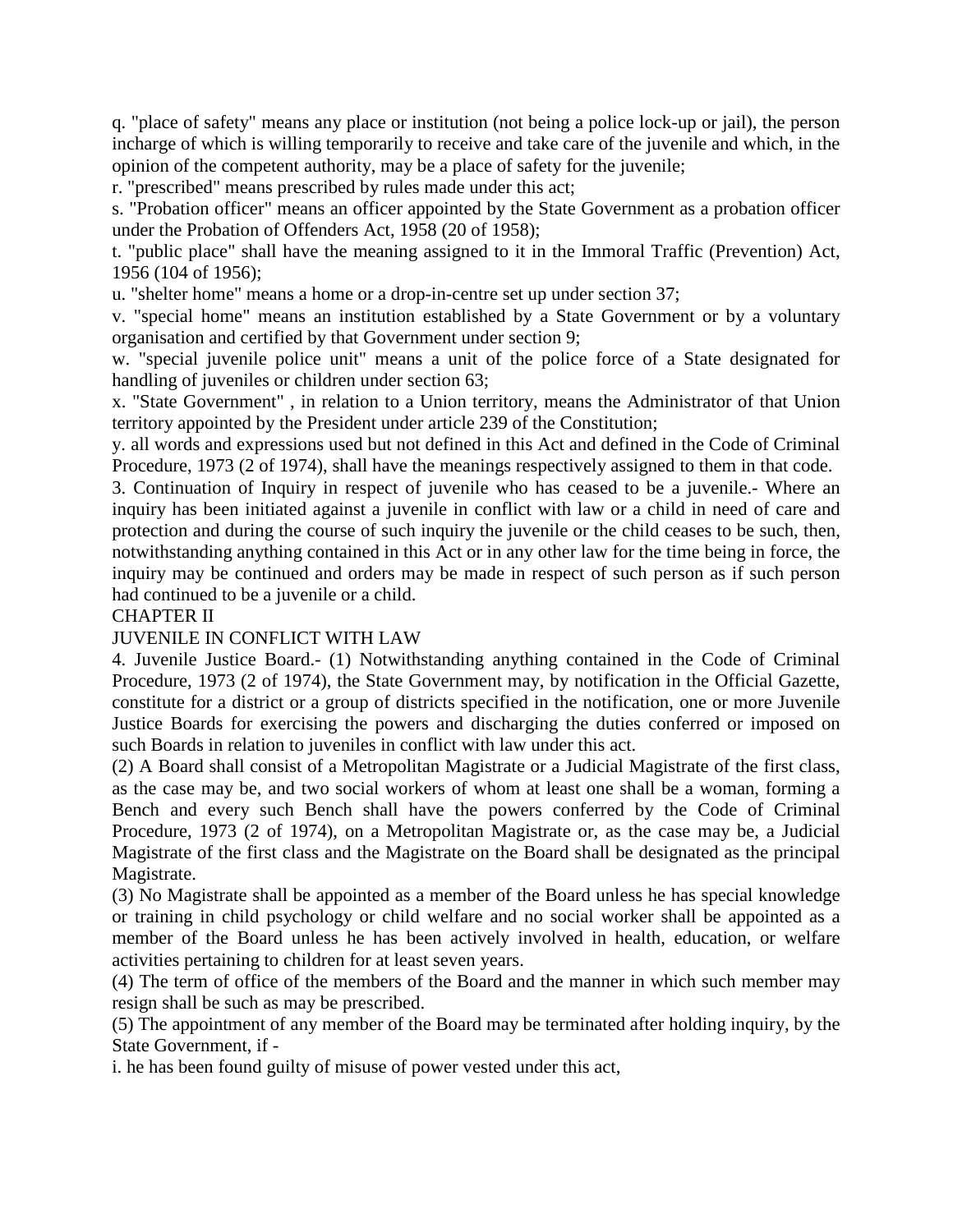ii. he has been convicted of an offence involving moral turpitude, and such conviction has not been reversed or he has not been granted full pardon in respect of such offence,

iii. he fails to attend the proceedings of the Board foe consecutive three months without any valid reason or he fails to attend less than three-fourth of the sittings in a year.

5. Procedure, etc. in relation to Board.- (1) The Board shall meet at such times and shall, observe such rules of procedure in regard to the transaction of business at its meetings, as may be prescribed.

(2) A child in conflict with law may be produced before an individual member of the Board, when the Board is not sitting.

(3) A Board may act notwithstanding the absence of any member of the Board, and no order made by the Board shall be invalid by reason only of the absence of any member during any stage of proceedings:

Provided that there shall be at least two members including the principal Magistrate present at the time of final disposal of the case.

(4) In the event of any difference of opinion among the members of the Board in the interim or final disposition, the opinion of the majority shall prevail, but where there is no such majority, the opinion of the principal Magistrate, shall prevail.

6. Powers of Juvenile Justice Board.- (1) Where a Board has been constituted for any district or a group of districts, such Board shall, notwithstanding anything contained in any other law for the time being in force but save as otherwise expressly provided in this Act, have power to deal exclusively with all proceedings under this Act, relating to juvenile in conflict with law.

(2) The powers conferred on the Board by or under this Act may also be exercised by the High Court and the Court of Session, when the proceedings comes before them in appeal, revision or otherwise.

7. Procedure to be followed by a Magistrate not empowered under the Act.- (1) When any Magistrate not empowered to exercise the powers of a Board under this Act is of the opinion that a person brought before him under any of the provisions of this Act (other than for the purpose of giving evidence), is a juvenile or the child, he shall without any delay record such opinion and forward the juvenile or the child, and the record of the proceeding to the competent authority having jurisdiction over the proceeding.

(2) The competent authority to which the proceeding is forwarded under sub-section (1) shall hold the inquiry as if the juvenile or the child had originally been brought before it.

8. Observation homes.- (1) Any State Government may establish and maintain either by itself or under an agreement with voluntary organisations, observation homes in every district or a group of districts, as may be required for the temporary reception of any juvenile in conflict with law during the pendency of any inquiry regarding them under this Act.

(2) Where the State Government is of opinion that any institution other than a home established or maintained under sub-section (1), is fit for the temporary reception of juvenile in conflict with law during the pendency of any inquiry regarding them under this Act, it may certify such substitution as an observation home for purposes of this Act.

(3) The State Government may, by rules made under this Act, provide for the management of observation homes, including the standards and various types of services to be provided by them for rehabilitation and social integration of a juvenile, and the circumstances under which, and the manner in which, the certification of an observation home may be granted or withdrawn.

(4) Every juvenile who is not placed under the charge of parent or guardian and is sent to an observation home shall be initially kept in a reception unit of the observation home for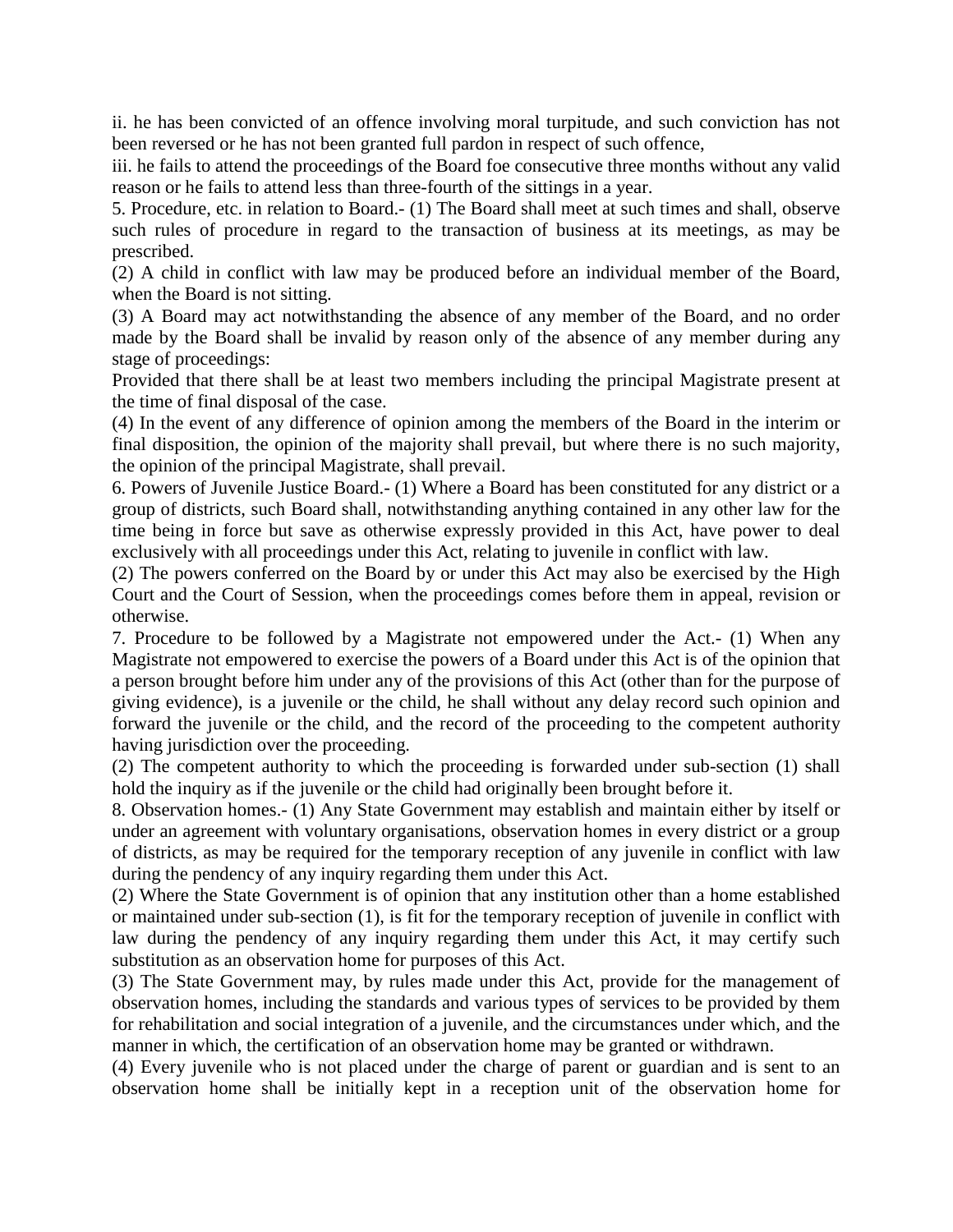preliminary inquiries, care and classification for juveniles according to his age group, such as seven to twelve years, twelve to sixteen years and sixteen to eighteen years, giving due considerations to physical and mental status and degree of the offence committed, for further induction into observation home.

9. Special Homes.- (1) Any State Government may establish and maintain either by itself or under an agreement with voluntary organisations, special homes in every district or a group of districts, as may be required for reception and rehabilitation of juvenile in conflict with law under this Act.

(2) Where the State Government is of opinion that any institution other than a home established or maintained under sub-section (1), is fit for the reception of juvenile in conflict with law to be sent there under this Act, it may certify such institution as a special home for the purposes of this Act.

(3) The State Government may, by rules made under this Act, provide for the management of special homes, including the standards and various types of services to be provided by them which are necessary for re-socialisation of a juvenile, and the circumstances under which and the manner in which, the certification of a special home may be granted or withdrawn.

(4) The rules made under sub-section (3) may also provide for the classification and separation of juvenile in conflict with law on the basis of age and the nature of offences committed by them and his mental and physical status.

10. Apprehension of juvenile in conflict with law.- (1) As soon as a juvenile in conflict with law is apprehended by police, he shall be placed under the charge of the special juvenile police unit or the designated police officer who shall immediately report the matter to a member of the Board.

(2) The State Government may make rules consistent with this Act,-

i. to provide for persons through whom ( including registered voluntary organisations) any juvenile in conflict with law may be produced before the Board;

ii. to provide the manner in which such juvenile may be sent to an observation home.

11. Control of custodian over juvenile .- Any person in whose charge a juvenile is placed in pursuance of this Act shall, while the order is in force have the control over the juvenile as he would have if he were his parents, and shall be responsible for his maintenance, and the juvenile shall continue in his charge for the period stated by competent authority, notwithstanding that he is claimed by his parents or any other person.

12. Bail of juvenile.- (1) When any person accused of a bailable or non-bailable offence, and apparently a juvenile, is arrested or detained or appears or is brought before a Board, such person shall, notwithstanding anything contained in the Code of Criminal Procedure, 1973 (2 of 1974) or in any other law for the time being in force, be released on bail with or without surety but he shall not be so released if there appear reasonable grounds for believing that the release is likely to bring him into association with any known criminal or expose him to moral, physical or psychological danger or that his release would defeat the ends of justice.

(2) When such person having been arrested is not released on bail under sub-section (1) by the officer incharge of the police station, such officer shall cause him to be kept only in an observation home in the prescribed manner until he can brought before a Board.

(3) When such person is not released on bail under sub-section (1) by the Board it shall, instead of committing him to prison, make an order sending him to an observation home or a place of safety for such period during the pendency of the inquiry regarding him as may be specified in the order.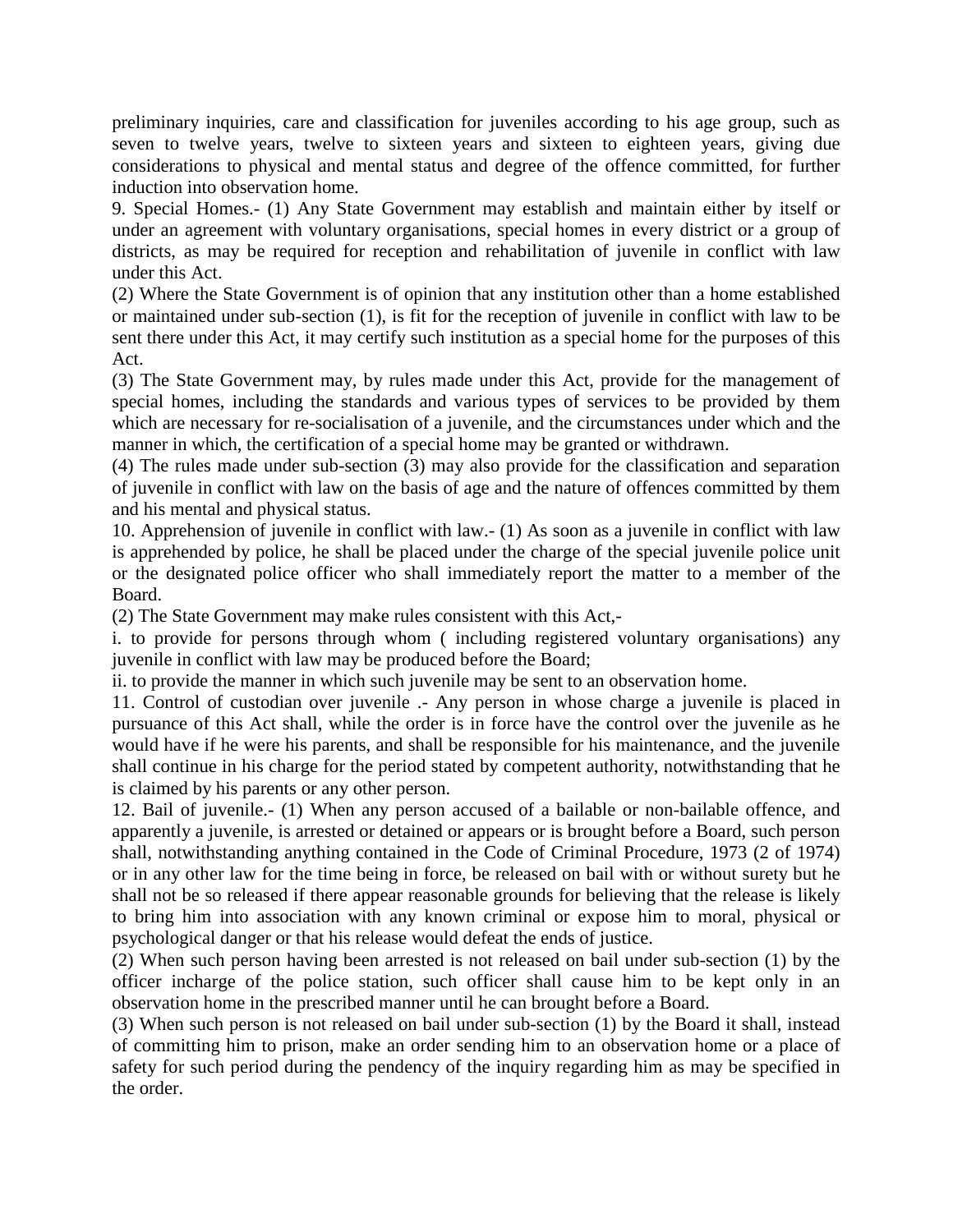13. Information to parent, guardian or probation officer.- Where a juvenile is arrested, the officer incharge of the police station or the special juvenile police unit to which the juvenile is brought shall, as soon as may be after the arrest, inform-

(a) the parent or guardian of the juvenile , if he can be found, of such arrest and direct him to be present at the Board before which the juvenile will appear; and

(b) the probation officer of such arrest to enable him to obtain information regarding the antecedents and family background of the juvenile and other material circumstances likely to be of assistance to the Board for making the inquiry.

14. Inquiry by Board regarding juvenile.- Where a juvenile having been charged with the offence is produced before a Board, the Board shall hold the inquiry in accordance with the provisions of this Act and may make such order in relation to the juvenile as it deems fit:

Provided that an inquiry under this section shall be completed within a period of four months from the date of its commencement, unless the period is extended by the Board having regard to the circumstances of the case and in special cases after recording the reasons in writing for such extension.

15. Order that may be passed regarding juvenile.- (1) Where a Board is satisfied on inquiry that a juvenile has committed an offence, then notwithstanding anything to the contrary contained in any other law for the time being in force, the Board may, if it thinks so fit,-

(a) allow the juvenile to go home after advice or admonition following appropriate inquiry against and counselling to the parent or the guardian and the juvenile;

(b) direct the juvenile to participate in group counselling and similar activities;

(c) order the juvenile to perform community service;

(d) order the parent of the juvenile or the juvenile himself to pay a fine, if he is over fourteen years of age and earns money;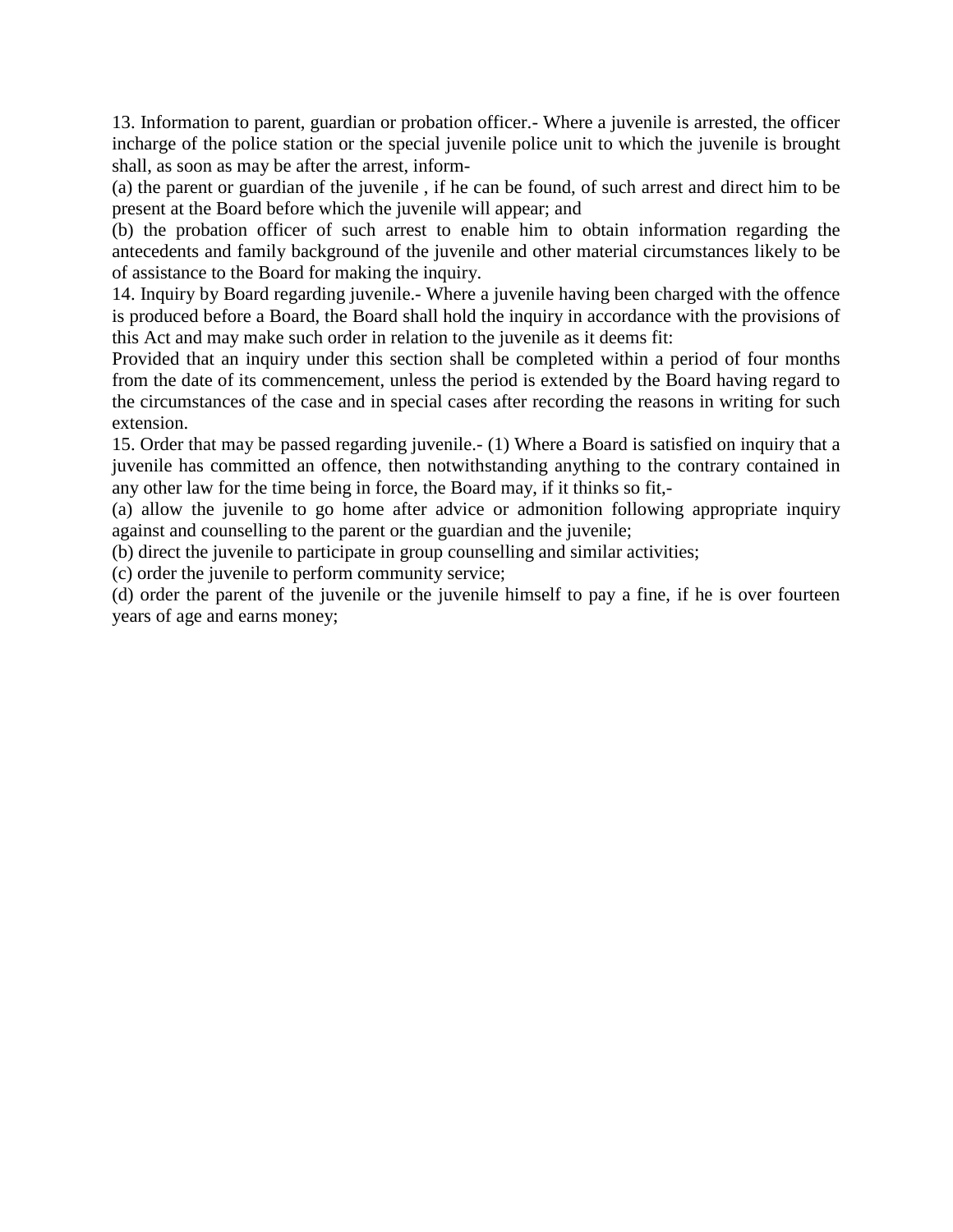(e) direct the juvenile to be released on probation of good conduct and placed under the care of any parent, guardian or other fit person, on such parent, guardian or other fit person executing a bond, with or without surety, as the Board may require, for the good behaviour and well-being of the juvenile for any period not exceeding three years;

(f) direct the juvenile to be released on probation of good conduct and placed under the care of any fit institution for the good behaviour and well-being of the juvenile for any period not exceeding three years;

(g) make an order directing the juvenile to be sent to a special home,-

i. in the case of juvenile, over seventeen years but less than eighteen years of age for a period of not less than two years;

ii. in case of any other juvenile for the period until he ceases to be a juvenile :

Provided that the Board may, if it is satisfied that having regard to the nature of the offence and the circumstances of the case it is expedient so to do, for reasons to be recorded, reduce the period of stay to such period as it thinks fit.

2. The Board shall obtain the social investigation report on juvenile either through a probation officer or a recognised voluntary organisation or otherwise, and shall take into consideration the findings of such report before passing an order.

3. Where an order under clause (d), clause (e) or clause (f) of sub-section (1) is made, the Board may, if it is of opinion that in the interests of the juvenile and of the public, it is expedient so to do, in addition make an order that the juvenile in conflict with law shall remain under the supervision of a probation officer named in the order during such period, not exceeding three years as may be specified therein, and may in such supervision order impose such conditions as it deems necessary for the due supervision of the juvenile in conflict with law :

Provided that if at any time afterwards it appears to the Board on receiving a report from the probation officer or otherwise, that the juvenile in conflict with law has not been of good behaviour during the period of supervision or that the fit institution under whose care the juvenile was placed is no longer able or willing to ensure the good behaviour and well-being of the juvenile it may, after making such inquiry as it deems fit, order the juvenile in conflict with law to be sent to a special home.

4. The Board shall while making a supervision order under sub-section (3), explain to the juvenile and the parent, guardian or other fit person or fit institution, as the case may be, under whose care the juvenile has been placed, the terms and conditions of the order shall forthwith furnish one copy of the supervision order to the juvenile, the parent, guardian or other fit person or fit institution, as the case may be, the sureties, if any, and the probation officer.

16. Order that may not be passed against juvenile.-(1) Notwithstanding anything to the contrary contained in any other law for the time being in force, no juvenile in conflict with law shall be sentenced to death or life imprisonment, or committed to prison in default of payment of fine or in default of furnishing security :

Provided that where a juvenile who has attained the age of sixteen years has committed an offence and the Board is satisfied that the offence committed is of so serious in nature or that his conduct and behaviour have been such that it would not be in his interest or in the interest of other juvenile in a special home to send him to such special home and that none of the other measures provided under this Act is suitable or sufficient, the Board may order the juvenile in conflict with law to be kept in such place of safety and in such manner as it thinks fit and shall report the case for the order of the State Government.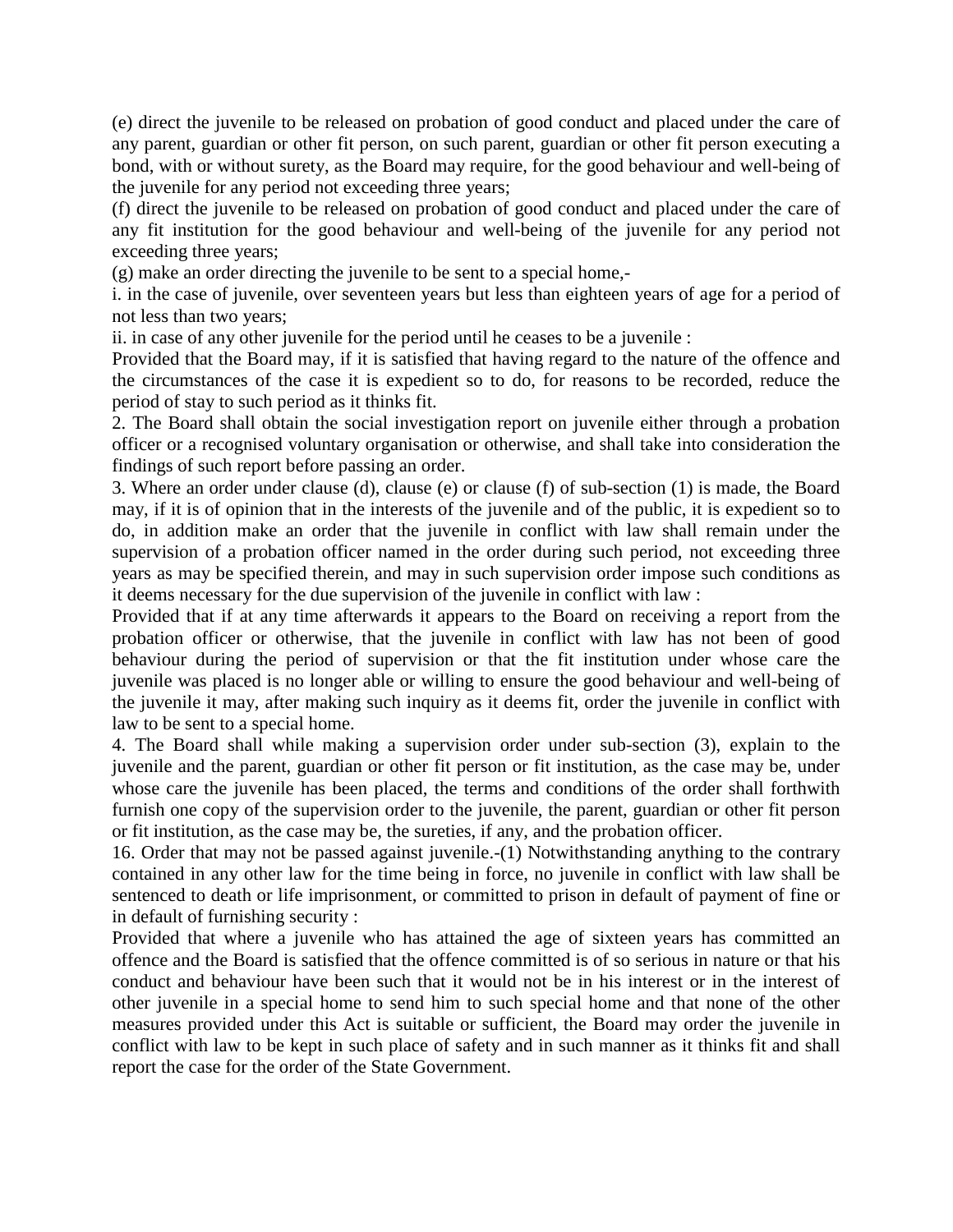(2) On receipt of a report from a Board under sub-section (1), the State Government may make such arrangement in respect of the juvenile as it deems proper and may order such juvenile to be kept under protective custody at such place and on such conditions as it thinks fit :

Provided that the period of detention so ordered shall not exceed the maximum period of imprisonment to which the juvenile could have been sentenced for the offence committed.

17. Proceeding under Chapter VIII of the Code of Criminal Procedure not component against juvenile.- Notwithstanding anything to the contrary contained in the Code of Criminal Procedure, 1973 (2 of 1974) no proceeding shall be instituted and no order shall be passed against the juvenile under Chapter VIII of the said Code.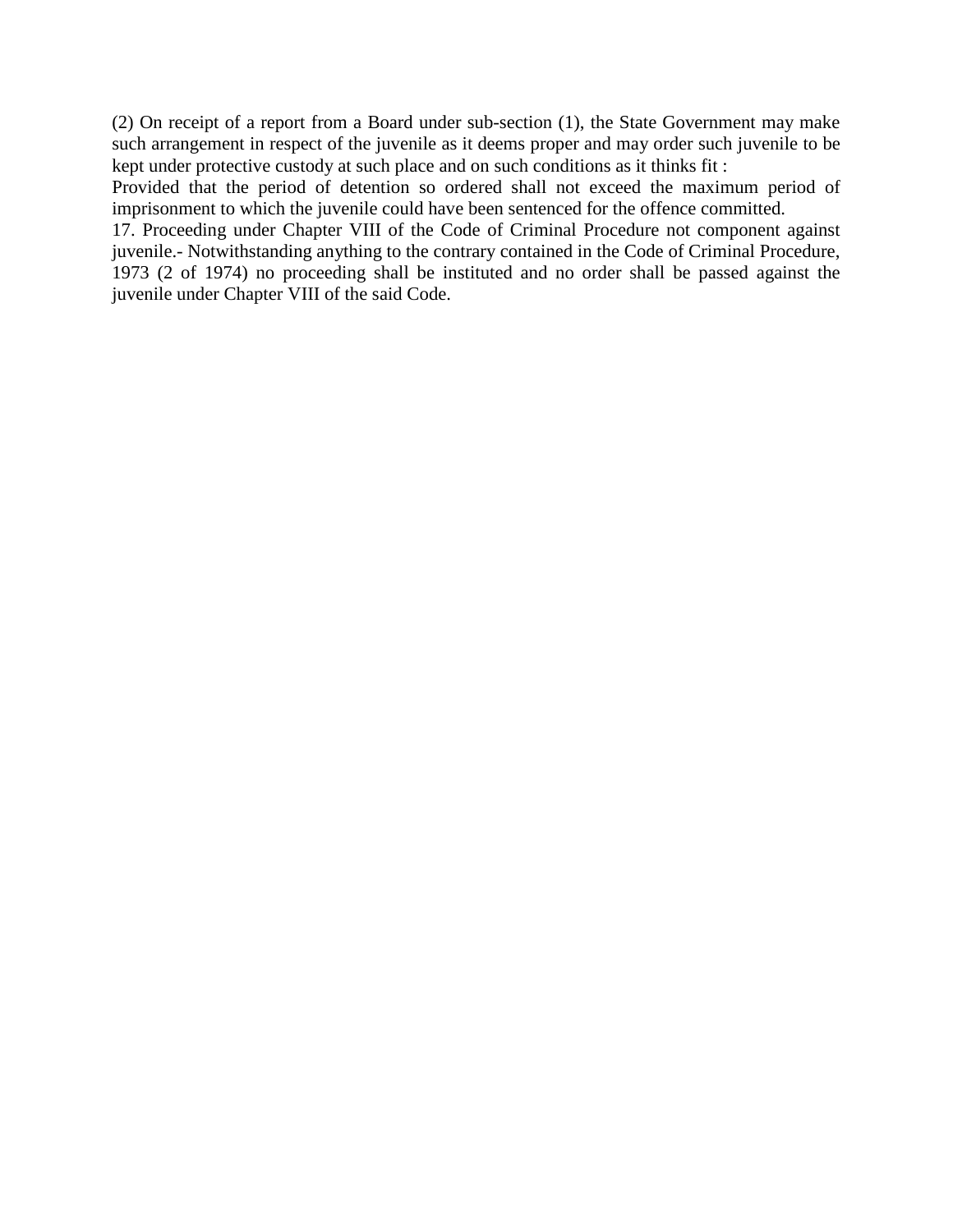18. No joint proceeding of juvenile and person not a juvenile.-(1) Notwithstanding anything contained in section 223 of the Code of Criminal Procedure, 1973 (2 of 1974) or in any other law for the time being in force, no juvenile shall be charged with or tried for any offence together with a person who is not a juvenile.

(2) If a juvenile is accused of an offence for which under section 223 of the Code of Criminal Procedure, 1973 (2 of 1974) or any other law for the time being in force, such juvenile and any person who is not a juvenile would, but for the prohibition contained in sub-section (1), have been charged and tried together, the Board taking cognizance of that offence shall direct separate trials of the juvenile and the other person.

19. Removal of disqualification attaching to conviction.-(1) Notwithstanding anything contained in any other law, a juvenile who has committed an offence and has been dealt with under the provisions of this Act shall not suffer disqualification, if any, attaching to a conviction of an offence under such law.

(2) The Board shall make an order directing that the relevant records of such conviction shall be removed after the expiry of the period of appeal or a reasonable period as prescribed under the rules, as the case may be.

20. Special provision in respect of pending cases.- Notwithstanding anything contained in this Act, all proceedings in respect of a juvenile pending in any court in any area on the date on which this Act comes into force in that area, shall be continued in that court as if this Act had not been passed and if the court finds that the juvenile has committed an offence, it shall record such finding and instead of passing any sentence in respect of the juvenile, forward the juvenile to the Board which shall pass orders in respect of that juvenile in accordance with the provisions of this Act as if it had been satisfied on inquiry under this Act that a juvenile has committed the offence.

21. Prohibition of publication of name, etc., of juvenile involved in any proceeding under the Act.- (1) No report in any newspaper, magazine, news-sheet or visual media of any inquiry regarding a juvenile in conflict with law under this Act shall disclose the name, address or school or any other particulars calculated to lead to the identification of the juvenile nor shall any picture of any such juvenile be published :

Provided that for reasons to be recorded in writing the authority holding the inquiry may permit such disclosure, if in its opinion such disclosure is in interest of the juvenile.

(2) Any person contravening the provisions of sub-section (1) shall be punishable with fine, which may extend to one thousand rupees.

22. Provision in respect of escaped juvenile.- Notwithstanding anything to the contrary contained in any other law for the time being in force, any police officer may take charge without warrant of a juvenile in conflict with law who has escaped from a special home or an observation home or from the care of a person under whom he was placed under this Act, and shall be sent back to the special home or the observation home or that person, as the case may be; and no proceeding shall be instituted in respect of the juvenile by reason of such escape, but the special home, or the observation home or the person may, after giving the information to the Board which passed the order in respect of the juvenile, take such steps in respect of the juvenile as may be deemed necessary under the provisions of this Act.

23. Punishment for cruelty to juvenile or child.- Whoever, having the actual charge of, or control over, a juvenile or the child, assaults, abandons, exposes or wilfully neglects the juvenile or causes or procures him to be assaulted, abandoned, exposed or neglected in a manner likely to cause such juvenile or the child unnecessary mental or physical suffering shall be punishable with imprisonment for a team which may extend to six months, or fine, or with both.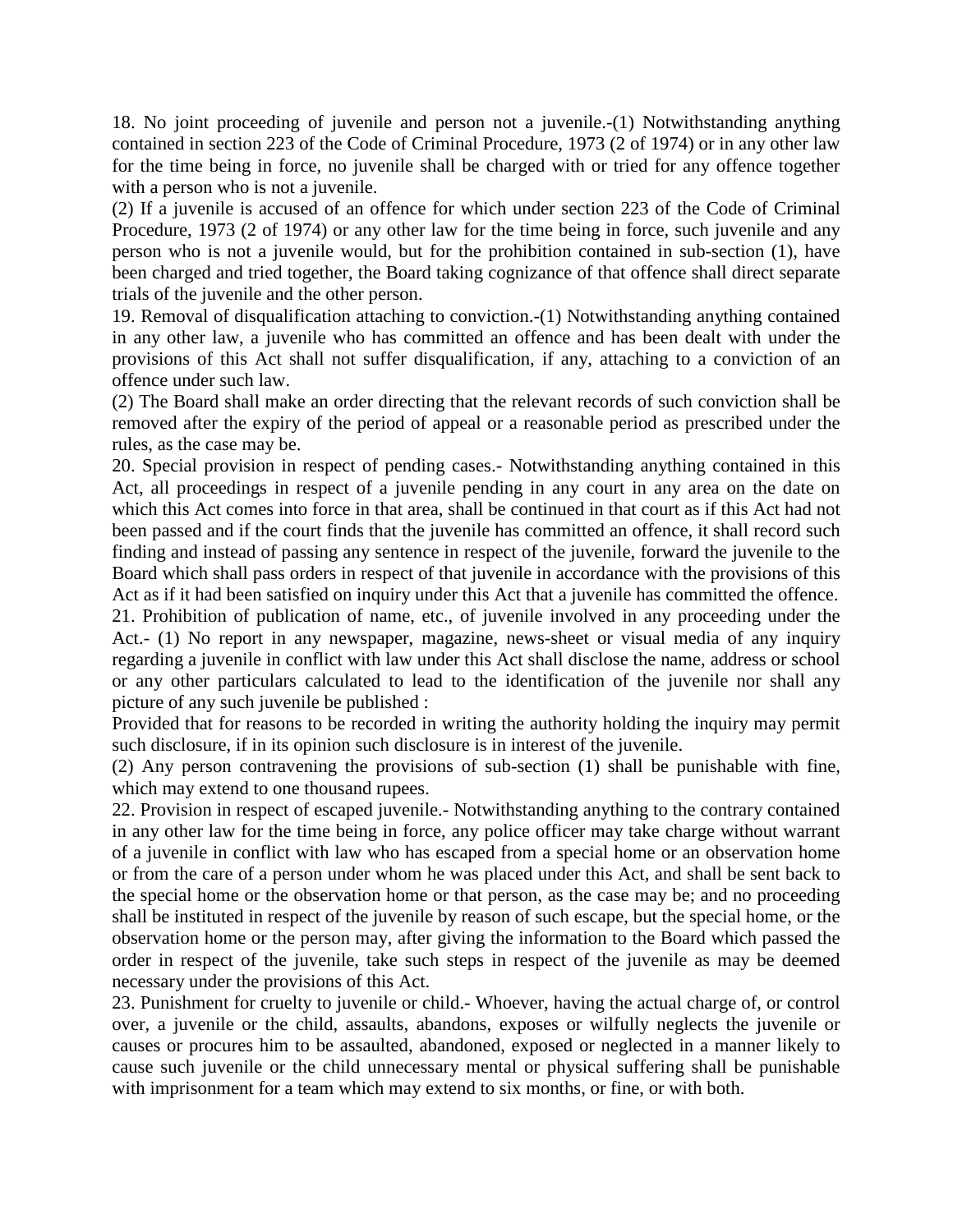24. Employment of juvenile or child for begging.-(1) Whoever employs or uses any juvenile or the child for the purpose or causes any juvenile to beg shall be punishable with imprisonment for a term which may extend to three years and shall also be liable to fine.

(2) Whoever, having the actual charge of, or control over, a juvenile or the child abets the commission of the offence punishable under sub-section (1), shall be punishable with imprisonment for a term which may extend to one year and shall also be liable to fine.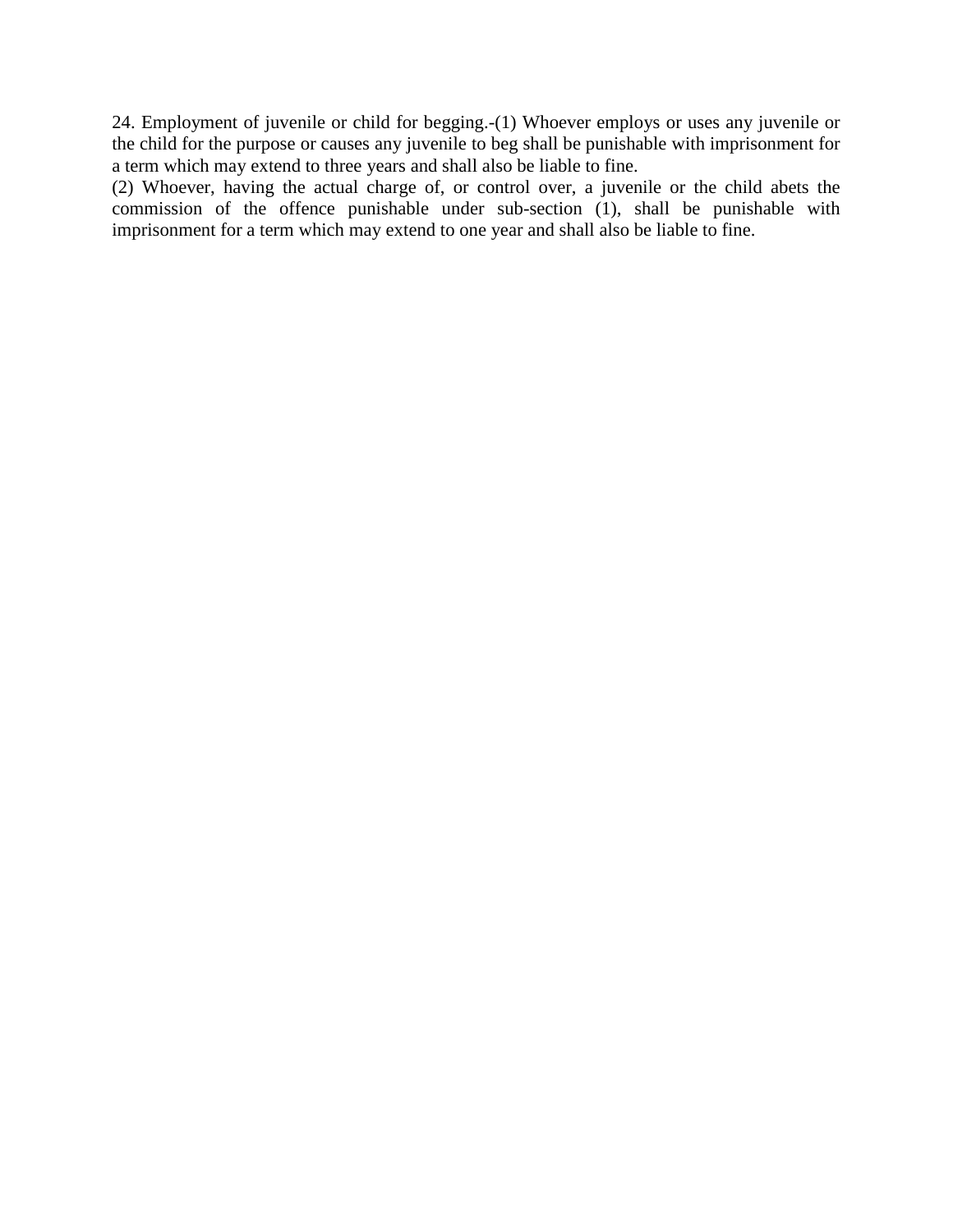25. Penalty for giving intoxicating liquor or narcotic drug or psychotropic substance to juvenile or child.- Whoever gives, or causes to be given, to any juvenile or the child any intoxicating liquor in a public place or any narcotic drug or psychotropic substance except upon the order of duly qualified medical practitioner or in case of sickness shall be punishable with imprisonment for a term which may extend to three years and shall be liable to fine.

26. Exploitation of juvenile or child employee.- Whoever ostensibly procures a juvenile or the child for the purpose of any hazardous employment keeps him in bondage and withholds his earnings or uses such earning for his own purposes shall be punishable with imprisonment for a term which may extend to three years and shall be liable to fine.

27. Special offences.- The offences punishable under sections 23, 24, 25 and 26 shall be cognizable.

28. Alternative punishment.- Where an act or omission constitute an offence punishable under this Act and also under any other Central or State Act, then, notwithstanding anything contained in any law for the time being in force, the offender found guilty of such offences shall be liable to punishment only under such Act as provides for punishment which is greater in degree.

### CHAPTER III

#### CHILD IN NEED OF CARE AND PROTECTION

29. Child Welfare Committee.-(1) The State Government may, by notification in Official Gazette, constitute for every district or group of districts, specified in the notification, one or more Child Welfare Committees for exercising the powers and discharge the duties conferred on such Committees in relation to child in need of care and protection under this Act.

(2) The Committee shall consist of a Chairperson and four other members as the State Government may think fit to appoint, of whom at least one shall be a woman and another, an expert on matters concerning children.

(3) The qualifications of the Chairperson and the members, and the tenure for which they may be appointed shall be such as may be prescribed.

(4) The appointment of any member of the Committee may be terminated, after holding inquiry, by the State Government, if-

i. he has been found guilty of misuse of power vested under this Act;

ii. he has been convicted of an offence involving moral turpitude, and such conviction has not been reversed or he has not been granted full pardon in respect of such offence;

iii. he fails to attend the proceedings of the Committee for consecutive three months without any valid reason or he fails to attend less than three-fourth of the sittings in a year.

(5) The Committee shall function as a Bench of Magistrates and shall have the powers conferred by the Code of Criminal Procedure, 1973 (2 of 1974) on a Metropolitan Magistrate or, as the case may be, a Judicial Magistrate of the first class.

30. Procedure, etc., in relation to Committee.- (1) The Committee shall meet at such times and shall observe such rules of procedure in regard to the transaction of business at its meetings, as may be prescribed.

(2) A child in need of care and protection may be produced before an individual member for being placed in safe custody or otherwise when the Committee is not in session.

(3) In the event of any difference of opinion among the members of the Committee at the time of any interim decision, the opinion of the majority shall prevail but where there is no such majority the opinion of the Chairperson shall prevail.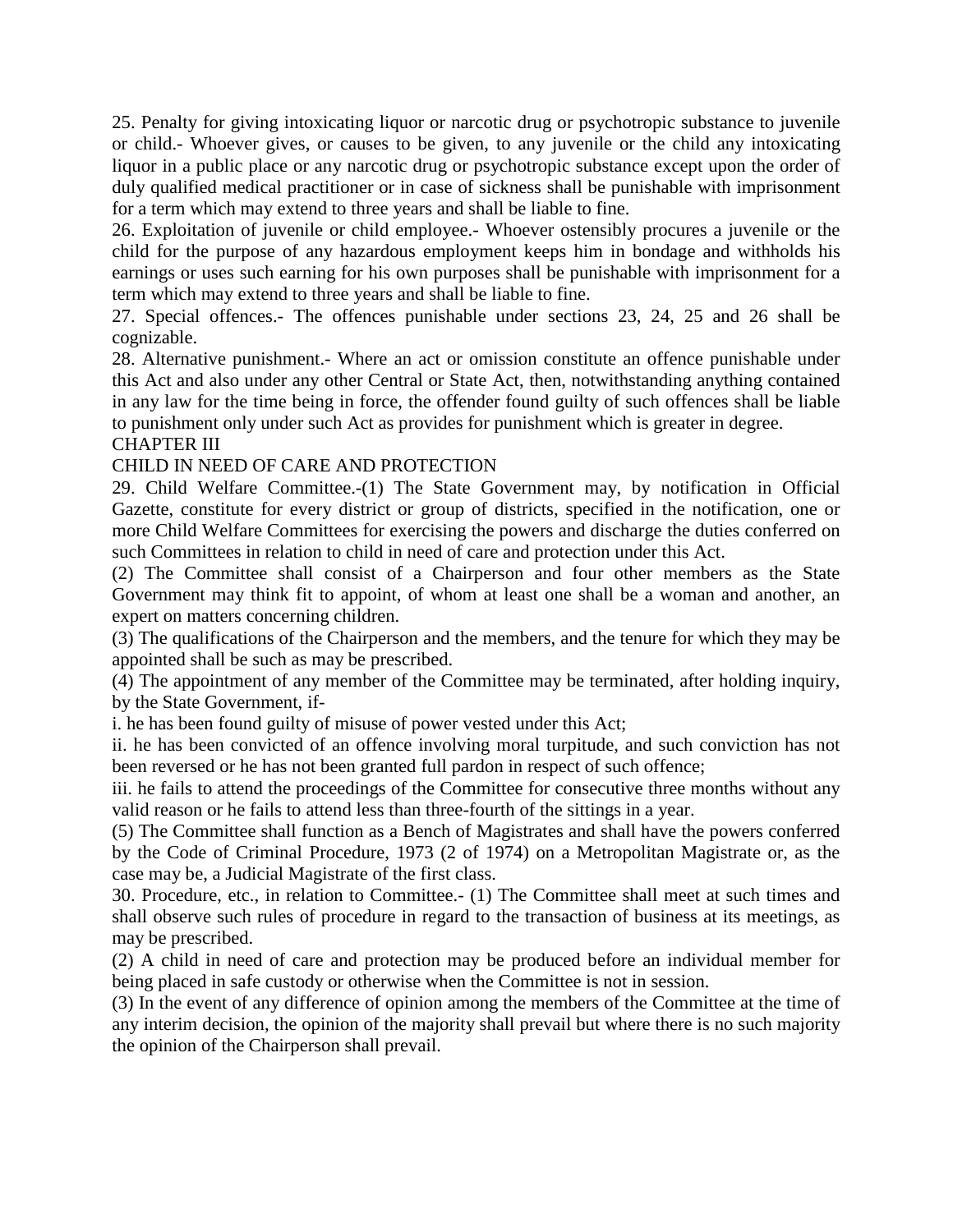(4) Subject to the provisions of sub-section (1), the Committee may act, notwithstanding the absence of any member of the Committee, and no order made by the Committee shall be invalid by reason only of the absence of any member during any stage of the proceeding.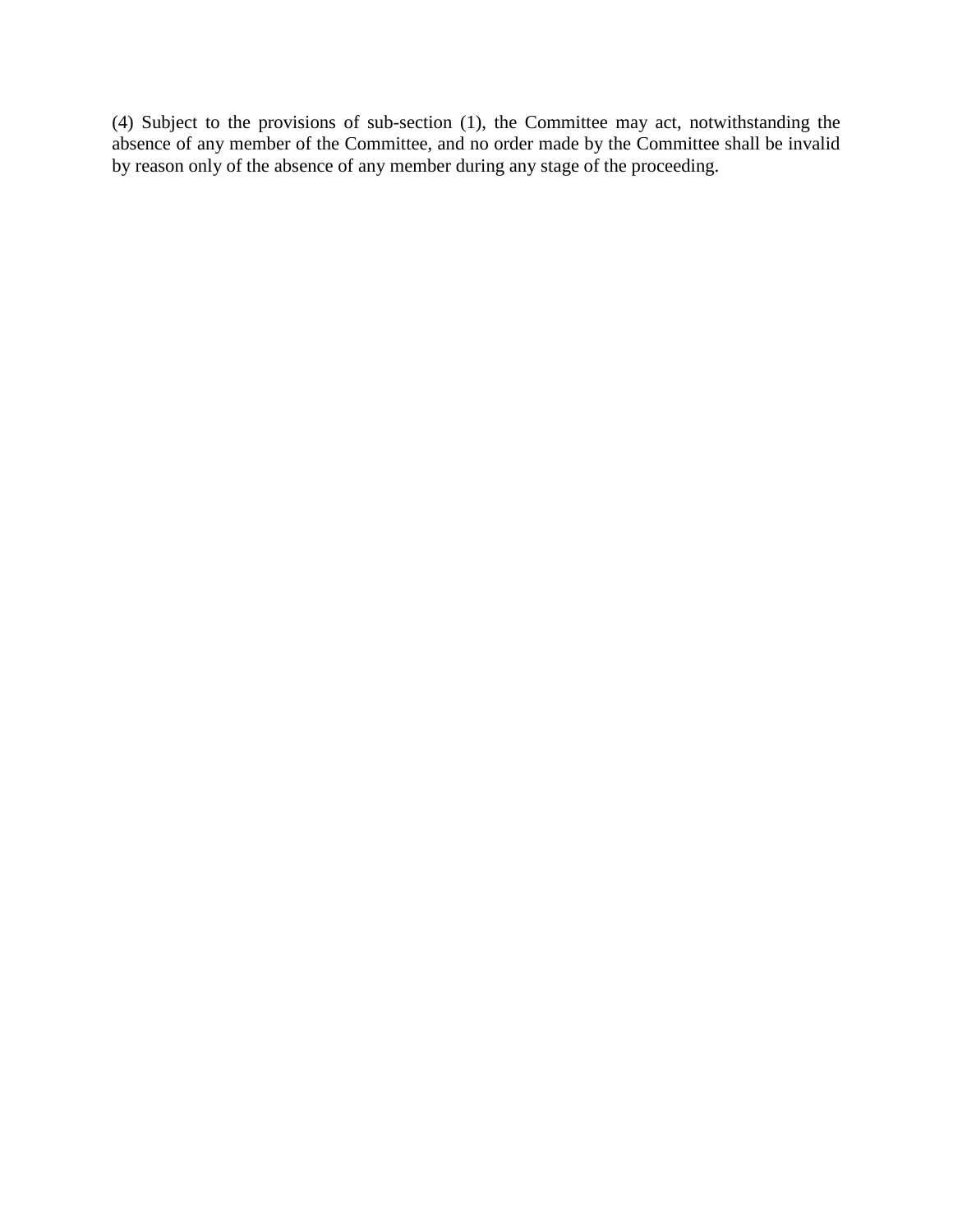31. Powers of Committee.-(1) The Committee shall have the final authority to dispose of cases for the care, protection, treatment, development and rehabilitation of the children as well as to provide for their basic needs and protection of human rights.

(2) Where a Committee has been constituted for any area, such Committee shall, notwithstanding anything contained in any other law for the time being in force but save as otherwise expressly provided in this Act, have the power to deal exclusively with all proceedings under this Act relating to children in need of care and protection.

32. Production before Committee.-(1) Any child in need of care and protection may be produced before the Committee by one of the following persons :-

(i) any police officer or special juvenile police unit or a designated police officer;

(ii) any public servant;

(iii) childline, a registered voluntary organisation or by such other voluntary organisation or an agency as may be recognised by the State Government;

(iv) any social worker or a public spirited citizen authorised by the State Government; or

(v) by the child himself.

(2) The State Government may make rules consistent with this Act to provide for the manner of making the report to the police and to the Committee and the manner of sending and entrusting the child to children's home pending the inquiry.

33. Inquiry.- (1) On receipt of a report under section 32, the Committee or any police officer or special juvenile police unit or the designated police officer shall hold an inquiry in the prescribed manner and the Committee, on its own or on the report from any person or agency as mentioned in sub-section (1) of section 32, may pass an order to send the child to the children's home for speedy inquiry by a social worker or child welfare officer.

(2) The inquiry under this section shall be completed within four months of the receipt of the order or within such shorter period as may be fixed by the Committee: Provided that the time for the submission of the inquiry report may be extended by such period as the Committee may, having regard to the circumstances and for the reasons recorded in writing, determine.

(3) After the completion of the inquiry if the Committee is of the opinion that the said child has no family or ostensible support, it may allow the child to remain in the children's home or shelter home till suitable rehabilitation is found for him or till he attains the age of eighteen years.

34. Children's homes.-(1) The State Government may establish and maintain either by itself or in association with voluntary organisations, children's homes, in every district or group of districts, as the case may be, for the reception of child in need of care and protection during the pendency of any inquiry and subsequently for their care, treatment, education, training, development and rehabilitation.

(2) The State Government may, by rules made under this Act, provide for the management of children's homes including the standards and the nature of services to be provided by them, and the circumstances under which, and the manner in which, the certification of a children's home or recognition to a voluntary organisation may be granted or withdrawn.

35. Inspection.- (1) The State Government may appoint inspection committees for the children's homes (hereinafter referred to as the inspection committees) for the State, a district and city, as the case may be, for such period and for such purposes as may be prescribed.

(2) The inspection committee of a State, district or of a city shall consist of such number of representatives from the State Government, Local Authority, Committee, voluntary organisations and such other medical experts and social workers as may be prescribed.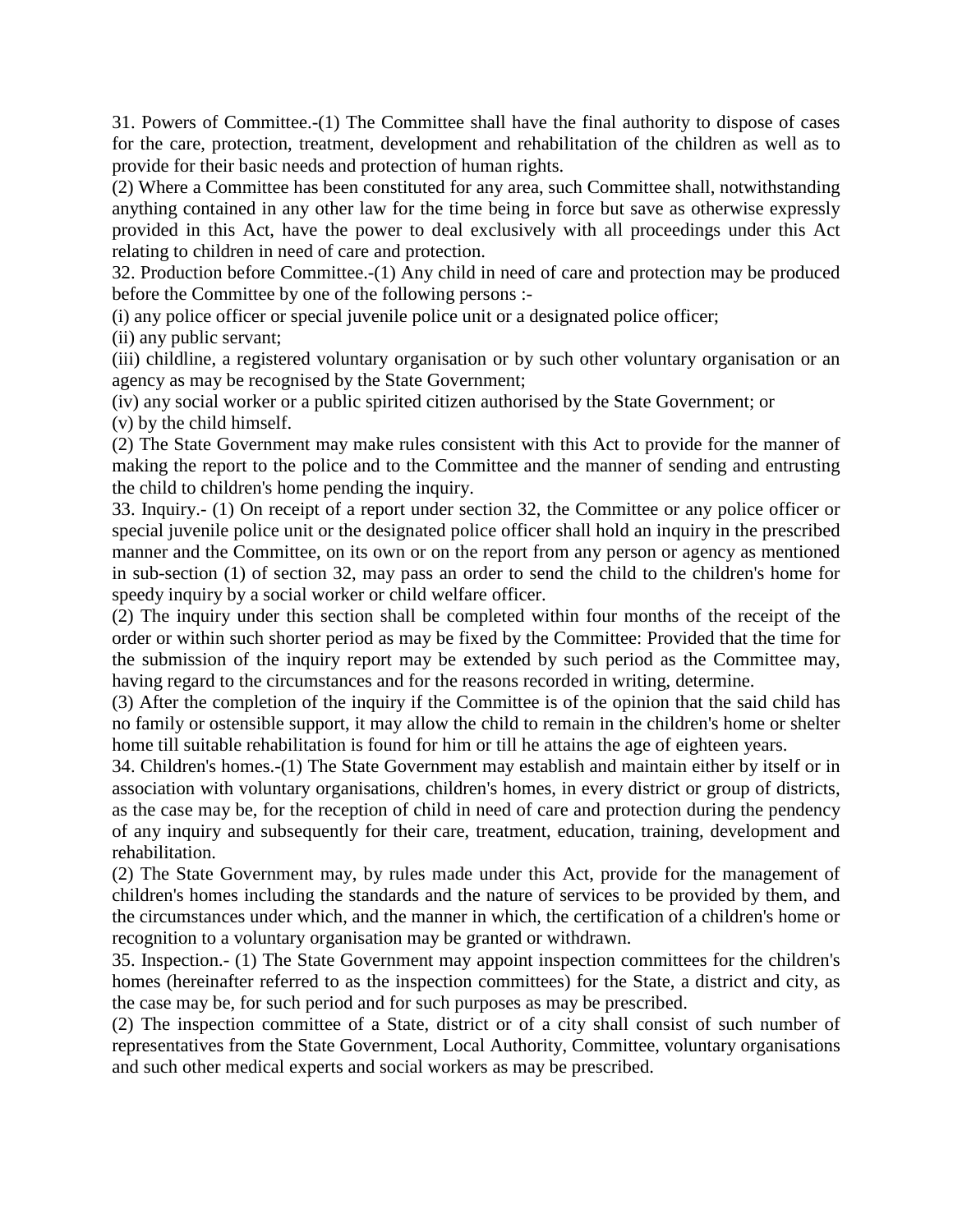36. Social auditing.- The Central Government or State Government may monitor and evaluate the functioning of the children's homes at such period and through such persons and institutions as may be specified by that Government.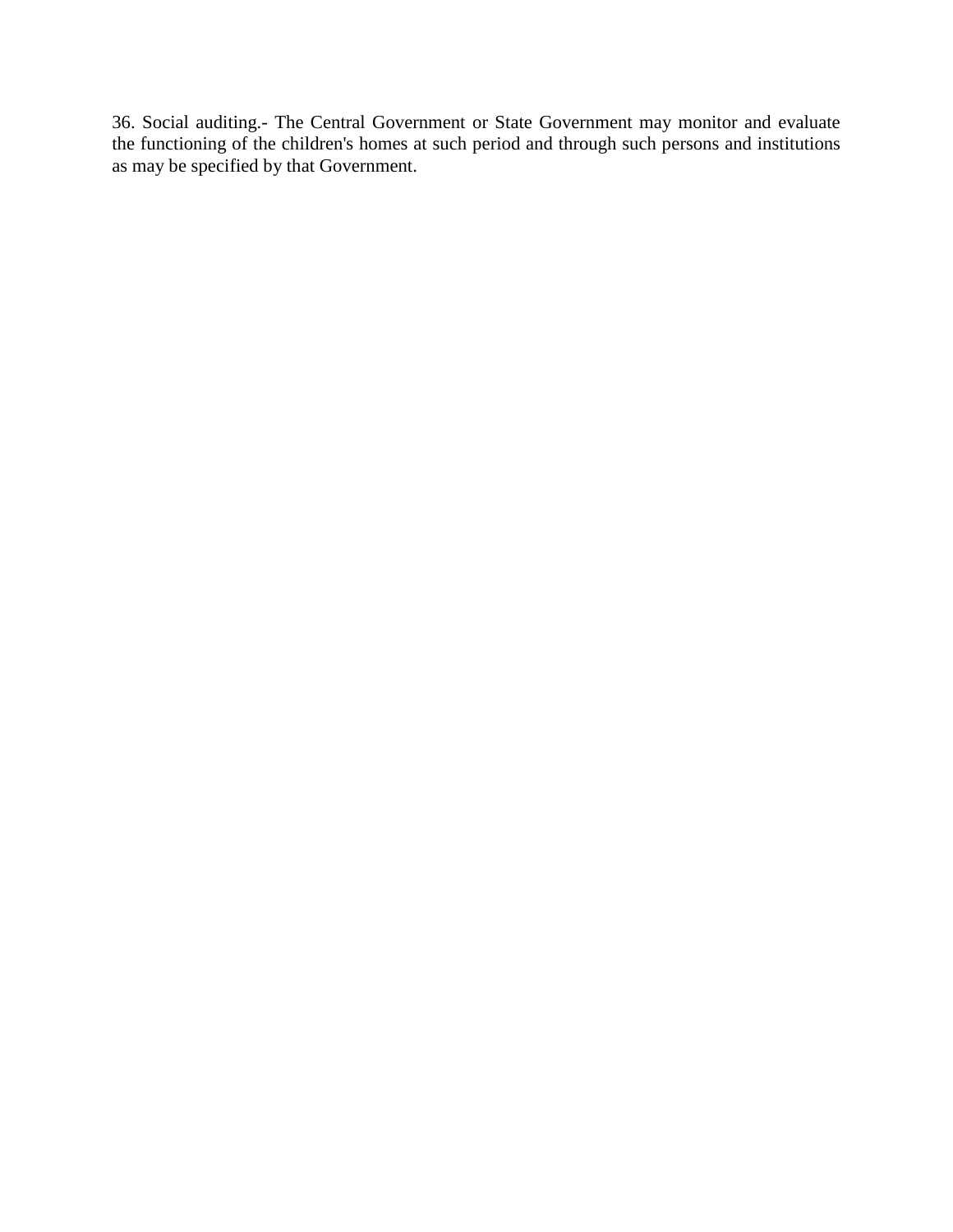37. Shelter homes.- (1) The State Government may recognise, reputed and capable voluntary organisations and provide them assistance to set up and administer as many shelter homes for juveniles or children as may be required.

(2) The shelter homes referred in sub-section.-(1) shall function as drop-in-centres for the children in the need of urgent support who have been brought to such homes through such persons as are referred to in sub-section (1) of section 32.

(3) As far as possible, the shelter homes shall have such facilities as may be prescribed by the rules.

38. Transfer.- (1) If during the inquiry it is found that the child hails from the place outside the jurisdiction of the Committee, the Committee shall order the transfer of the child to the competent authority having jurisdiction over the place of residence of the child.

(2) Such juvenile or the child shall be escorted by the staff of the home in which he is lodged originally.

(3) The State Government may make rules to provide for the travelling allowance to be paid to the child.

39. Restoration.- (1) Restoration of and protection to a child shall be the prime objective of any children's home or the shelter home.

(2) The children's home or a shelter home, as the case may be, shall take such steps as are considered necessary for the restoration of and protection to a child deprived of his family environment temporarily or permanently where such child is under the care and protection of a children's home or a shelter home, as the case may be.

(3) The Committee shall have the powers to restore any child in need of care and protection to his parent, guardian, fit person or fit institution, as the case may be, and give them suitable directions.

Explanation.- For the purposes of this section "restoration of child" means restoration to- (a) parents;

(b) adopted parents;

(c) foster parents.

CHAPTER IV

### REHABILITATION AND SOCIAL REINTEGRATION

40. Process of rehabilitation and social reintegration.- The rehabilitation and social reintegration of a child shall begin during the stay of the child in a children's home or special home and the rehabilitation and social reintegration of children shall be carried out alternatively by (i) adoption, (ii) foster care, (iii) sponsorship, and (iv) sending the child to an after-care organisation.

41. Adoption.- (1) The primary responsibility for providing care and protection to children shall be that of his family.

(2) Adoption shall be resorted to for the rehabilitation of such children as are orphaned, abandoned, neglected and abused through institutional and non-institutional methods.

(3) In keeping with the provisions of the various guidelines for adoption issued from time to time by the State Government, the Board shall be empowered to give children in adoption and carry out such investigations as are required or giving children in adoption in accordance with the guidelines issued by the State Government from time to time in this regard.

(4) The children's homes or the State Government run institutions for orphans shall be recognised as an adoption agencies both for scrutiny and placement of such children for adoption in accordance with the guidelines issued under sub-section (3).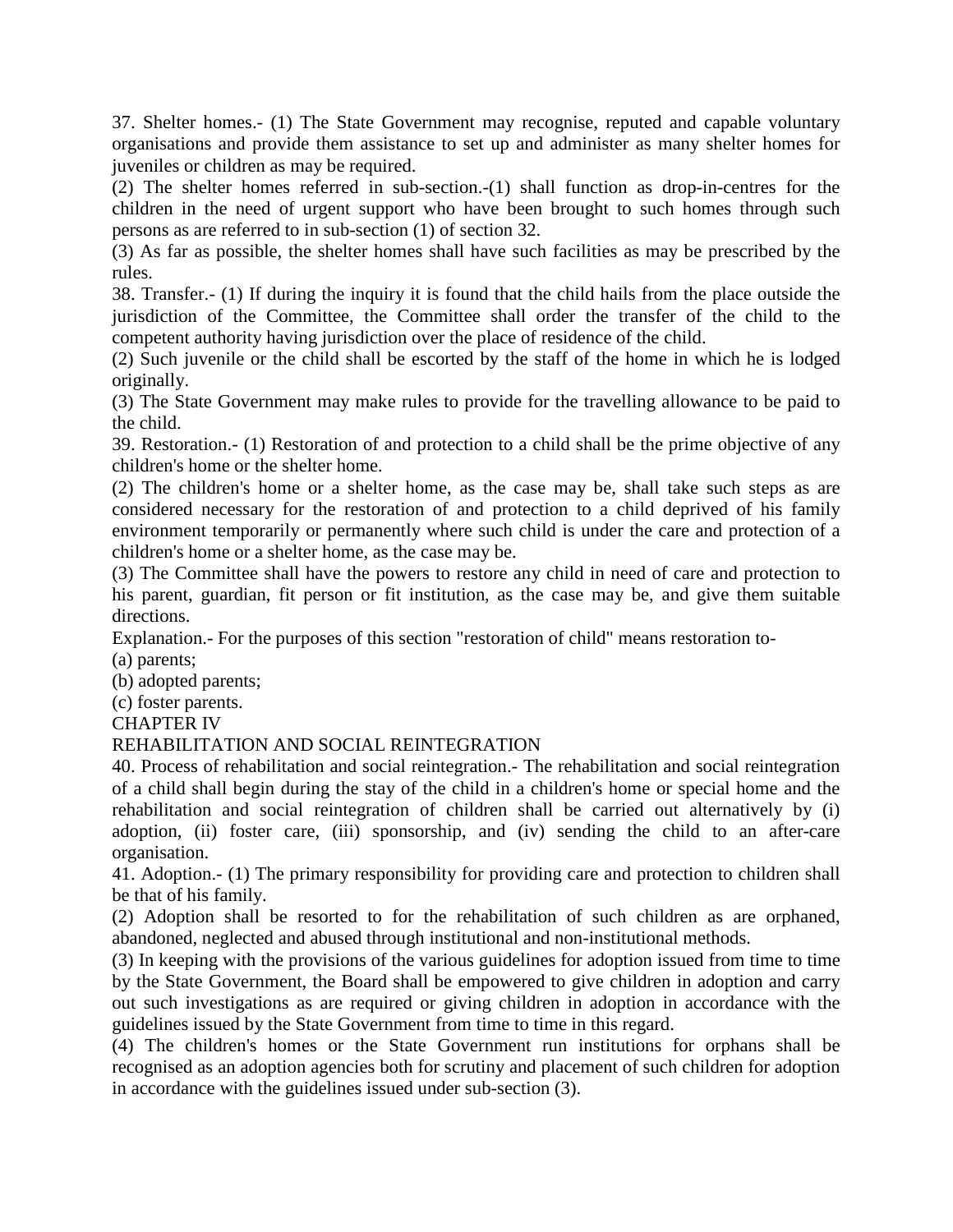(5) No child shall be offered for adoption-

a. until two members of the Committee declare the child legally free for placement in the case of abandoned children,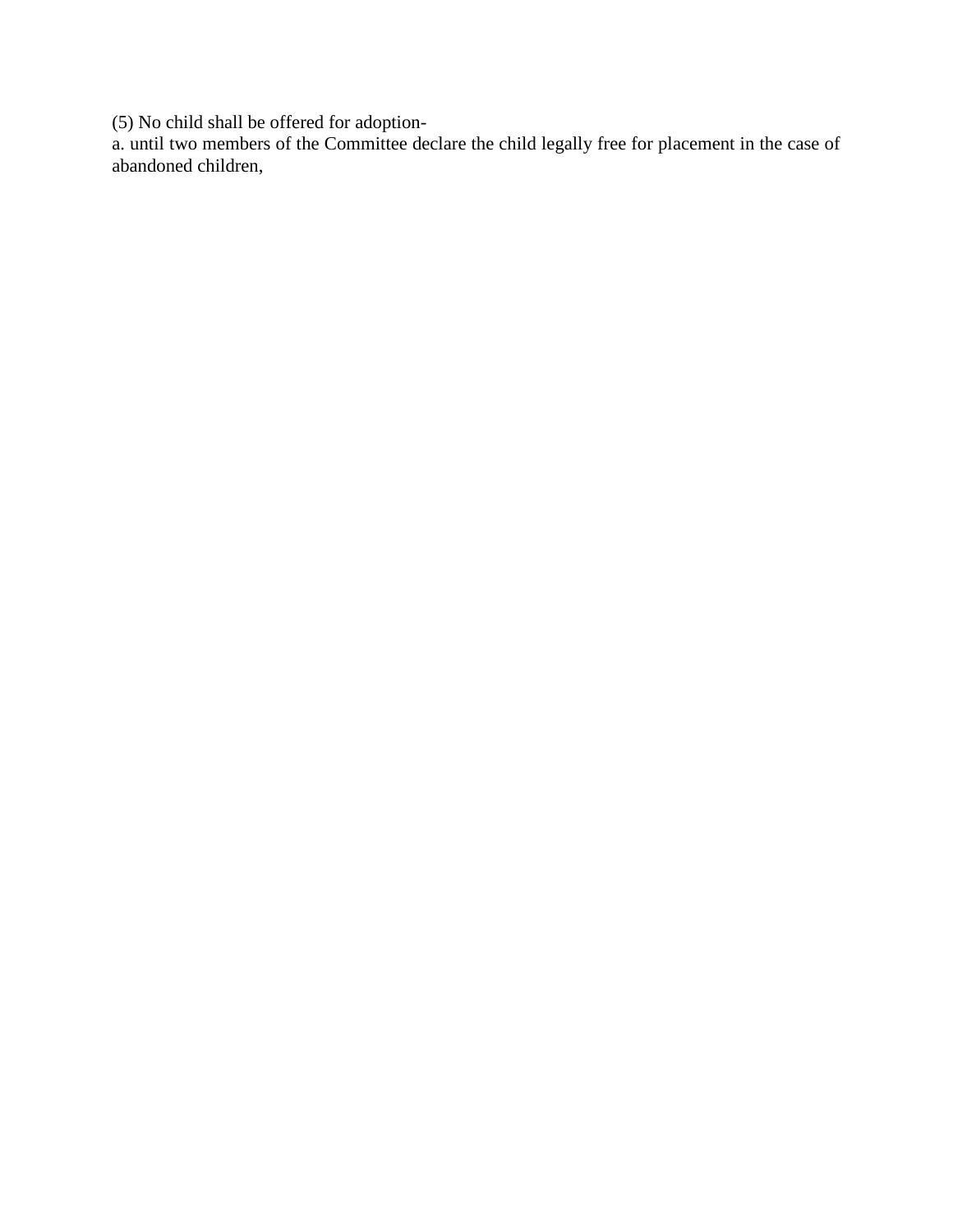b. till the two months period for reconsideration by the parent is over in the case of surrendered children, and

c. without his consent in the case of a child who can understand and express his consent.

(6) The Board may allow a child to be given in adoption-

d. to a single parent, and

e. to parents to adopt a child of same sex irrespective of the number of living biological sons or daughters.

42. Foster care.- (1) The foster care may be used for temporary placement of those infants who are ultimately to be given for adoption.

(2) In foster care, the child may be placed in another family for a short or extended period of time, depending upon the circumstances where the child's own parent usually visit regularly and eventually after the rehabilitation, where the children may return to their own homes.

(3) The State Government may make rules for the purposes of carrying out the scheme of foster care programme of children.

43. Sponsorship.-(1) The sponsorship programme may provide supplementary support to families, to children's homes and to special homes to meet medical, nutritional, educational and other needs of the children with a view to improving their quality of life.

(2) The State Government may make rules for the purposes of carrying out various schemes of sponsorship of children, such as individual to individual sponsorship, group sponsorship or community sponsorship.

44. After-care organisation.- The State Government may, by rules made under this Act, provide-

(a) for the establishment or recognition of after-care organisations and the functions that may be performed by them under this Act;

(b) for a scheme of after-care programme to be followed by such after-care organisations for the purpose of taking care of juveniles or the children after they leave special homes, children homes and for the purpose of enabling them to lead an honest, industrious and useful life;

(c) for the preparation or submission of a report by the probation officer or any other officer appointed by that Government in respect of each juvenile or the child prior to his discharge from a special home, children's home, regarding the necessity and nature of after-care of such juvenile or of a child, the period of such after-care, supervision thereof and for the submission of report by the probation officer or any other officer appointed for the purpose, on the progress of each juvenile or the child;

(d) for the standards and the nature of services to be maintained by such after care organisations;

(e) for such other matters as may be necessary for the purpose of carrying out the scheme of after-care programme for the juvenile or the child :

Provided that any rule made under this section shall not provide for such juvenile or child to stay in the after-care organisation for more than three years :

Provided further that a juvenile or child over seventeen years of age but less than eighteen years of age would stay in the after-care organisation till he attains the age of twenty years.

45. Linkages and co-ordination.- The State Government may make rules to ensure effective linkages between various governmental, non-governmental, corporate and other community agencies for facilitating the rehabilitation and social reintegration of the child.

### CHAPTER V

### MISCELLANEOUS

46. Attendance of parent or guardian of juvenile or child.- Any competent authority before which a juvenile or the child is brought under any of the provisions of this Act, may, whenever it so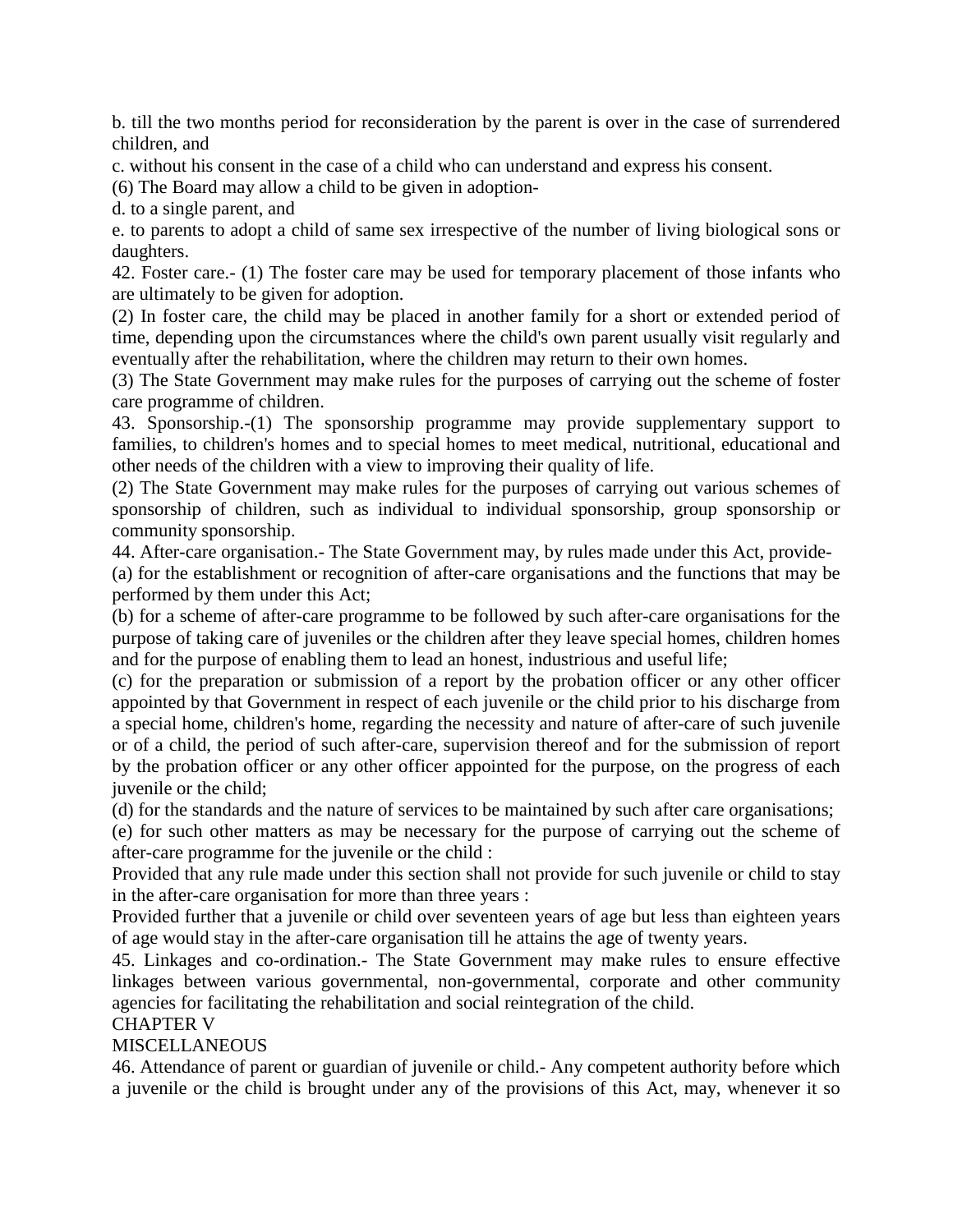thinks fit, require any parent or guardian having the actual charge of or control over the juvenile or the child to be present at any proceeding in respect of the juvenile or the child.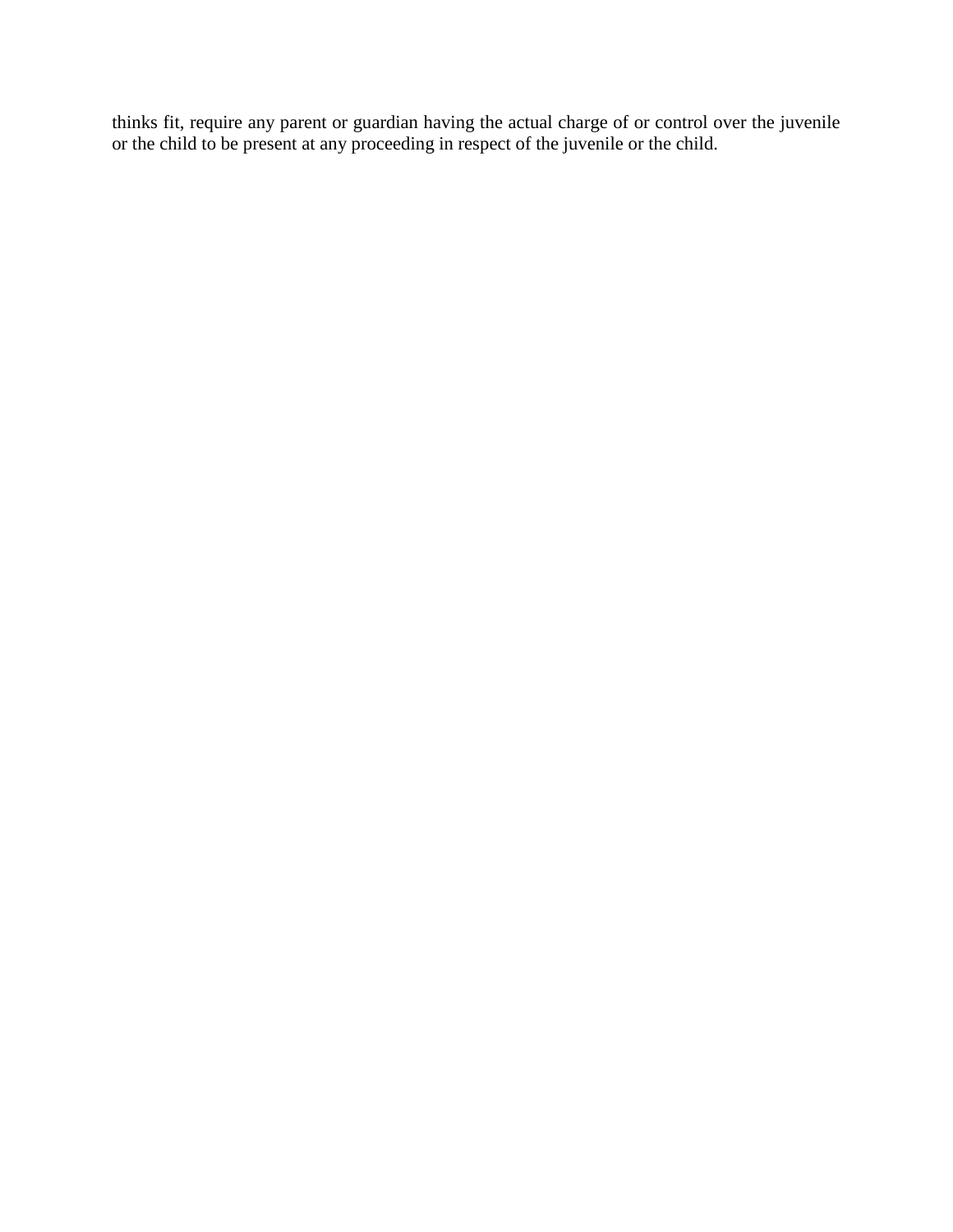47. Dispensing with attendance of juvenile or child.- If, at any stage during the course of an inquiry, a competent authority is satisfied that the attendance of the juvenile or the child is not essential for the purpose of inquiry, the competent authority may dispense with his attendance and proceed with the inquiry in the absence of the juvenile or the child.

48. Committal to approved place of juvenile or child suffering from dangerous diseases and his future disposal.-(1) When a juvenile or the child who has been brought before a competent authority under this Act, is found to be suffering from a disease requiring prolonged medical treatment or physical or mental complaint that will respond to treatment, the competent authority may send the juvenile or the child to any place recognised to be an approved place in accordance with the rules made under this Act for such period as it may think necessary for the required treatment.

(2) Where a juvenile or the child is found to be suffering from leprosy, sexually transmitted disease, Hepatitis B, open cases of Tuberculosis and such other diseases or is of unsound mind, he shall be dealt with separately through various specialised referral services or under the relevant laws as such.

49. Presumption and determination of age.- (1) Where it appears to a competent authority that person brought before it under any of the provisions of this Act (otherwise than for the purpose of giving evidence) is a juvenile or the child, the competent authority shall make due inquiry so as to the age of that person and for that purpose shall take such evidence as may be necessary (but not an affidavit) and shall record a finding whether the person is a juvenile or the child or not, stating his age as nearly as may be.

(2) No order of a competent authority shall be deemed to have become invalid merely by any subsequent proof that the person in respect of whom the order has been made is not a juvenile or the child, and the age recorded by the competent authority to be the age of person so brought before it, shall for the purpose of this Act, be deemed to be the true age of that person.

50. Sending a juvenile or child outside jurisdiction.- In the case of a juvenile or the child, whose ordinary place of residence lies outside the jurisdiction of the competent authority before which he is brought, the competent authority may, if satisfied after due inquiry that it is expedient so to do, send the juvenile or the child back to a relative or other person who is fit and willing to receive him at his ordinary place of residence and exercise proper care and control over him, notwithstanding that such place of residence is outside the jurisdiction of the competent authority; and the competent authority exercising jurisdiction over the place to which the juvenile or the child is sent shall in respect of any matter arising subsequently have the same powers in relation to the juvenile or the child as if the original order had been passed by itself.

51. Reports to be treated as confidential.- The report of the probation officer or social worker considered by the competent authority shall be treated as confidential:

Provided that the competent authority may, if it so thinks fit, communicate the substance thereof to the juvenile or the child or his parent or guardian and may give such juvenile or the child, parent or guardian an opportunity of producing such evidence as may be relevant to the matter stated in the report.

52. Appeals.- (1) Subject to the provisions of this section, any person aggrieved by an order made by a competent authority under this Act may, within thirty days from the date of such order, prefer an appeal to the Court of Session:

Provided that the Court of Session may entertain the appeal after the expiry of the said period of thirty days if it is satisfied that the appellant was prevented by sufficient cause from filing the appeal in time.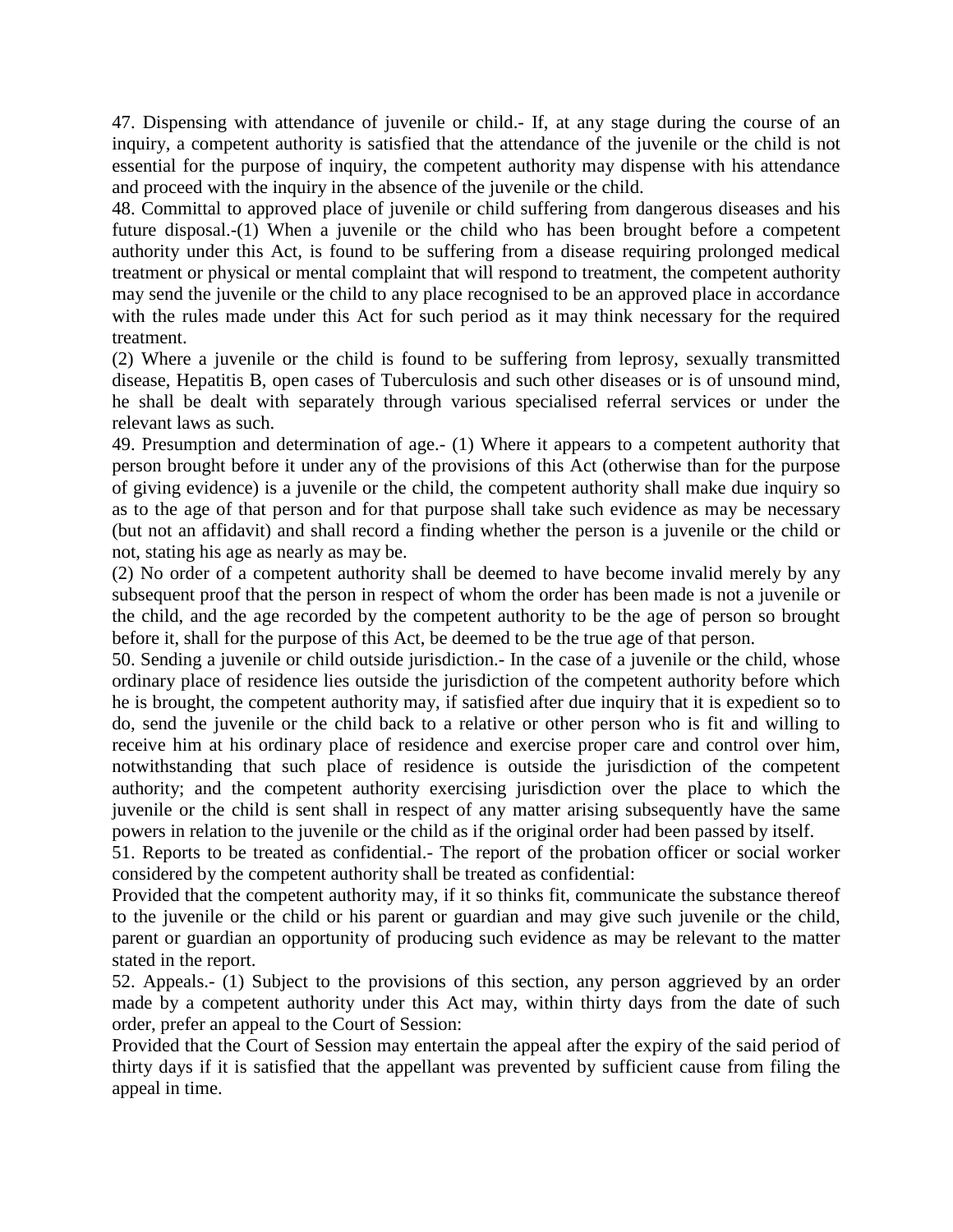(2) No appeal shall lie from-

(a) any order of acquittal made by the Board in respect of a juvenile alleged to have committed an offence; or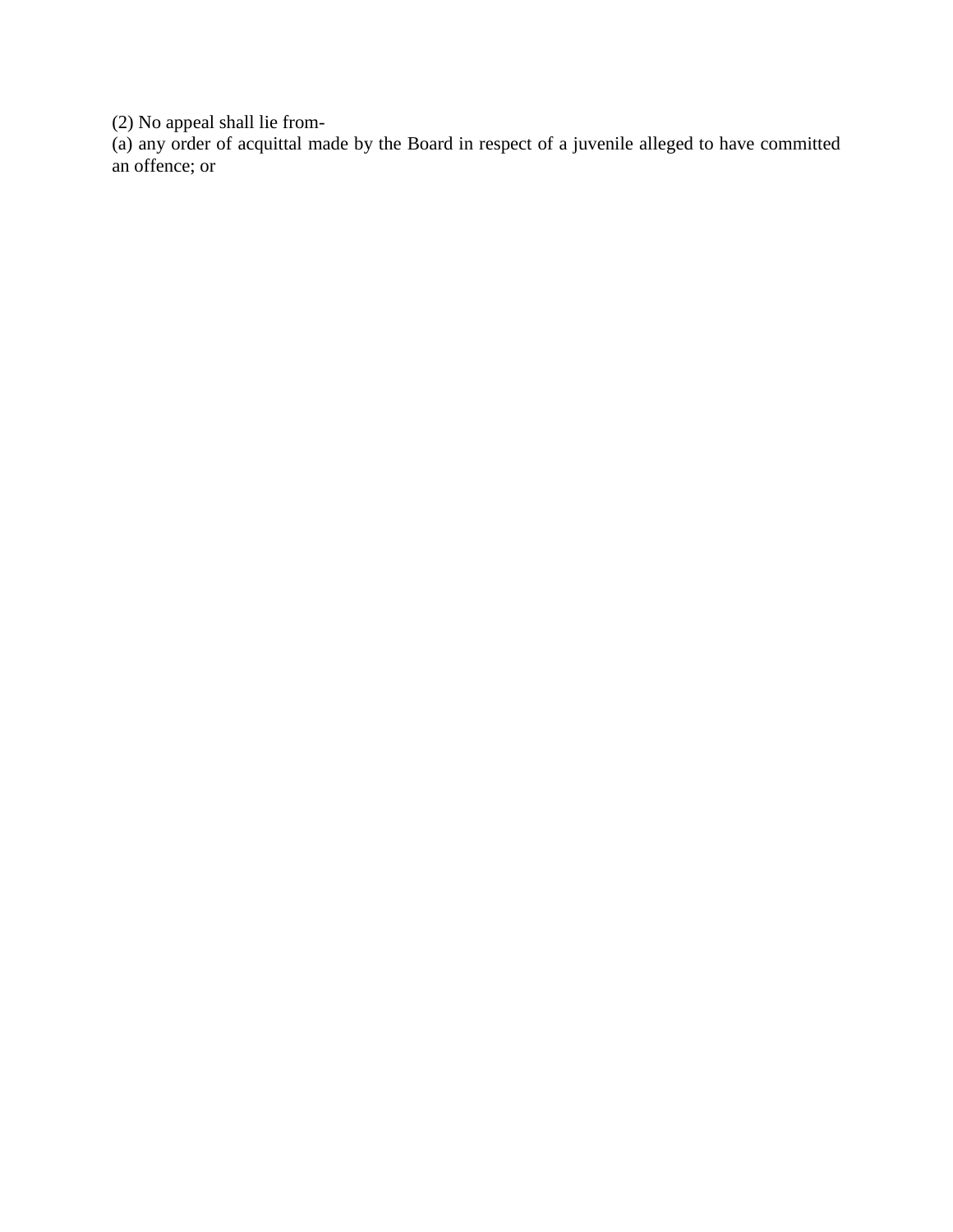(b) any order made by a Committee in respect of a finding that a person is not a neglected juvenile.

(3) No second appeal shall lie from any order of the Court of Session passed in appeal under this section.

53. Revision.-The High Court may, at any time, either of its own motion or on an application received in this behalf, call for the record of any proceeding in which any competent authority or Court of Session has passed an order for the purpose of satisfying itself as to the legality or propriety of any such order and may pass such order in relation thereto as it thinks fit:

Provided that the High Court shall not pass an order under this section prejudicial to any person without giving him a reasonable opportunity of being heard.

54. Procedure in inquiries, appeals and revision proceedings.- (1) Save as otherwise expressly provided by this Act, a competent authority while holding any inquiry under any of the provisions of this Act, shall follow such procedure as may be prescribed and subject thereto, shall follow, as far as may be, the procedure laid down in the Code of Criminal Procedure, 1973 ( 2 of 1974) for trials in summons cases.

(2) Save as otherwise expressly provided by or under this Act, the procedure to be followed in hearing appeals or revision proceedings under this Act shall be, as far as practicable, in accordance with the provisions of the Code of Criminal Procedure, 1973 ( 2 of 1974).

55. Power to amend orders.- (1) Without prejudice to the provisions for appeal and revision under this Act, any competent authority may, on an application received in this behalf, amend any order as to the institution to which a juvenile or the child is to be sent or as to the person under whose care or supervision a juvenile or the child is to be placed under this Act:

Provided that there shall be at least two members and the parties or its defence present during the course of hearing for passing an amendment in relation to any of its order.

(2) Clerical mistakes in orders passed by a competent authority or errors arising therein from any accidental slip or omission may, at any time, be corrected by the competent authority either on its own motion or on an application received in this behalf.

56. Power of competent authority to discharge and transfer juvenile or child.- The competent authority or the local authority may, notwithstanding anything contained in this Act, at any time, order a child in need of care and protection or a juvenile in conflict with law to be discharged or transferred from one children's home or special home to another, as the case may be, keeping in view the best interest of the child or the juvenile, and his natural place of stay, either absolutely or on such conditions as it may think fit to impose:

Provided that the total period of stay of the juvenile or the child in a children's home or a special home or a fit institution or under a fit person shall not be increased by such transfer.

57. Transfer between children's homes, under the Act, and juvenile homes, of like nature in different parts of India.- The State Government or the local authority may direct any child or the juvenile to be transferred from any children's home or special home outside the State to any other children's home, special home or institution of a like nature with the prior intimation to the local Committee or the Board, as the case may be, and such order shall be deemed to be operative for the competent authority of the area to which the child or the juvenile is sent.

58. Transfer of juvenile or child of unsound mind or suffering from leprosy or addicted to drugs.- Where it appears to the competent authority that any juvenile or the child kept in a special home or a children's home or shelter home or in an institution in pursuance of this Act, is suffering from leprosy or is of unsound mind or is addicted to any narcotic drug or psychotropic substance, the competent authority may order his removal to a leper asylum or mental hospital or treatment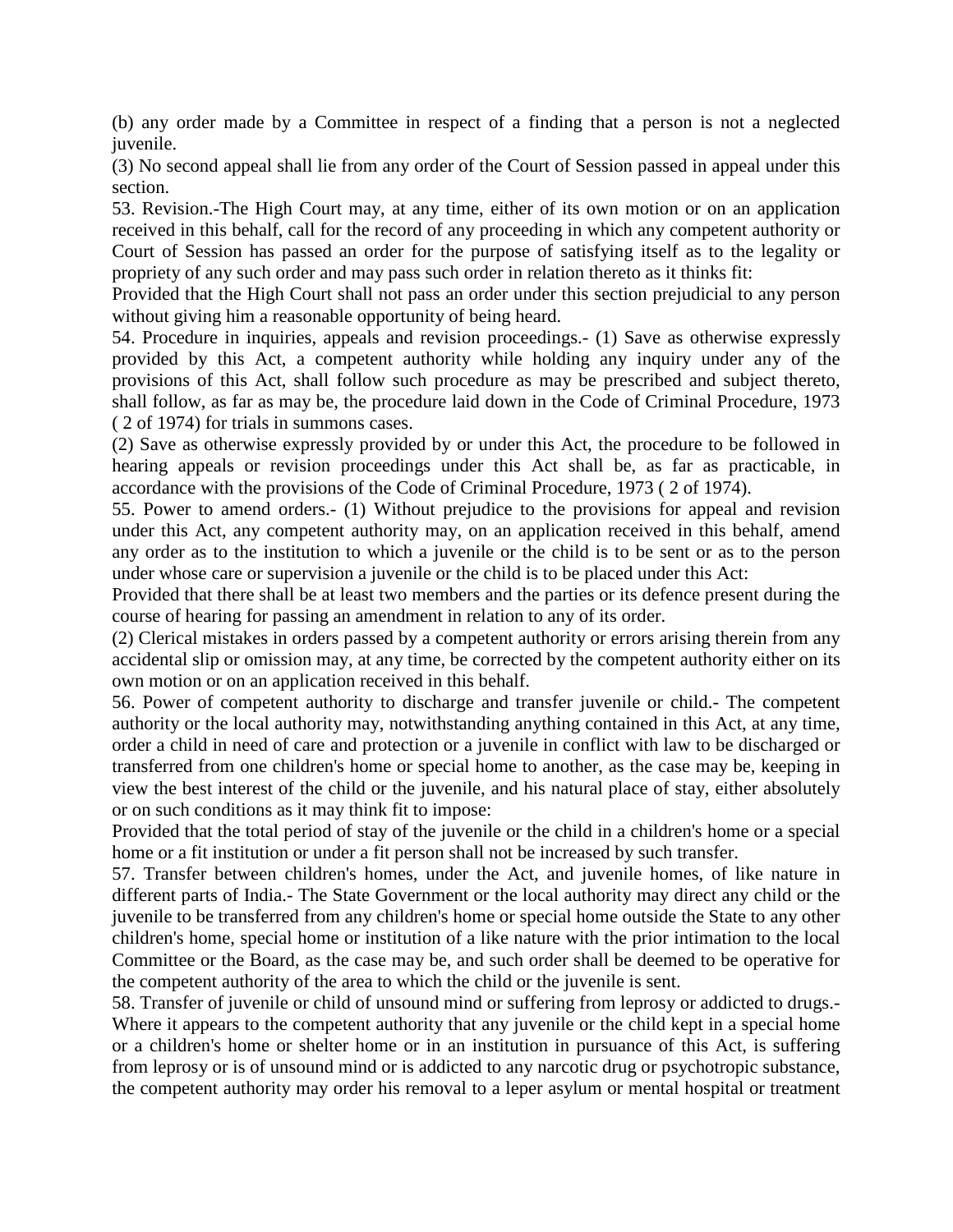centre for drug addicts or to a place of safety for being kept there for such period not exceeding the period for which he is required to be kept under the order of the competent authority or for such further period as may be certified by the medical officer necessary for the proper treatment of the juvenile or the child.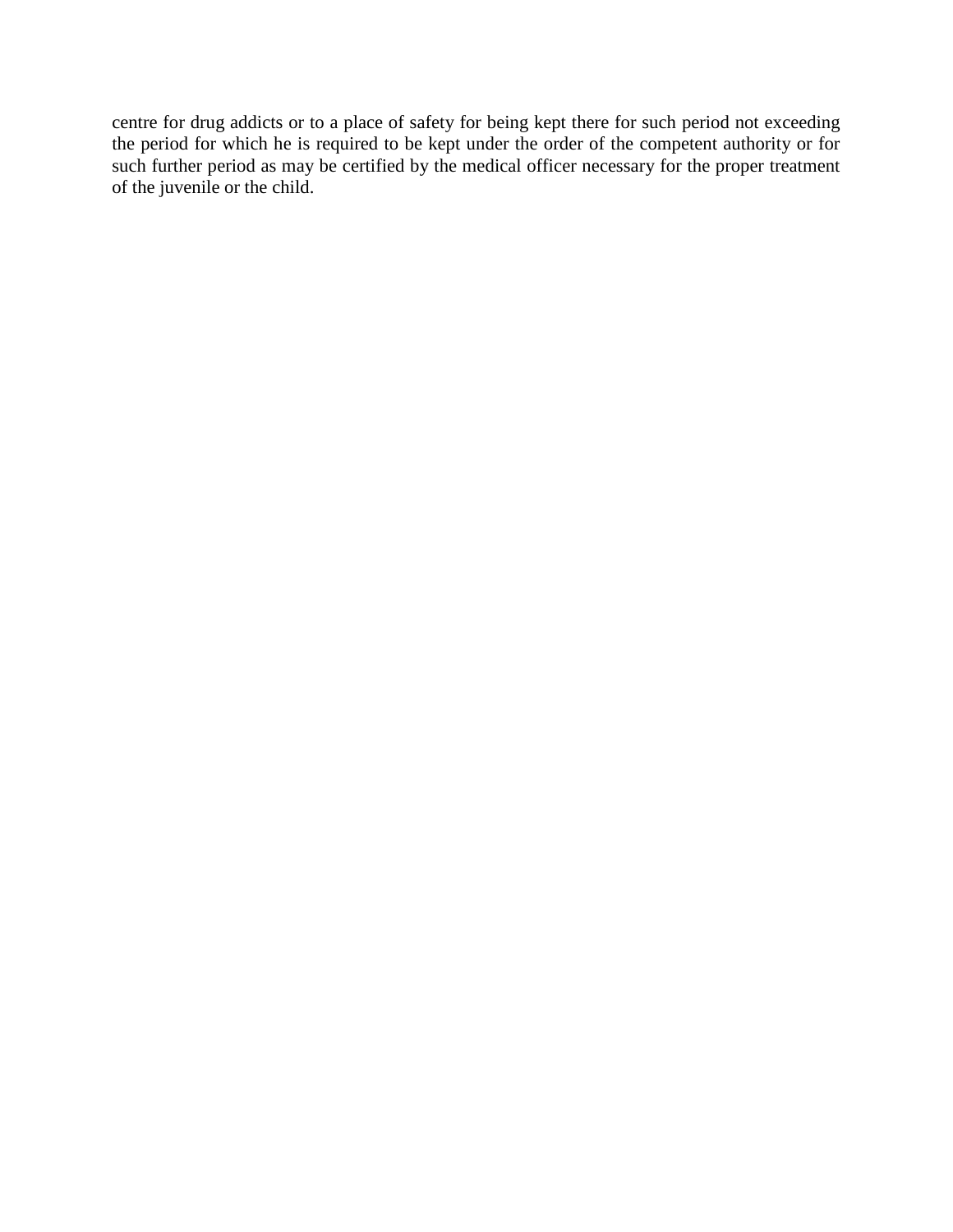59. Release and absence of juvenile or child on placement.- (1) When a juvenile or the child is kept in a children's home or special home and on a report of a probation officer or social worker or of Government or a voluntary organisation, as the case may be, the competent authority may consider, the release of such juvenile or the child permitting him to live with his parent or guardian or under the supervision of any authorised person named in the order, willing to receive and take charge of the juvenile or the child to educate and train him for some useful trade or calling or to look after him for rehabilitation.

(2) The competent authority may also permit leave of absence to any juvenile or the child, to allow him, on special occasions like examination, marriage of relatives, death of kith and kin or the accident or serious illness of parent or any emergency of like nature, to go on leave under supervision, for maximum seven days, excluding the time taken in journey.

(3) Where a permission has been revoked or forfeited and the juvenile or the child refuses or fails to return to the home concerned or juvenile to which he was directed so to return, the Board may, if necessary, cause him to be taken charge of and to be taken back to the concerned home.

(4) The time during which a juvenile or the child is absent from a concerned home in pursuance of such permission granted under this section shall be deemed to be part of the time foe which he is liable to be kept in the special home :

Provided that when a juvenile has failed to return to the special home on the permission being revoked or forfeited, the time which lapses after his failure so to return shall be excluded in computing the time during which he is liable to be kept in the institution.

60. Contribution by parents.- (1) The competent authority which makes an order for sending a juvenile or the child to a children's home or to a special home or placing the juvenile under the care of a fit person or fit institution may make an order requiring the parent or other person liable to maintain the juvenile or the child to contribute to his maintenance, if able to do so, in the prescribed manner according to income.

(2) The competent authority may direct, if necessary, the payment to be made to poor parent or guardian by the Superintendent or the Project Manager of the home to pay such expenses for the journey of the inmate or parent or guardian or both, from the home to his ordinary place of residence at the time of sending the juvenile as may be prescribed.

61. Fund.- (1) The State Government or local authority may create a Fund under such name as it thinks fit for the welfare and rehabilitation of the juvenile or the child dealt with under this Act.

(2) There shall be credited to the Fund such voluntary donations, contributions or subscriptions as may be made by any individual or organisation.

(3) The Fund created under sub-section (1) shall be administered by the State advisory board in such manner and for such purposes as may be prescribed.

62. Central, State, district and city advisory boards.- (1) The Central Government or a State Government may constitute a Central or State Advisory board, as the case may be, to advise that Government on matter relating to the establishment and maintenance of the homes, mobilisation of resources, provision of facilities for education, training and rehabilitation of child in need of care and protection and juvenile in conflict with law and co-ordination among the various official and non-official agencies concerned.

(2) The Central or State advisory board shall consist of such persons as the Central Government or the State Government, as the case may be, may think fit and shall include eminent social workers, representatives of voluntary organisations in the field of the child welfare corporate sector, academicians, medical professionals and the concerned Department of the State Government.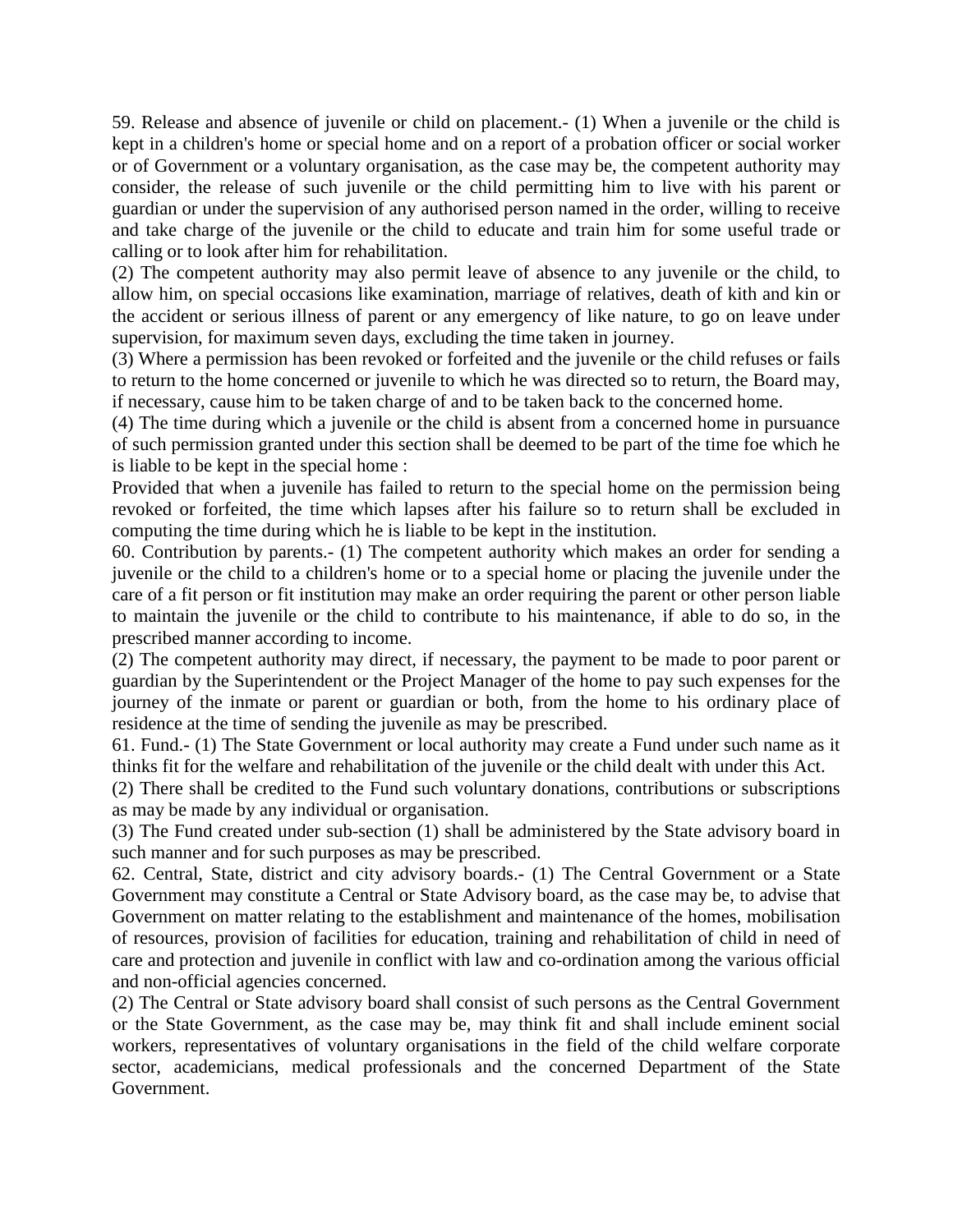(3) The district or city level inspection committee constituted under section 35 of this Act shall also function as the district or city advisory board.

63. Special juvenile police unit.- (1) In order to enable the police officers who frequently or exclusively deal with juveniles or are primarily engaged in the prevention of juvenile crime or handling of the juveniles or children under this Act to perform their functions more effectively, they shall be specially instructed and trained.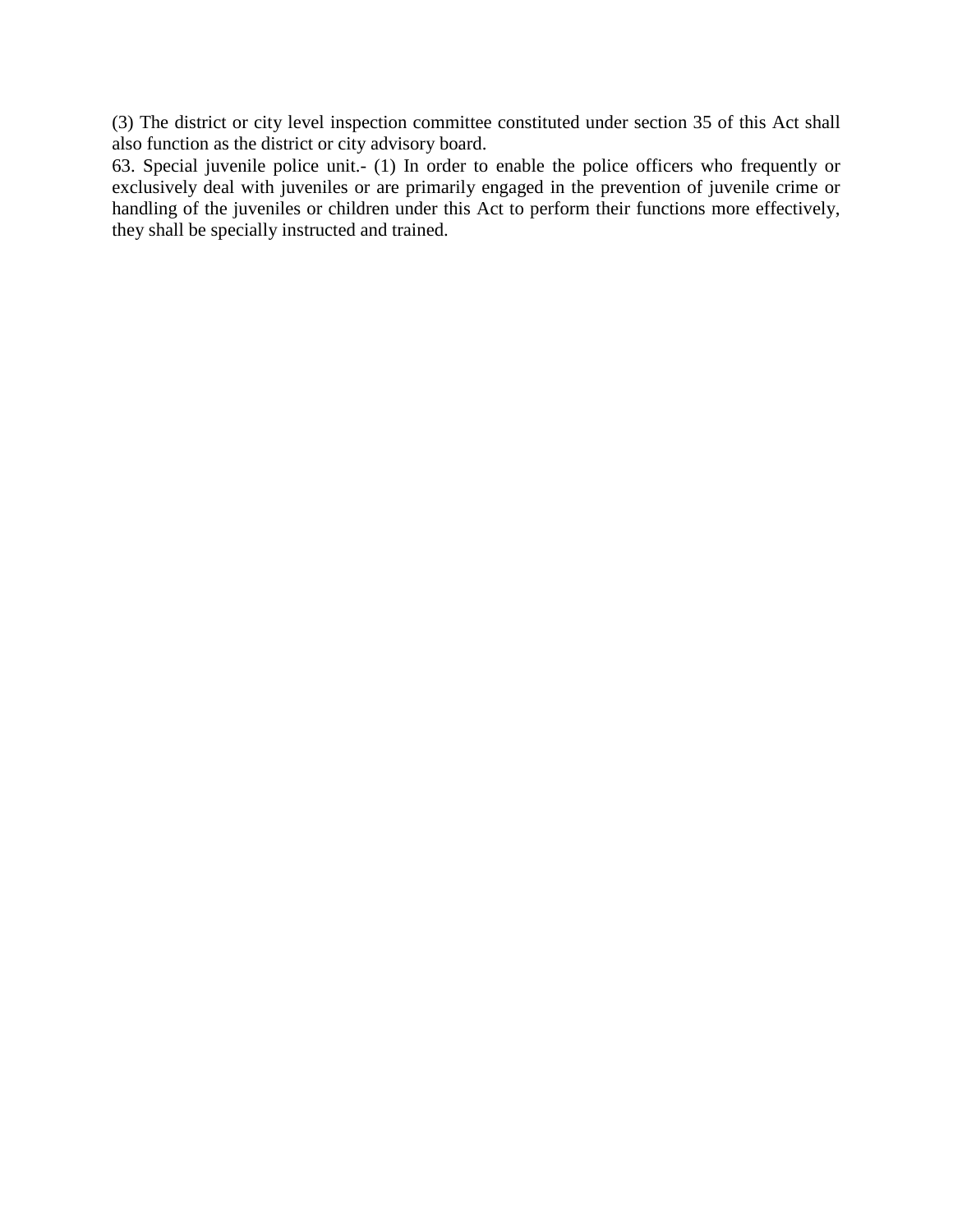(2) In every police station at least one officer with aptitude and appropriate training and orientation may be designated as the 'juvenile or the child welfare officer' who will handle the juvenile or the child in co-ordination with the police.

(3) Special juvenile police unit, of which all police officers designated as above, to handle juveniles or children will be members, may be created in every district and city to co-ordinate and to upgrade the police treatment of the juveniles and the children.

64. Juvenile in conflict with law undergoing sentence at commencement of this Act.- In any area in which this Act is brought into force, the State Government or the local authority may direct that a juvenile in conflict with law who is undergoing any sentence of imprisonment at the commencement of this Act, shall, in lieu of undergoing such sentence, be sent to a special home or kept in fit institution in such manner as the State Government or the local authority thinks fit for the remainder of the period of the sentence; and the provisions of this Act shall apply to the juvenile as if he had been ordered by the Board to be sent to such special home or institution or, as the case may be, ordered to be kept under protective care under sub-section (2) of section 16 of this Act.

65. Procedure in respect of bonds.- Provisions of Chapter XXXIII of the Code of Criminal Procedure, 1973 (2 of 1974) shall, as far as nay be, apply to bonds taken under this Act.

66. Delegation of powers.- The State Government may, by the general order, direct that any power exercisable by it under this Act shall, in such circumstances and under such conditions, if any, as may be prescribed in the order, be exercisable also by an officer subordinate to that Government or the local authority.

67. Protection of action taken in good faith.- No suit or legal proceedings shall lie against the State Government or voluntary organisation running the home or any officer and the staff appointed in pursuance of this Act in respect of anything which is in good faith done or intended to be done in pursuance of this Act or of any rules or order made thereunder.

68. Power to make rules.- (1) The State Government may, by notification in the Official Gazette, make rules to carry out the purposes of this Act.

(2) In particular, and without prejudice to the generality of the foregoing powers, such rules may provide for all or any of the following matters, namely :-

i. the term of office of the members of the Board, and the manner in which such member may resign under sub-section (4) of section (4);

ii. the time of the meetings of the Board and the rules of procedure in regard to the transaction of business at its meeting under sub-section (1) of section 5;

iii. the management of observation homes including the standards and various types of services to be provided by them and the circumstances in which and the manner in which, the certification of the observation home may be granted or withdrawn and such other matters as are referred to in section 8;

iv. the management of special home including the standards and various types of services to be provided by them and the circumstances in which and the manner in which, the certification of the special home may be granted or withdrawn and such other matters as are referred to in section 9;

v. persons by whom any juvenile in conflict with law may be produced before the Board and the manner of sending such juvenile to an observation home under sub-section (2) of section 10;

vi. matters relating to removal of disqualifications attaching to conviction of a juvenile under section 19;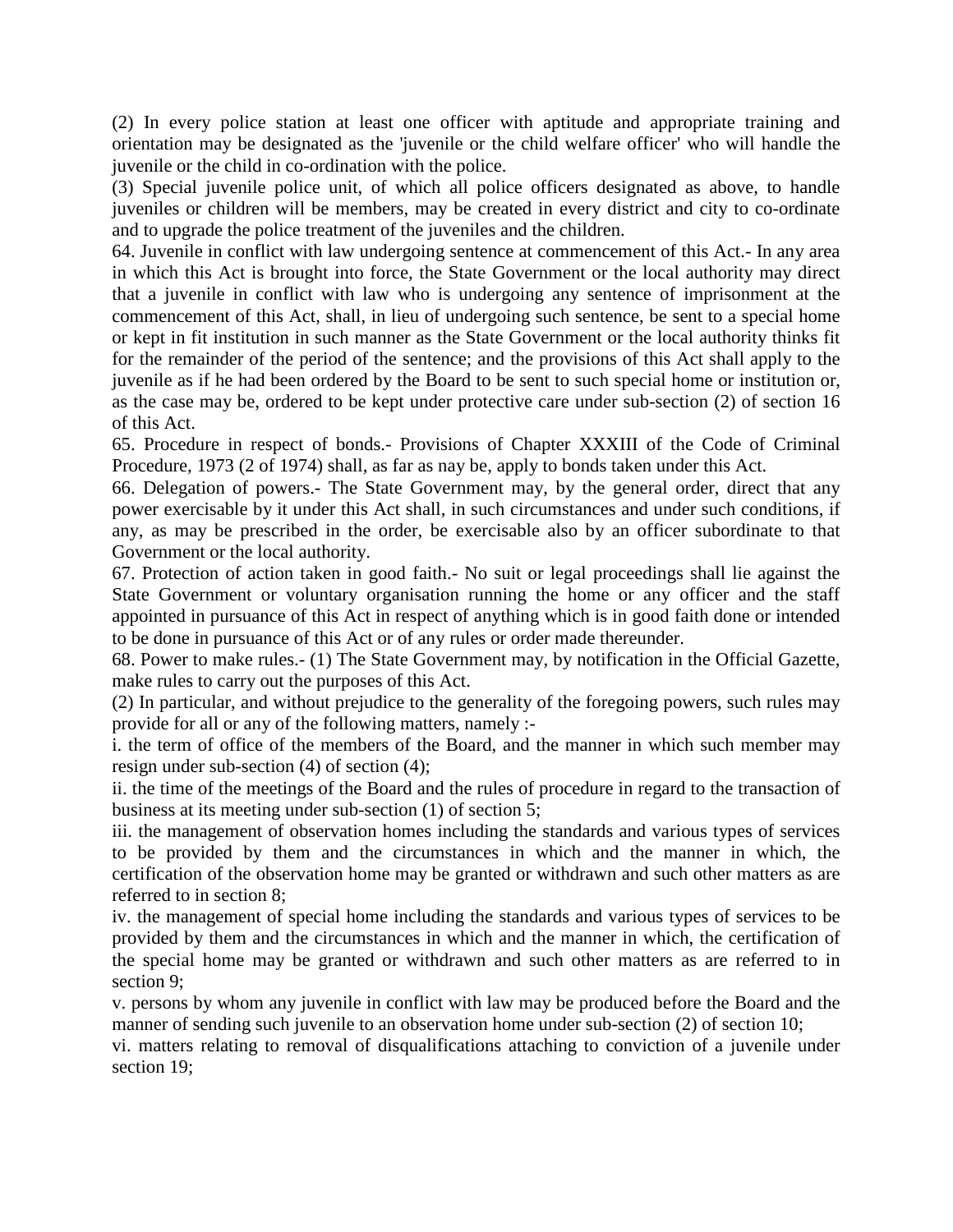vii. the qualifications of the Chairperson and members, and the tenure for which they may be appointed under sub-section (3) of section 29;

viii. the time of the meetings of the Committee and the rules of procedure in regard to the transaction of business at its meeting under sub-section (1) of section 30;

ix. the manner of making the report to the police and to the Committee and the manner of sending and entrusting the child to children's home pending the inquiry under sub-section (2) of section 32;